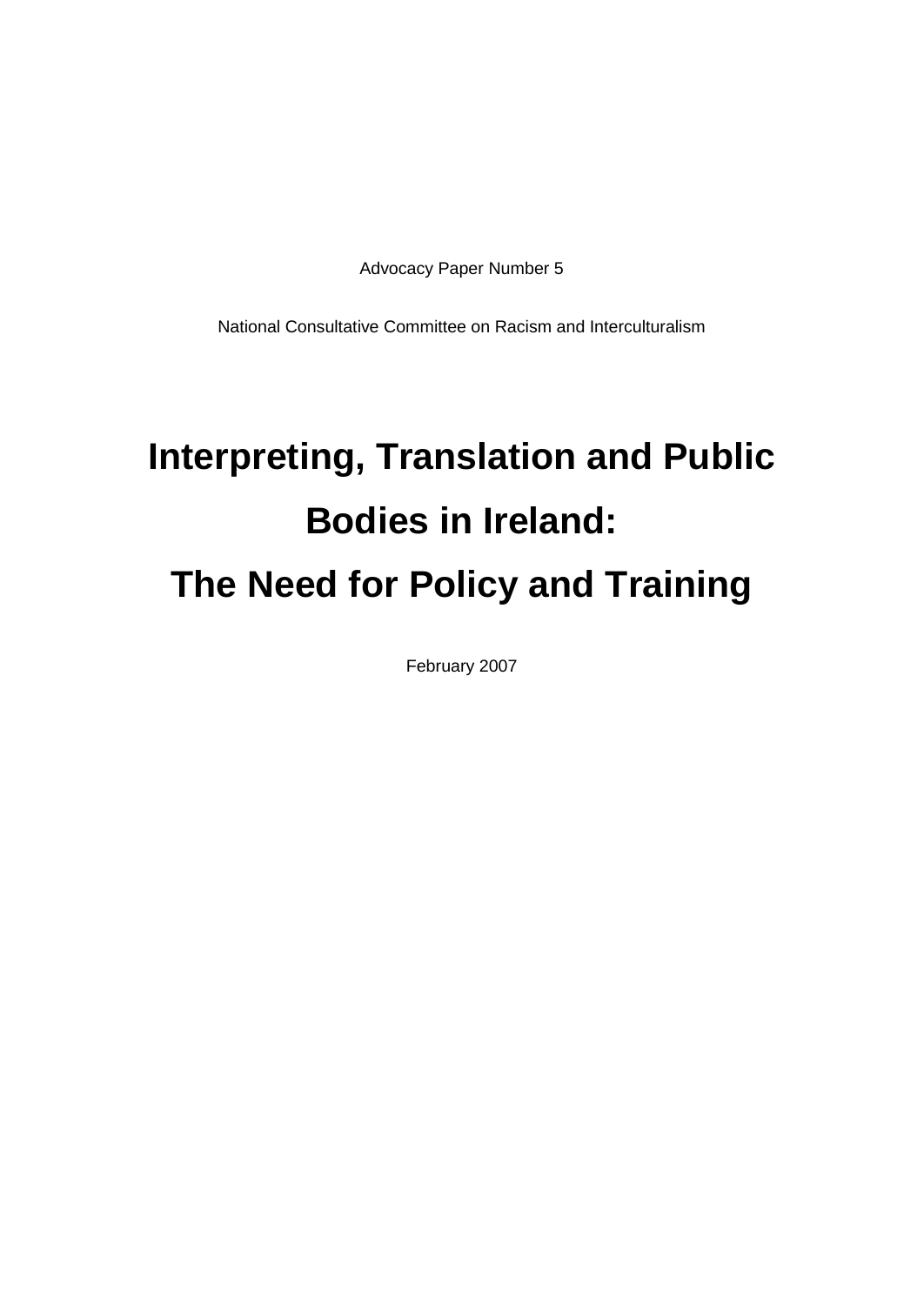| Irish Translators' and Interpreters' Association (ITIA)15  |  |
|------------------------------------------------------------|--|
|                                                            |  |
| 2. Legal Background to the Provision of Interpreters17     |  |
|                                                            |  |
|                                                            |  |
|                                                            |  |
|                                                            |  |
|                                                            |  |
|                                                            |  |
|                                                            |  |
|                                                            |  |
|                                                            |  |
|                                                            |  |
|                                                            |  |
|                                                            |  |
|                                                            |  |
|                                                            |  |
|                                                            |  |
|                                                            |  |
|                                                            |  |
|                                                            |  |
|                                                            |  |
|                                                            |  |
|                                                            |  |
|                                                            |  |
|                                                            |  |
|                                                            |  |
|                                                            |  |
| Northern Ireland - the Regional HSS Interpreting Service51 |  |
|                                                            |  |
|                                                            |  |
|                                                            |  |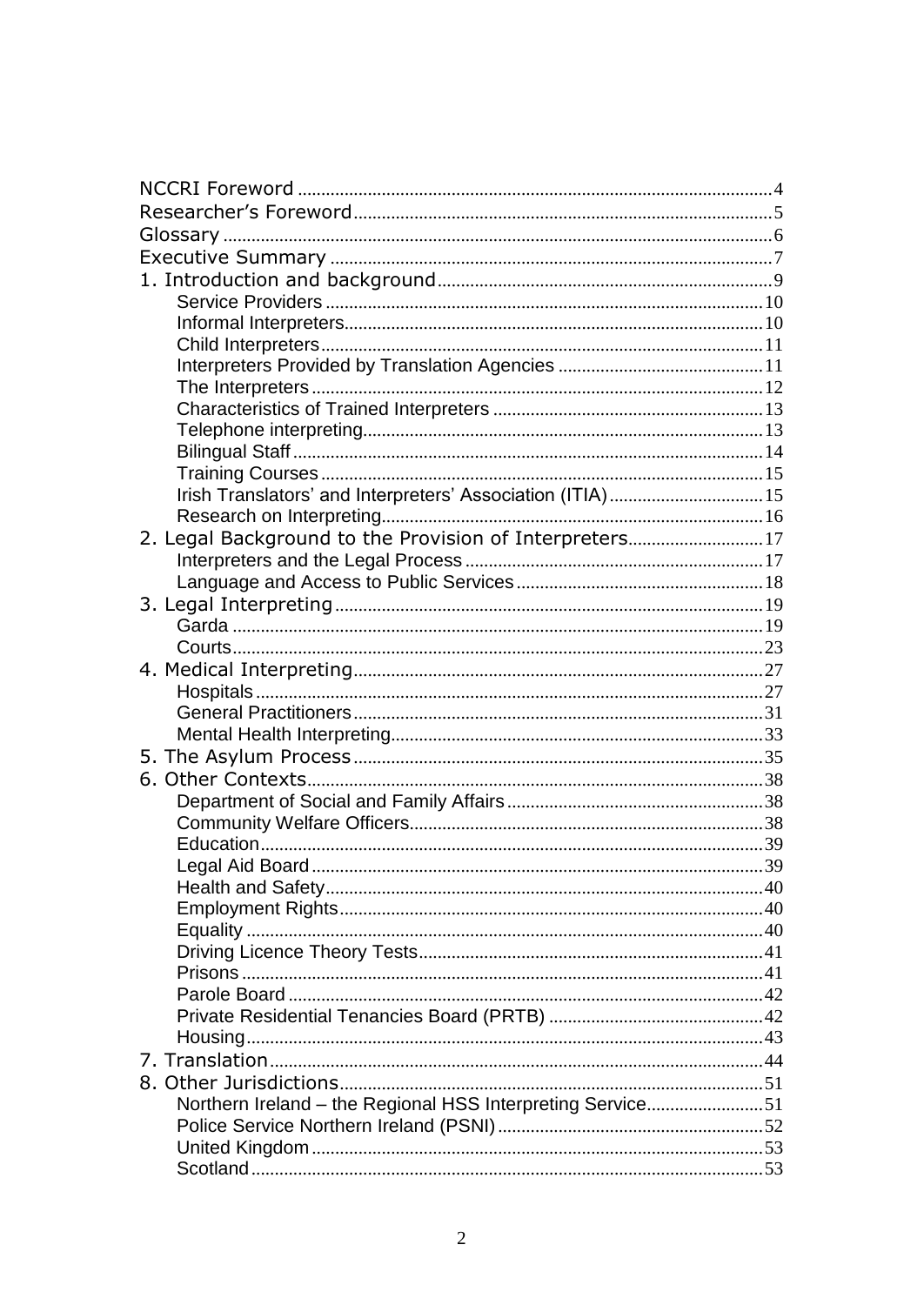| Appendix 1 Sample Code of Ethics for Community Interpreters 59 |  |
|----------------------------------------------------------------|--|
|                                                                |  |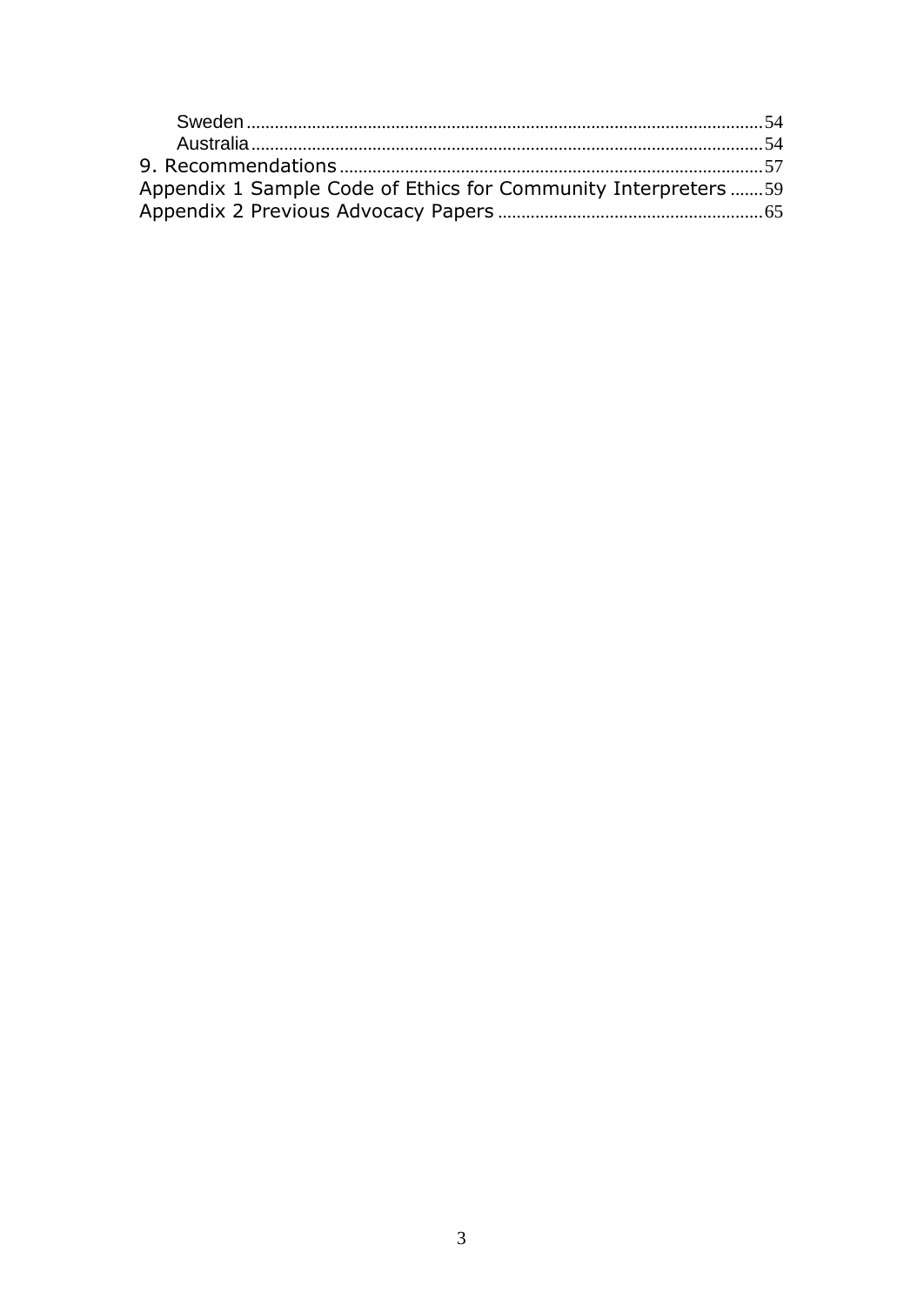#### **NCCRI Foreword**

This is the fifth in a series of advocacy papers produced by the National Consultative Committee on Racism and Interculturalism (NCCRI). The NCCRI was established in 1998 as an independent expert body focusing on racism and interculturalism. The NCCRI is a partnership body which seeks to build on consensus by bringing together government and non-government organisations. The NCCRI is funded by the Department of Justice, Equality and Law Reform, the European Union, and research grants. $1$ 

This paper focuses on interpreting and translating in Government service provision in Ireland.

The purpose of these advocacy papers is threefold:

- $\bullet$  To provide a focus on key public policy issues related to the remit of the **NCCRI**
- To make a range of policy recommendations/options to be considered by policy-makers
- To contribute to broader public discourse, including identifying new issues and bringing new perspectives to existing issues.

The NCCRI wishes to acknowledge Mary Phelan from Dublin City University who carried out the research for this advocacy paper.

This Advocacy Paper does not necessarily reflect the views of individuals or organisations who have been consulted or who contributed information.

 $1$  Additional information on the NCCRI is available at [www.nccri.ie.](http://www.nccri.ie.)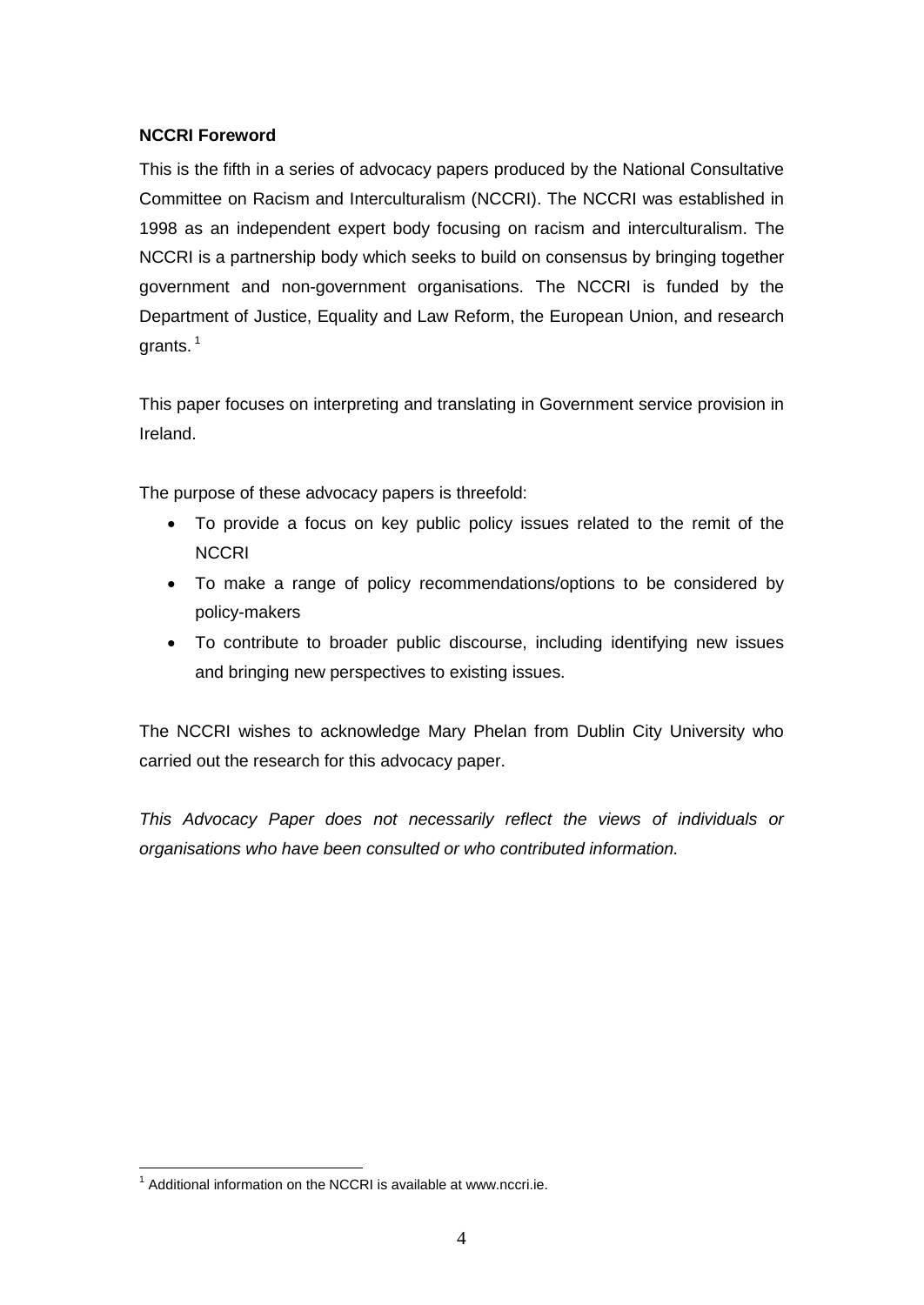#### **Researcherí<sup>s</sup> Foreword**

I have been interested in the area of Interpreting for the past ten years. So much so that I set up the Graduate Certificate in Community Interpreting at Dublin City University in 2004. This was in response to the lack of training for interpreters working in the asylum process, hospitals, garda stations, the courts etc. I am also the working in the asylum process, hospitals, garda stations, the courts etc. I am<br>honorary secretary of the Irish Translators' and Interpreters' Association.

In Northern Ireland I have had a minor involvement with the Northern Ireland Council for Ethnic Minorities (NICEM) training for interpreters working with the Police Service. I was involved in the tender process for providers of translation services for the Department of Health and Social Services. I was a member of a Race Forum subgroup on Resources for the Thematic Group on Languages.

A paradoxical situation has developed in Ireland where interpreters are provided in many settings but they have no training in interpreting or ethics. In many cases they do their best but is this good enough? Interpreting in garda stations, the courts, the asylum process and hospitals is all about giving non-English speakers their rights and allowing them access to their entitlements. It is about being socially inclusive and ensuring that people are not discriminated against because they are not proficient in English. Simply providing untrained interpreters is not an adequate solution. Nor is the practice of allowing family members, children or friends to act as interpreter.

Interpreting is an area that has developed in other Western countries over the last thirty years. Ireland is going through the same process at an accelerated rate. But we have an opportunity to learn from best practice in other countries in order to provide the best possible service for everyone concerned, both the service provider and the person with limited English proficiency. It is time to stop and think about how best to organise services to ensure quality. There will always be difficulties with some languages but standards can be set for a large number of languages. The financial cost involved in improving the situation is not prohibitive. Indeed it could be argued that there is less potential for problems when interpreters are properly trained.

I would like to thank all the people who helped me with this paper by providing information. Any errors of fact are my own. Mary Phelan mary.phelan [mary.phelan@dcu.ie](mailto:mary.phelan@dcu.ie)

5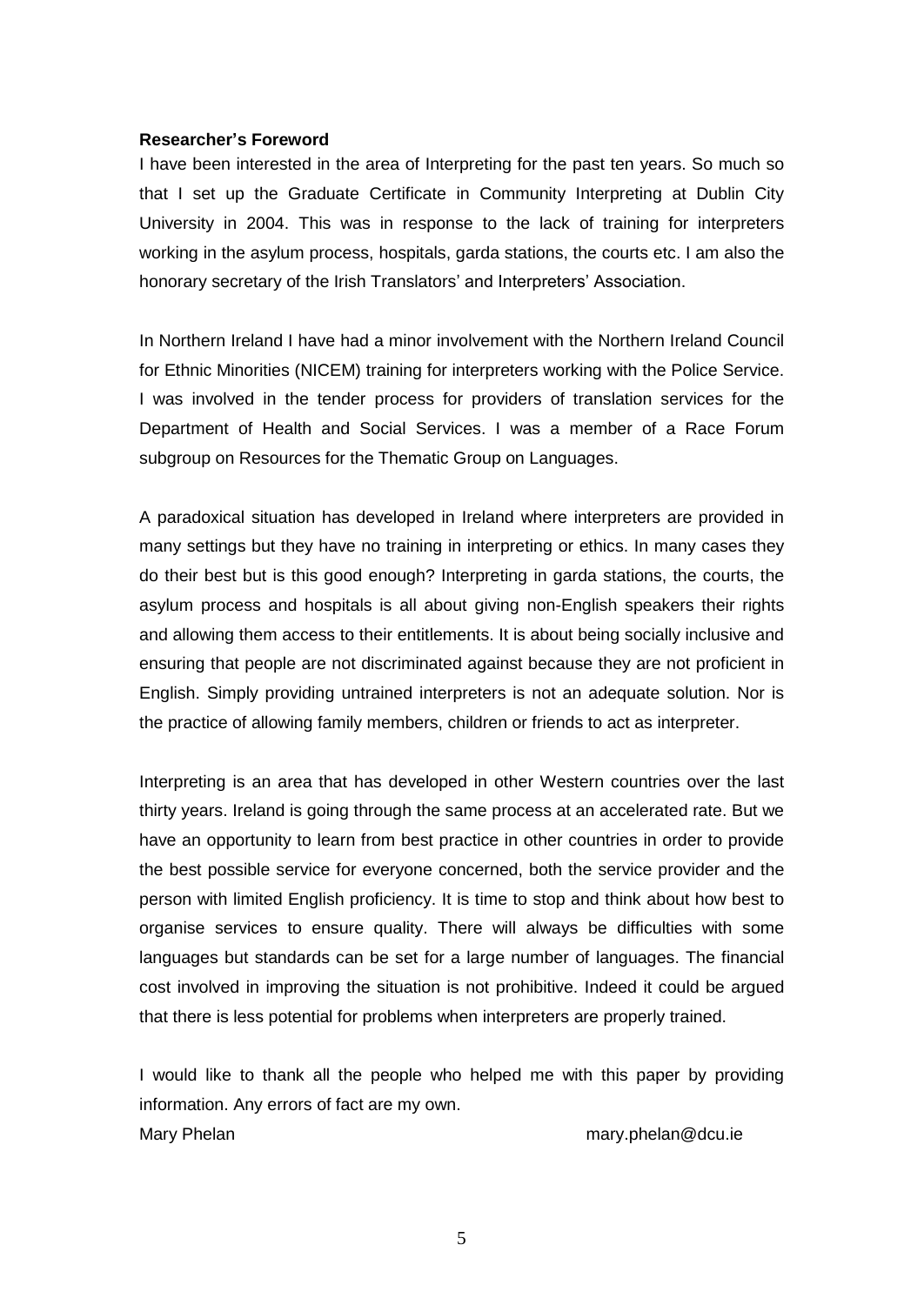#### **Glossary**

**Community Interpreting** is an umbrella term for the types of interpreting that take place in Government service provision, such as in Garda stations, during the asylum process, immigration, hospitals, with GPs and so forth.

**Face to Face Interpreting**: all parties are present at the session. This type of situation is essential for most situations.

**Interpreting**: Interpreting is spoken. One person speaks, the interpreter listens, if necessary takes notes, and then gives the interpretation in the other language.

**Relay Interpreting**: In some cases it may be impossible to locate an interpreter who speaks English and another language. A bridge language may be needed. This happens occasionally with Romani. The Roma speaker speaks Romani, one interpreter interprets from Romani to Romanian for example and a second interpreter then interprets from Romanian to English. Relay interpreting may also be necessary in the case of foreign Sign Languages.

**Sight Translation**: Interpreters are often asked to do sight translation. For example, a patient could have a document about medication in another language in which case the interpreter would read out the translation in English. The interpreter may need time to read through the text first before providing the translation.

**Telephone Interpreting**: Telephone interpreting is very useful for emergency situations and for setting up appointments but should not be used for counselling sessions, medical appointments or any situation involving bad news; face to face interpreting is the only option for these situations.

**Translation**: Translation is written.

**Whispered Simultaneous Interpreting**: in some situations, for example in the District Court, the interpreter whispers the interpretation to the defendant.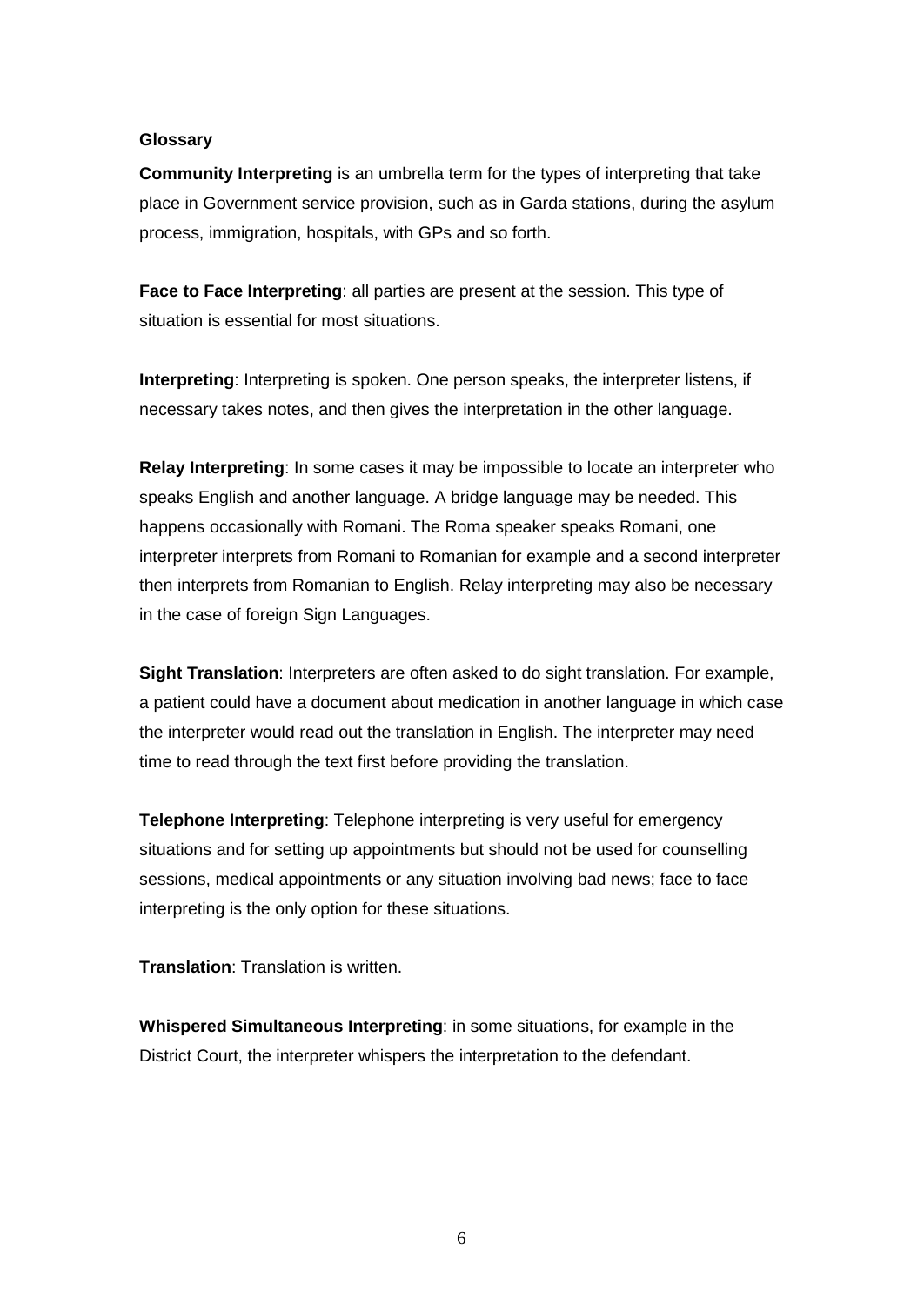#### **Executive Summary**

Chapter 1 provides background information on translation and interpreting. It looks at current practice such as family members or friends who act as interpreters in certain situations. It also considers the interpreters provided by translation agencies, characteristics of trained interpreters and training.

Chapter 2 looks at domestic legislation to do with interpreting in legal settings and in accessing public services.

Chapter 3 focuses on current practice in Garda stations and in the courts.

Chapter 4 provides information on Medical Interpreting in hospitals and forGPs. It also considers mental health interpreting. There is no uniform nationwide provision of interpreters in health settings. Family members and friends are still carrying out a very high proportion of interpreting work that should really be carried out by interpreters.

Chapter 5 looks at interpreting as part of the asylum application process and the provision of interpreters by the relevant bodies.

Chapter 6 deals with other sectors where communication is an issue. There is no provision of interpreters for community welfare officers, public health nurses, education, employment rights and housing. Interpreters are provided for SafePass courses, by the Equality Authority and the Equality Tribunal and for driving licence theory tests.

Chapter 7 looks at translated materials available on websites. There is evidence of good practice as in the 2006 Census forms provided in 15 languages. However, in many cases the material being translated is aimed at Irish people and is not adjusted to the needs of people from different countries and cultures.

Chapter 8 considers practice in other countries. A great deal of progress has been made in Northern Ireland over the last three years. The situation in the United Kingdom and Sweden is also considered as is the Australian example of the National Accreditation Authority for Translation and Interpreting.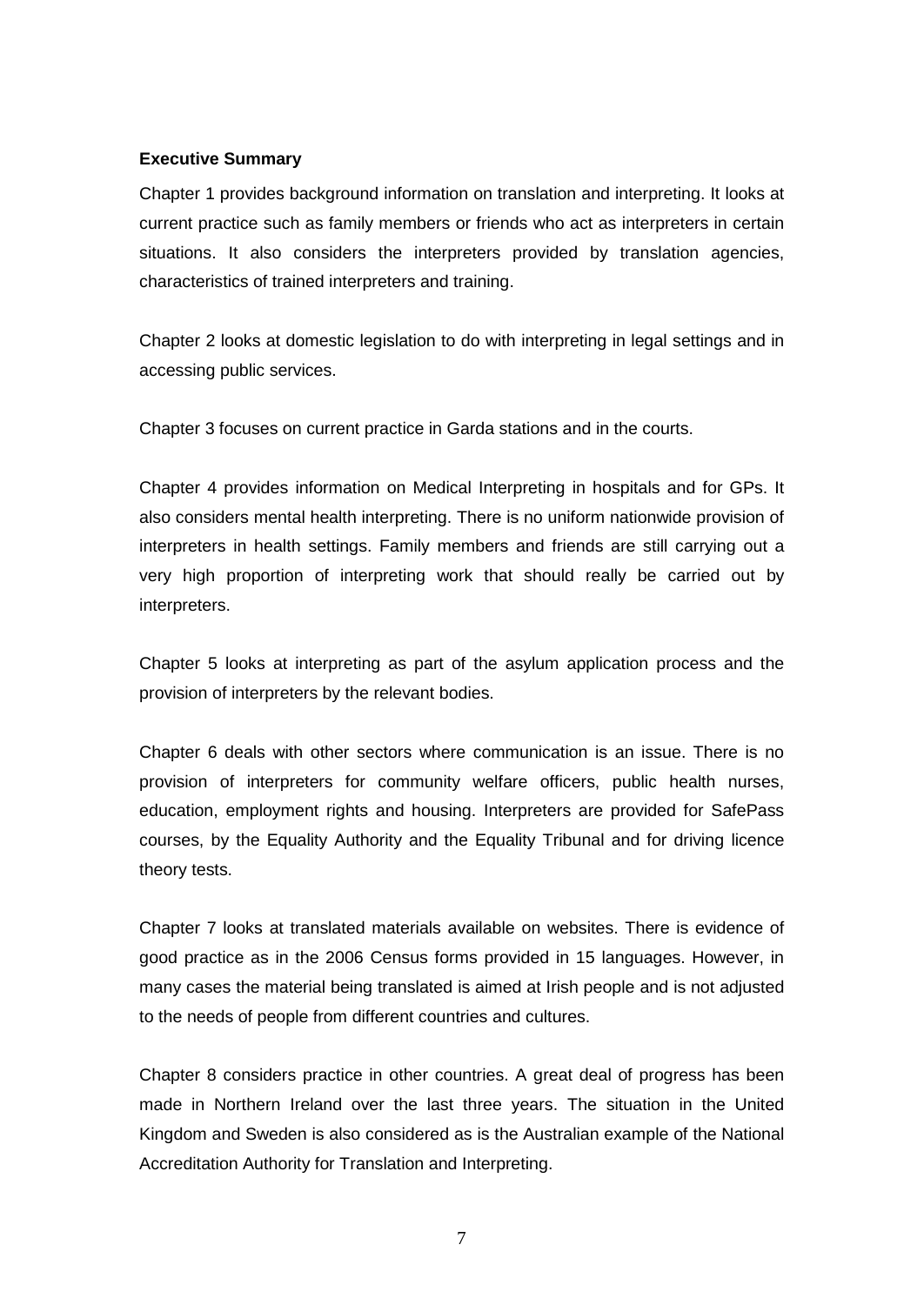Chapter 9 provides recommendations on how to improve the situation regarding Translation and Interpreting. The key recommendation is that a National Interpreting and Translation Authority be established with specific responsibility for improving standards and ensuring quality.

The Appendix includes a sample Code of Ethics drawn up by students on the Graduate Certificate in Community Interpreting (DCU).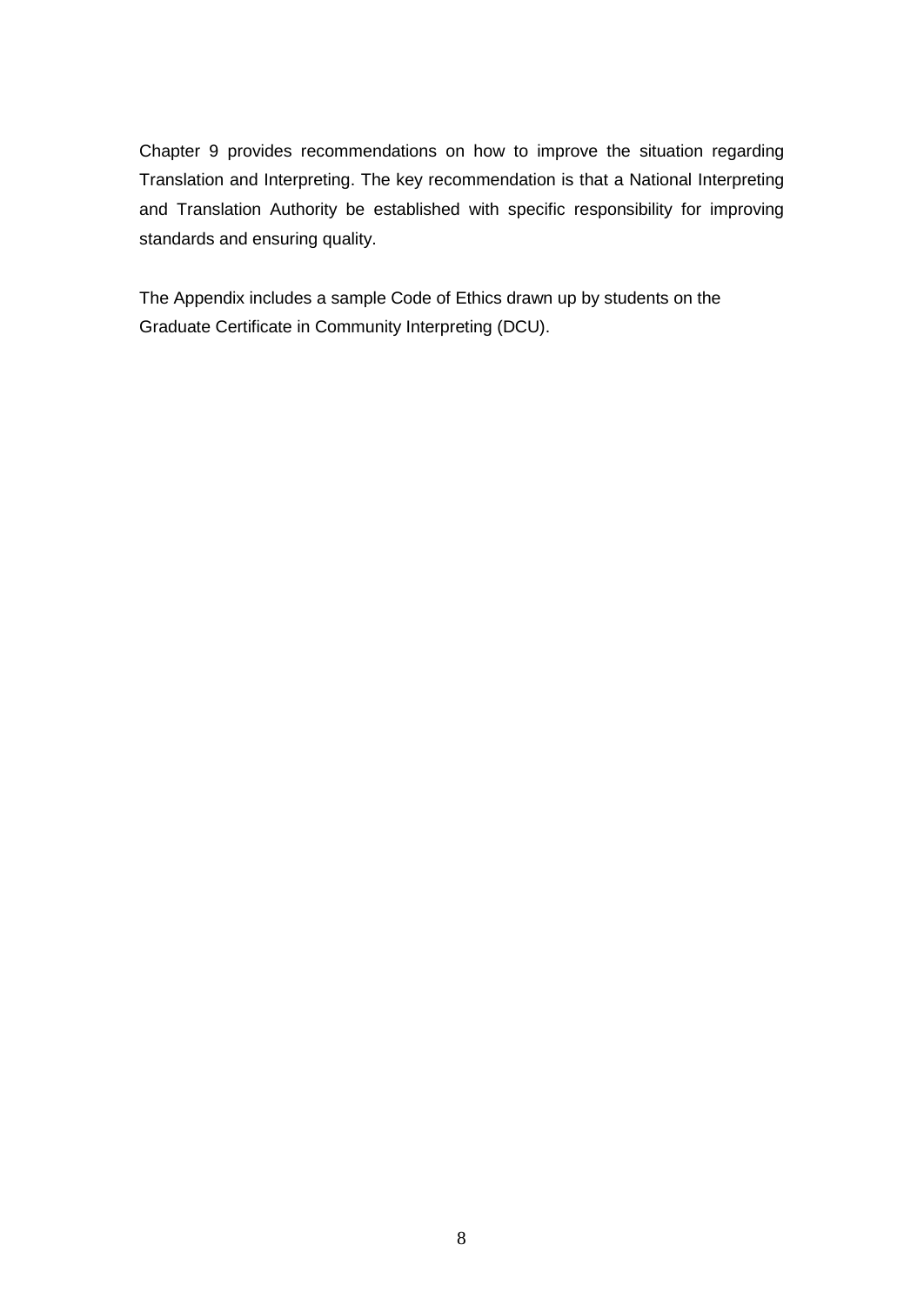#### **1. Introduction and background**

The National Consultative Committee on Racism and Interculturalism (NCCRI) was established in 1998 as an independent expert body focusing on racism and interculturalism. The NCCRI is a partnership body which brings together government and non-government organisations, and is core funded by the Department of Justice, Equality and Law Reform.<sup>2</sup>

Part of the NCCRIís role is to provide advice to government in relation to anti-racism and intercultural strategies. With this in mind, the NCCRI would like to bring a focus on the area of interpreting and translating for people whose first language is not English in all aspects of their interaction with Government bodies.

In 2000 the language barrier was experienced mainly by asylum seekers and refugees. However, the situation has changed very rapidly since then. According to the Central Statistics Office, 750,000 people from 211 countries have come to Ireland since 2000. Nine per cent of the workforce and ten per cent of the population is foreign born<sup>3</sup>. In March 2006 the Language Centre in National University of Ireland Maynooth reported that 167 languages are spoken in Ireland.<sup>4</sup> The Courts Service gives a figure of 210 languages and dialects<sup>5</sup>. These developments present huge challenges to public bodies that have dealings with immigrants.

Many people who come to Ireland speak excellent English, others have enough English to live and work here and still others have little or no English. If someone with very little English or even with some English happens to fall ill, be witness to an accident or a crime, be tried in a court, they will need the help of an interpreter.

Communication difficulties are an inevitable result of globalisation**.** People with limited English proficiency who are living in Ireland expect equality in service delivery. Meanwhile, English-speaking staff cannot do their job if they cannot communicate effectively with their clients. There is a need for trained interpreters in order to bridge the language gap between service providers and service users.

 $2$  For additional information please visit: [www.nccri.ie.](http://www.nccri.ie.)

 $3$  The Irish Times 11<sup>th</sup> March 2006

 $^4$  The Irish Times 26 $^{\rm th}$ March 2006

 $<sup>5</sup>$  Letter to The Irish Times 24<sup>th</sup> October 2001.</sup>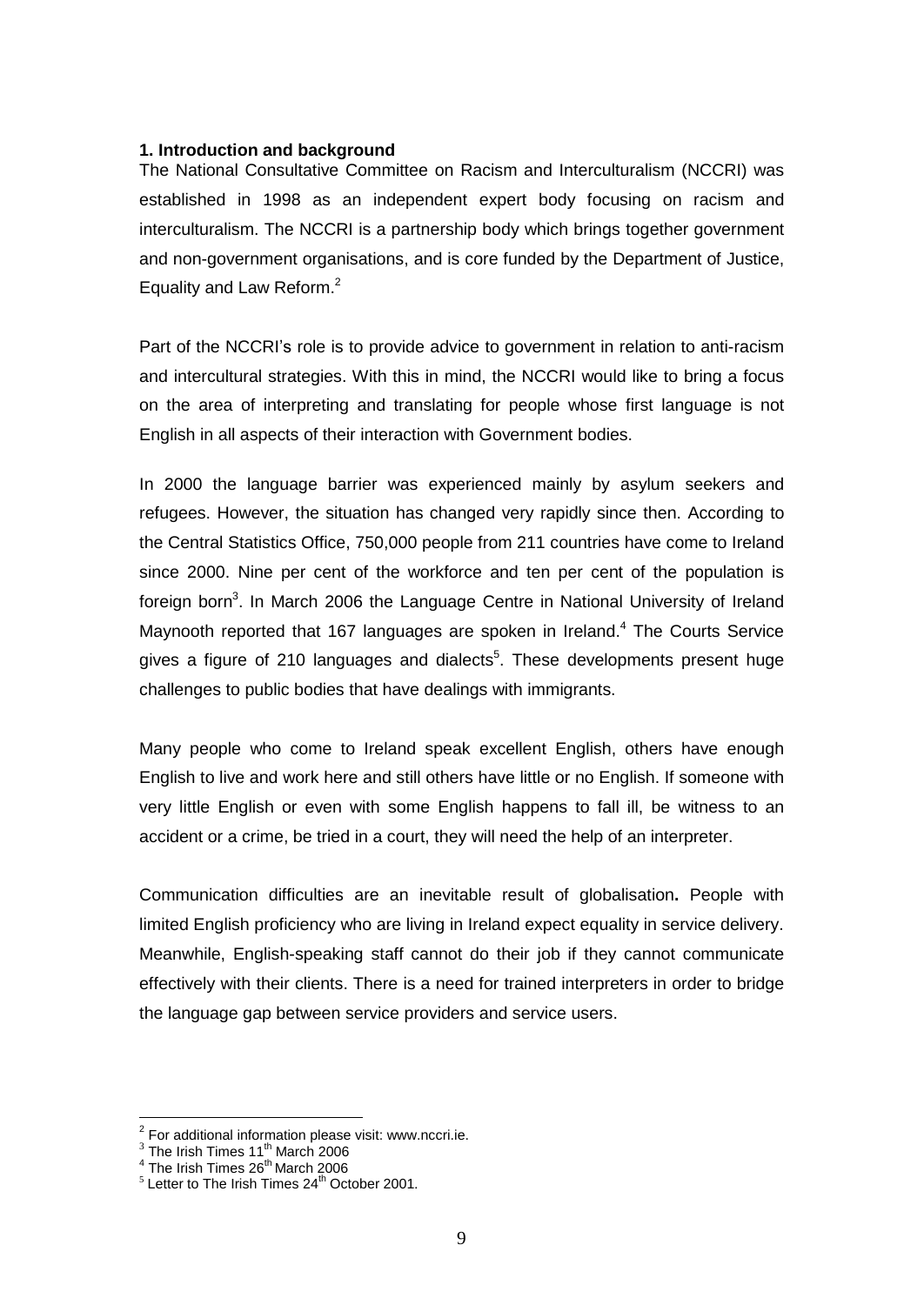#### **Service Providers**

A number of service providers have moved away from working with volunteer interpreters to informal or formal arrangements with translation agencies to provide interpreters. While this move is welcome, there is a need for the service providers to insist that interpreters be trained and qualified for their work. The Health Service Executive, the Courts Service and the Garda, are all spending substantial sums on interpreting without any element of quality control.

The lack of written policies concerning interpreting and the provision of interpreters is also problematic. There is a need for proper, written guidelines for staff about when and how to call an interpreter.

Twenty-four hour provision of interpreting services is an important issue for emergency services, hospitals, the Garda and the Garda National Immigration Bureau. Few translation agencies are in a position to provide this service around the clock. Vetting is another important issue because interpreters have access to sensitive information and may be working with vulnerable people.

#### **Informal Interpreters**

In many situations friends or family members are doing the interpreting. Even more alarmingly, sometimes there is no interpreter. Family members and friends frequently in their, channels increase of remay monitorial end along the interpreting. Then more<br>alarmingly, sometimes there is no interpreter. Family members and friends frequently<br>interpret in GPs' surgeries, in hospitals, with com nurses, at the Employment Appeals Tribunal and at meetings with solicitors at law centres run by the Legal Aid Board. This could be because the public body does not make any provision for interpreting. In some cases it is because of the absence of clear guidelines on when to call an interpreter. While the use of family members or friends may seem convenient and practical, it is not a good idea for the following reasons:

- Informal interpreters may not be fluent in English or the other language in  $\bullet$ which case their interpreting will be inaccurate.
- They may give their own version of events rather than allowing the non-English speaker to explain his/her story.
- As they are not trained to interpret, they may provide a summary  $\bullet$ interpretation where they summarise three minutes of talk in one sentence.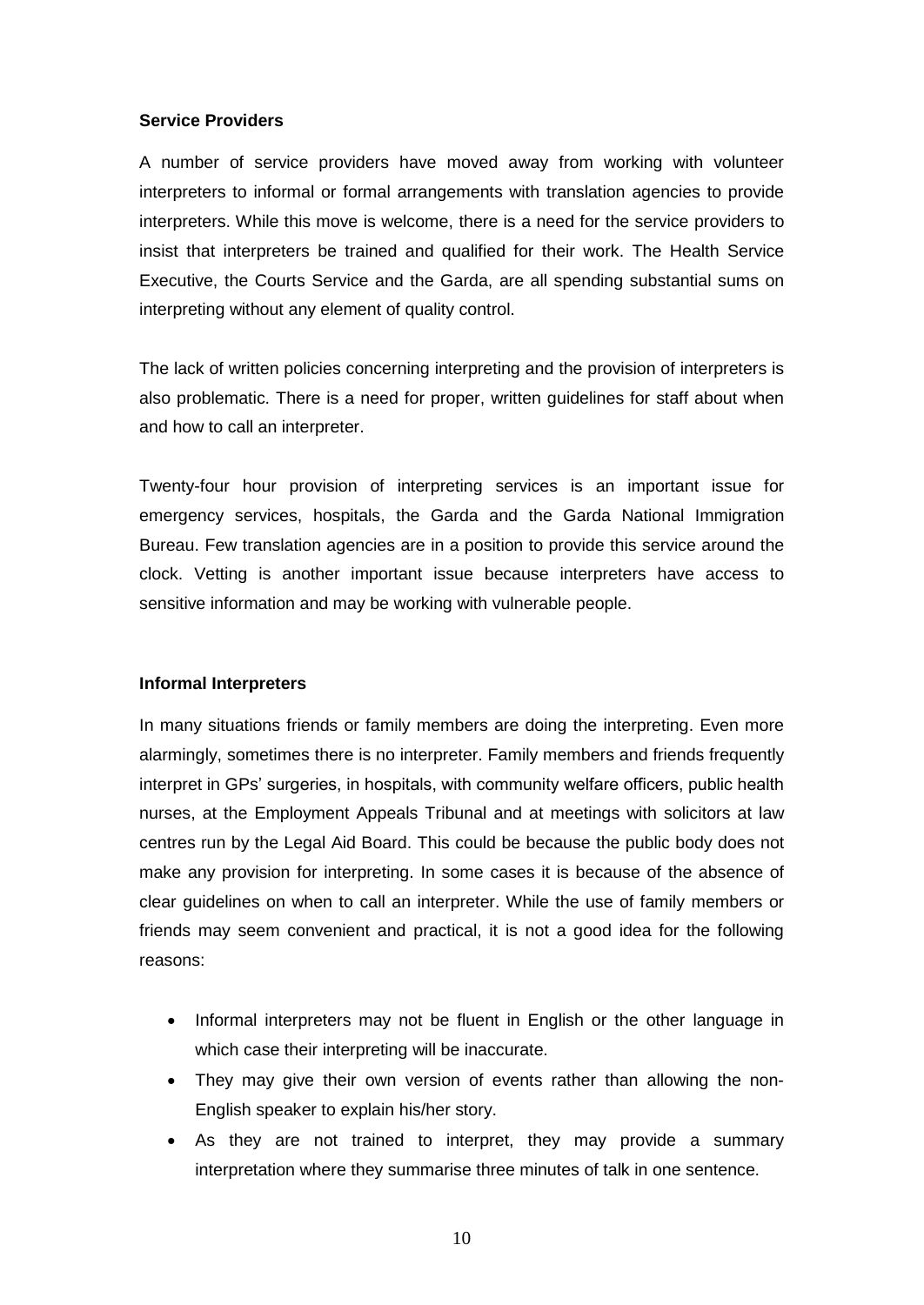- In the case of domestic violence for example or sexual abuse the interpreter could be the perpetrator. If this is the case it is unlikely that the health professional will be able to find out the true cause of <sup>a</sup> problem.
- Informal interpreters may be embarrassed by some of the material and as a result may censor or alter information.
- $\bullet$  Some communities put pressure on English speakers to interpret for them in different situations.

#### **Child Interpreters**

Children are still being asked to interpret for their parents and siblings, particularly when accessing health care. It is totally inappropriate to ask children to interpret because they do not have the necessary vocabulary in both languages, they may be exposed to situations that they should not know about (family planning, parental illnesses) and they may find the responsibility of trying to interpret traumatic. In some countries it has been found that children miss school regularly so they can interpret for their family.

#### **Interpreters Provided by Translation Agencies**

Most public bodies contact translation agencies<sup>6</sup> when they need an interpreter. This outsourcing solution has practical benefits in that the person who needs an interpreter just makes one phone call to obtain an interpreter.

The main difficulty here is that the interpreters are recruited because they speak a relevant language and not necessarily because they are qualified or even skilled at interpreting. Interpreting and translation are unregulated professions in Ireland. Anyone who speaks two languages can call themselves an interpreter and/or a translator. Furthermore, at present in Ireland there is an assumption that anyone who is bilingual can interpret. However, the testing systems in other countries reveal some interesting facts. In the United Kingdom in 2004-2005 the pass rate for interpreters who took the Diploma in Public Service Interpreting was 32.5%. The

<sup>6</sup> Lionbridge Ireland acquired Bowne Global Solutions (BGS) in September 2005 and provides interpreters to ORAC, RAT and RIA, to the Courts Service, to most hospitals in Leinster and to GPs in Dublin, Kildare and Wicklow. Lionbridge was founded in Massachusetts, has 4,000 employees in 25 countries and revenue o Dublin, Kildare and Wicklow. Lionbridge was founded in Massachusetts, has 4,000 employees in 25 Wordperfect, FC Translations, Interling, DCU.LS and Global Translations in Dublin, Access Translations in Cork, Unique Voice in Tralee and Context in Galway.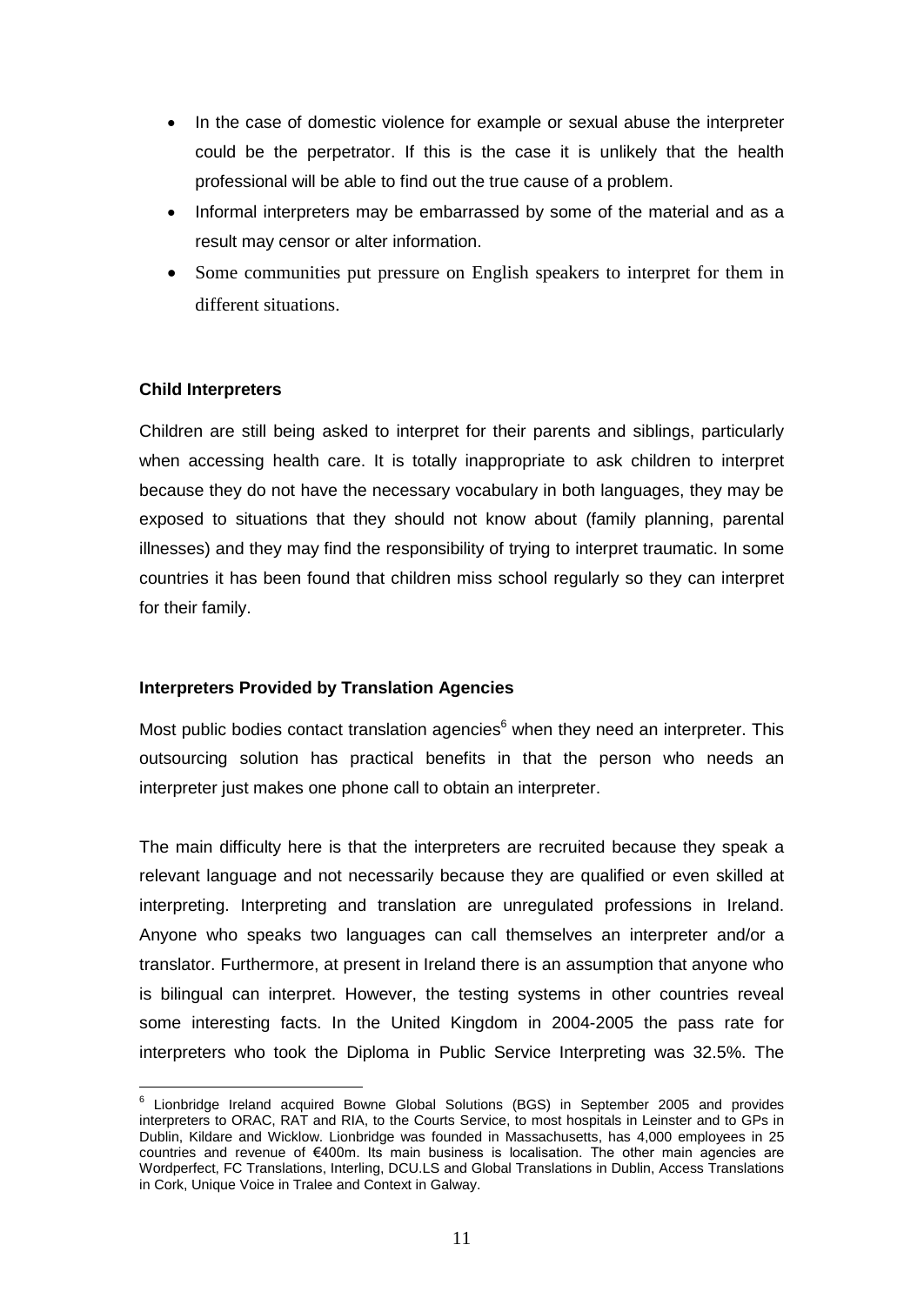pass rates for court interpreter certification exams in the United States vary between 8 and 20%.<sup>7</sup> Therefore it is likely that a high percentage of interpreters working in Ireland at present would fail an interpreting exam.

There has been an expectation that the translation agency that provides interpreters will train them as well. To date this has not proved to be a good solution. Any courses provided are too short, interpreters do not see the need for training and attendance has been poor. In any case, a translation agency that can locate interpreters successfully may not be in a position to provide coherent training.

Many people who work with interpreters assume that the interpreters are professional and qualified simply because they are recruited through a translation agency. Unfortunately, this false sense of security is ill-founded. Some interpreters have a background in translation or conference interpreting for example and are competent. A small number hold the Graduate Certificate in Community Interpreting from Dublin City University or the Diploma in Public Service Interpreting from the Chartered Institute of Linguists in London. A lot of interpreters speak two languages and do their best to interpret as well as they can but may not know how to behave in certain situations or how to find correct terminology.

#### **The Interpreters**

Most interpreters are paid  $\epsilon$ 20- $\epsilon$ 25 per hour, a rate that has remained unchanged over the last ten years. Travel time is not paid for and travel expenses only apply outside cities. In effect this can mean that interpreters are paid the minimum wage or less. Interpreters are classified as self-employed which means that they are not eligible for any company pension, sick pay or holiday pay. In Ireland at present it is very unusual for staff interpreters to be employed on a full- time basis. However, it is something that could be considered by hospitals where there is a high demand for certain languages. Interpreting is not a very attractive career choice. Even though when done well interpreting is very challenging and rewarding, it is seen in Ireland as low status work that can be done by anyone including children. People often work as interpreters for a few months and then move on to full-time work in other areas. As interpreting work can be obtained relatively easily, there is no incentive for

<sup>7</sup> [http://www.judicial.state.ia.us/District\\_Courts/Court\\_Interpreters/](http://www.judicial.state.ia.us/District_Courts/Court_Interpreters/)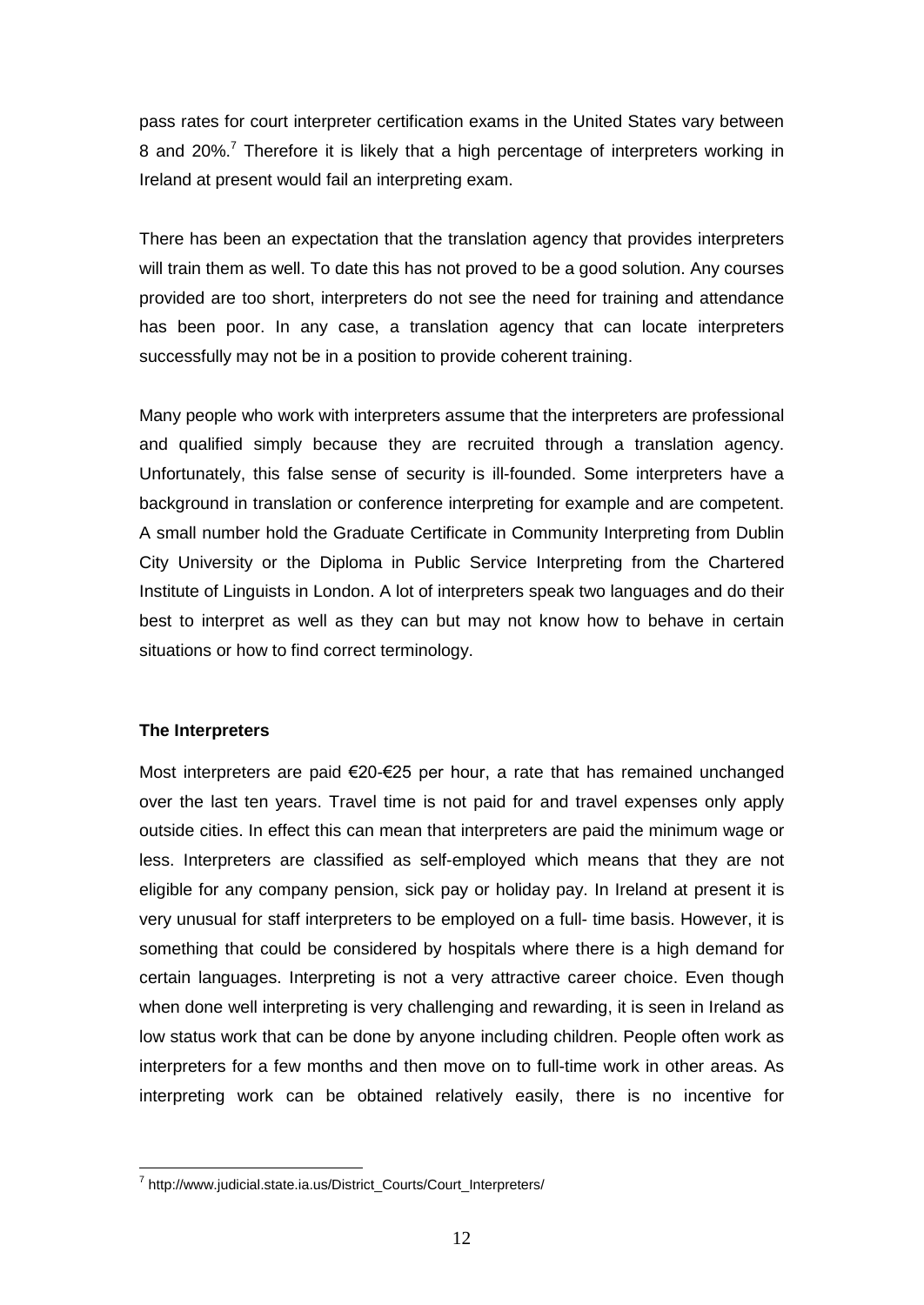interpreters to train. Indeed, the small number of interpreters who are qualified are paid the same rate as unqualified interpreters.

Interpreters often work in stressful situations. While counselling may be available for staff working for the service providers, usually there is none available for the interpreters. Spirasi<sup>8</sup> provides a counselling service for interpreters who work at the Centre for Survivors of Torture.

#### **Characteristics of Trained Interpreters**

- They understand their role.
- They interpret everything that is said.
- If necessary they take notes.
- They prepare for assignments.
- They are impartial.
- They respect all aspects of confidentiality.
- They have an excellent knowledge of the languages they work in.
- They interpret accurately.
- They understand the boundaries of their role as interpreters.
- They do not offer advice or opinions.
- They work to <sup>a</sup> code of ethics.
- They are culturally competent; they know what to do when culture becomes a  $\bullet$ barrier to communication.

#### **Telephone interpreting**

Very little telephone interpreting is happening in Ireland. When it does happen it tends to be in extremely unsatisfactory circumstances in that the interpreter could be shopping or on a bus and would interpret over a mobile phone. This can lead to difficulties such as background noise and lack of confidentiality. Refugee Legal Service has tried to counteract some of these problems by insisting that interpreters be at home when they take a telephone assignment.

In other countries where telephone interpreting is used more, interpreters must have a land line. They are paid to be at home and available to take calls on certain days. In addition they are paid for any interpreting carried out.

<sup>8</sup> <http://www.spirasi.ie/>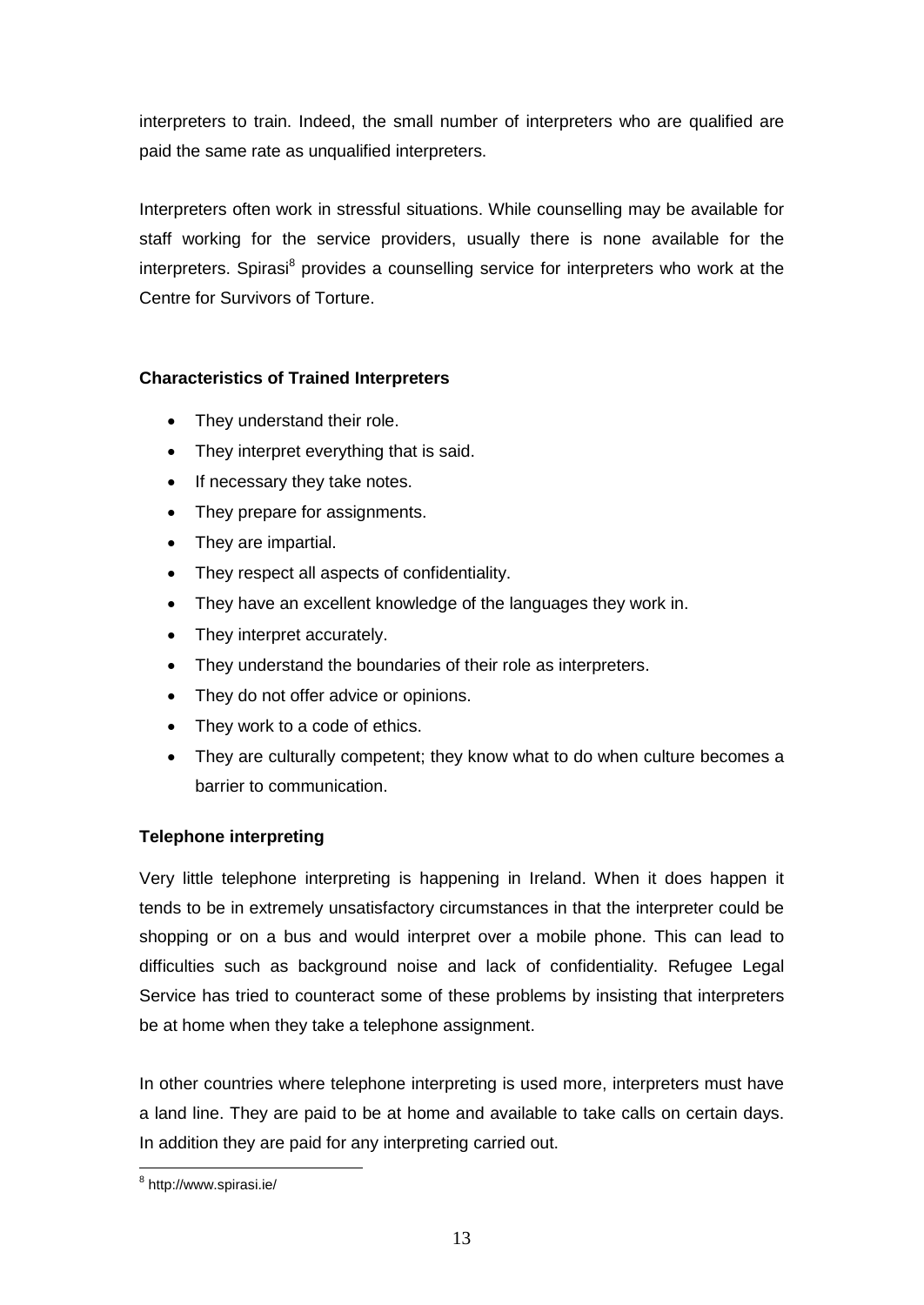Telephone interpreting is very useful for emergency situations or for setting up appointments. It should not be used for counselling sessions, medical appointments or any situation involving bad news. Face to face interpreting is the only option for these situations.

The emergency services (999 and 112 numbers) currently have no interpreter provision in cases where callers have difficulties communicating in English. The operators need to find out the address and phone number of the person on the phone. They often ask people to spell out their address. The emergency services are currently considering the introduction of a telephone interpreting service.

There is an urgent need for a properly structured 24 hour telephone interpreting service in Ireland which could be accessed by emergency services, hospitals and service in I<br>service in I<br>gardaí.

In Finland and Norway interpreters work in call centres and provide video interpreting. This saves on travel time and has the advantage that the interpreters can see the people for whom they are interpreting. It is also useful for sign language interpreting. A recent report recommended that a national remote interpreting service be developed for Sign Language Interpretation in Ireland with access points in garda stations and hospitals<sup>9</sup>. Clearly such a system could and should be extended to include spoken languages.

#### **Bilingual Staff**

If staff are available who can deal directly with people in their language then that makes total sense. However, it involves scheduling appointments to certain members of staff and may not always be possible. The recruitment of more bilingual staff in targeted languages such as Polish could help avoid communication difficulties.

Experience in other countries has shown that it is not a good idea to call bilingual staff from other sections to act as interpreters. First of all there is no guarantee that the person will interpret accurately. Secondly, the person will be unable to carry out his/her work while interpreting, something which may lead to resentment among colleagues.

<sup>9</sup> *Review of Sign Language Interpretation Services and Service Requirements in Ireland* September 2006 Comhairle. http://www.citizensinformationboard.ie/downloads/Sign\_Language\_Report.pdf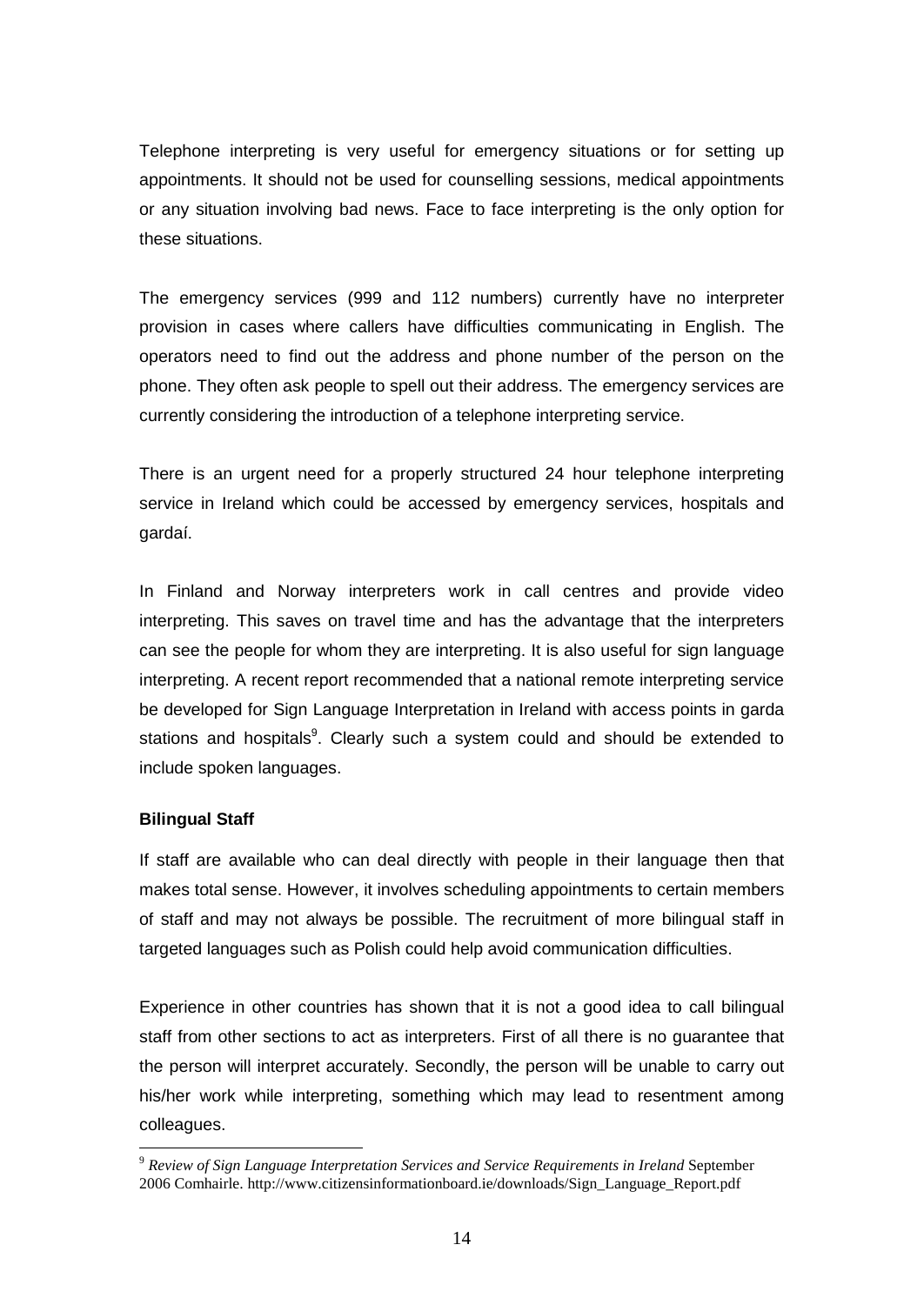Another solution that is mentioned occasionally is for native English speakers to learn other languages. While it may be helpful for staff to be able to speak another language, it must not be forgotten that it takes most people years to master a foreign language.

#### **Training Courses**

There is only one accredited training course for interpreters in Ireland at present, the Graduate Certificate in Community Interpreting at Dublin City University. This is a one semester (twelve week) part time course given one evening a week plus Saturdays. The course consists of four modules:

- Introduction to Interpreting
- Ethics how to behave professionally and ethically  $\bullet$
- $\bullet$  Terminology dictionaries do not always provide the answers. There are other ways to find terms in different languages.
- Interpreting Practice this module is particularly important because it allows  $\bullet$ students the opportunity to actually practise interpreting between English and another language. Students receive feedback on the mistakes they make, omitted information, using the correct register of language and so on.

Candidates for the course usually hold an undergraduate degree and an excellent level of English and of the other language. Students without the language on offer at any particular time can take the other modules separately. The course is part time to facilitate working interpreters but this means that students are not eligible forany grants to offset fees.

There is also an urgent need for training for GPs, medical staff, garda, social workers, court personnel, in how to work well with interpreters.

#### **Irish Translators<sup>í</sup> and Interpreters<sup>í</sup> Association (ITIA)**

The Irish Translators<sup>í</sup> an<sup>d</sup> Interpreters<sup>í</sup> Association brings together translators and interpreters. There are four categories of membership. Professional members are vetted by the ITIA professional membership subcommittee. Anyone can join as an ordinary member and there are also student and corporate members. The ITIA has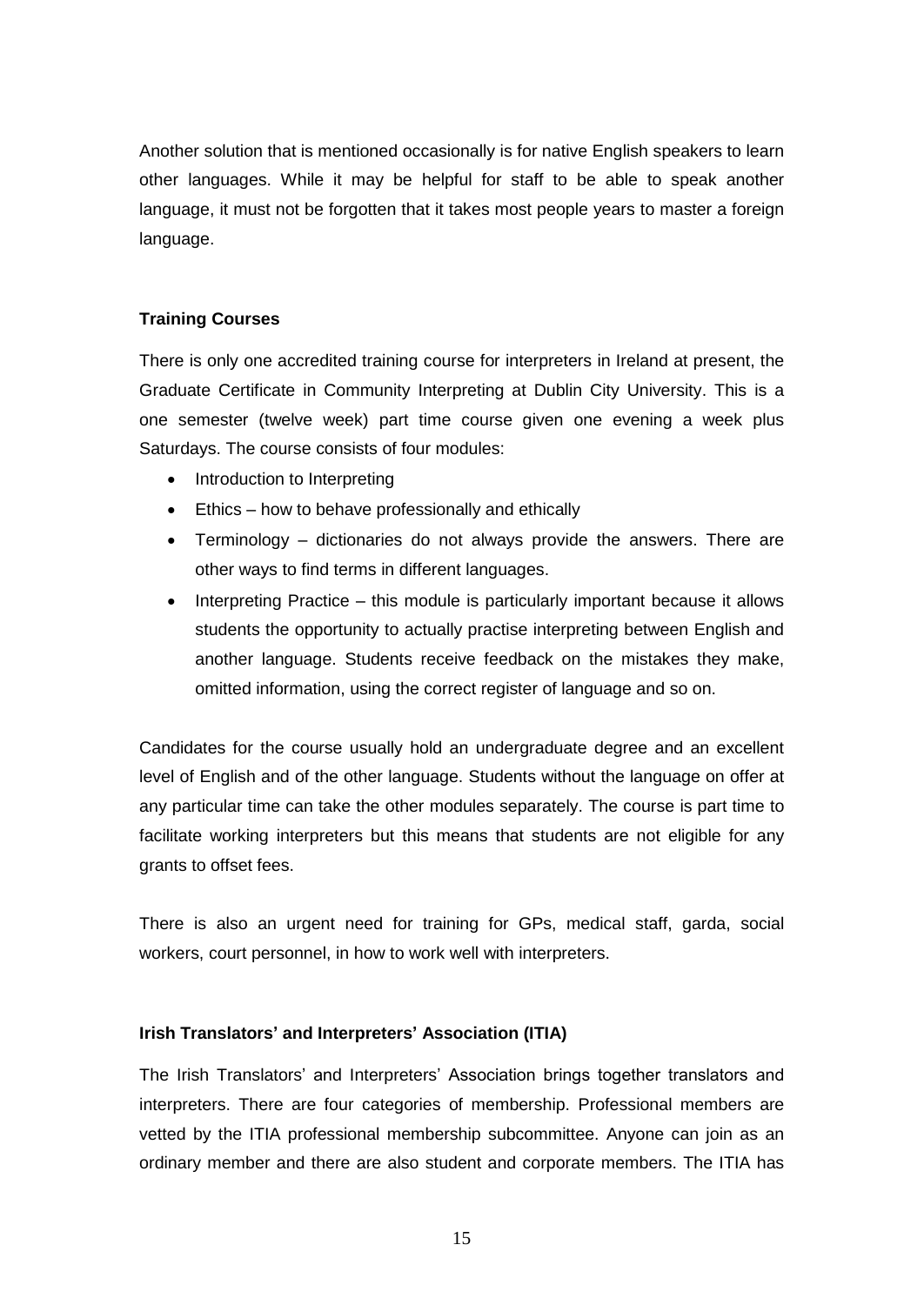introduced a certification test for professional members who specialise in translating such documents as birth certificates, contracts etc. A directory of members is available on the ITIA website. The ITIA is interested in the professionalisation of translating and interpreting. The ITIA is very concerned about poor standards in translation and particularly in interpreting. To this end it has made a number of submissions<sup>10</sup> in recent years to various bodies.

#### **Research on Interpreting**

While a lot of work has been carried out in other countries, very little research has been carried out to date in Ireland.

- The Health Research Board has funded research entitled Patients*<sup>í</sup>* Perspectives of Continuity of Care in General Practice Out of Hours Cooperatives, headed by Dr Anne MacFarlane at NUIG.
- Suzi Lyons wrote a PhD thesis that included an unpublished chapter on Cultural Diversity in the Dublin maternity services where she looked at language barriers and analysed the experiences of ethnic minority women and the service providers.
- At Dublin City University work has commenced on two PhDs, one on interpreting on Safepass courses and one on interpreting in the mental health setting.

There is clearly huge scope for research on Community Interpreting in Ireland. This could cover the language needs of different communities, access to health and other services, patient satisfaction rates, health disparities among people from different ethnic minorities, health outcomes for patients with limited English proficiency, ethical issues that arise for interpreters in different settings, interpreter fatigue, the experiences of people who are not proficient in English, the provision of translated information.

<sup>10</sup> <http://www.translatorsassociation.ie>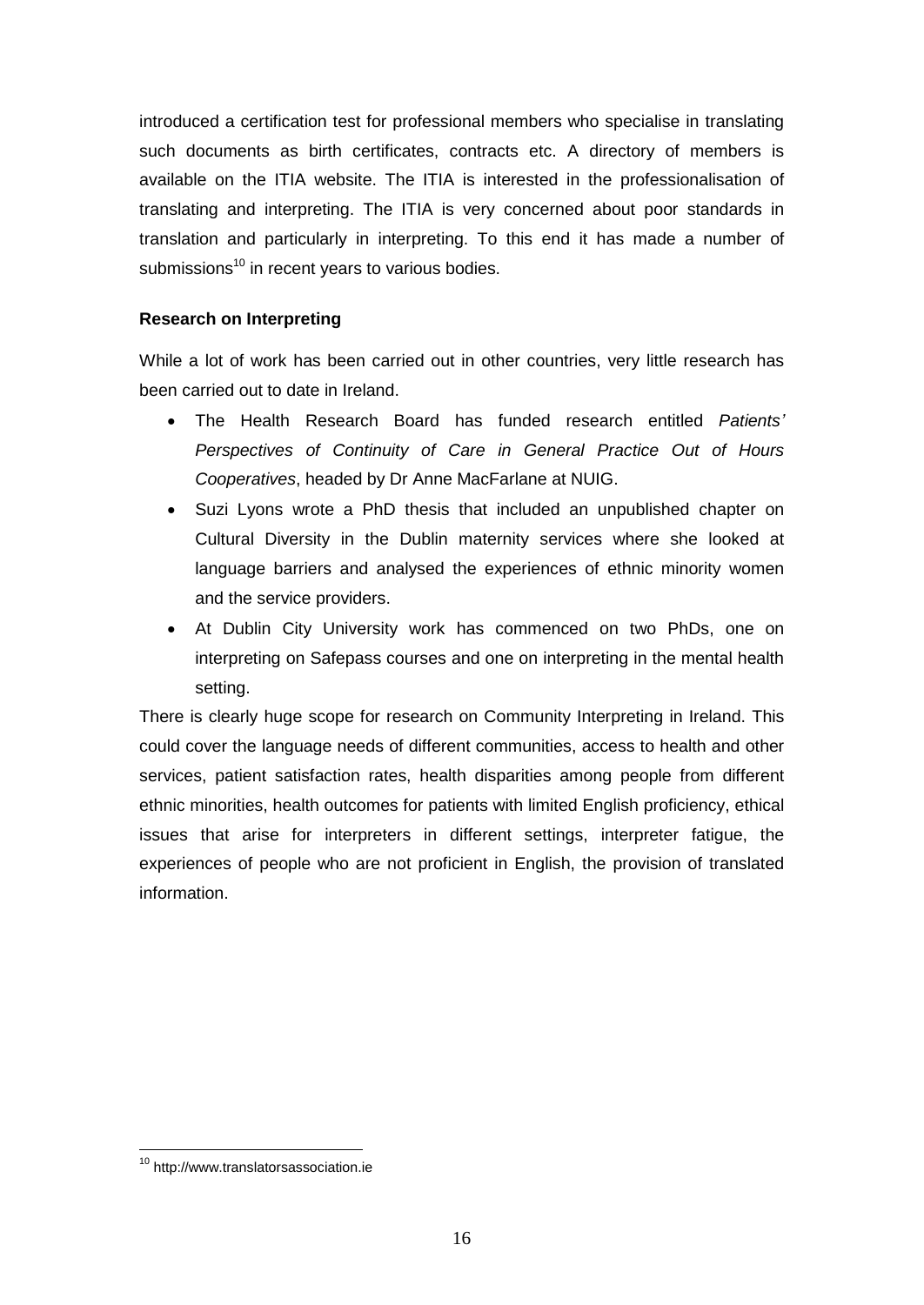#### **2. Legal Background to the Provision of Interpreters 11**

Access to interpreters and language mentioned in a large number of International Covenants, resolutions from the Council of Europe, European Social Charter etc. For the purposes of this advocacy paper we will confine ourselves to domestic law.

#### **Interpreters and the Legal Process**

The right to an interpreter in garda stations and in criminal cases in court is clearly laid down in Articles 5 and 6 of the European Convention on Human Rights and Fundamental Freedoms which was incorporated into Irish law in the European Convention on Human Rights Act 2003.

Article 5 Right to liberty and security

5 2 Everyone who is arrested shall be informed promptly, in a language which he understands, of the reasons for his arrest and of any charge against him.

Article 6 Right to a fair trial

6.3 Everyone charged with a criminal offence has the following minimum rights:

a) to be informed promptly, in a language which he understands and in detail, of the nature and cause of the accusation against him;

e) to have the free assistance of an interpreter if he cannot understand or speak the language used in court.

According to the Crown Prosecution Service for England and Wales:

- In all cases, Article 6 of the European Convention on Human Rights requires that an interpreter be fully competent for the task assigned;
- $\bullet$  It is, therefore, important to be satisfied that the interpreter is both competent checking the interpreterist and appropriate for the task before engaging their services. This means<br>checking the interpreter's qualifications, experience of police and court and appropriate for the task before engaging their services. This means

<sup>11</sup> For more detailed discussion see <http://www.translatorsassociation.ie>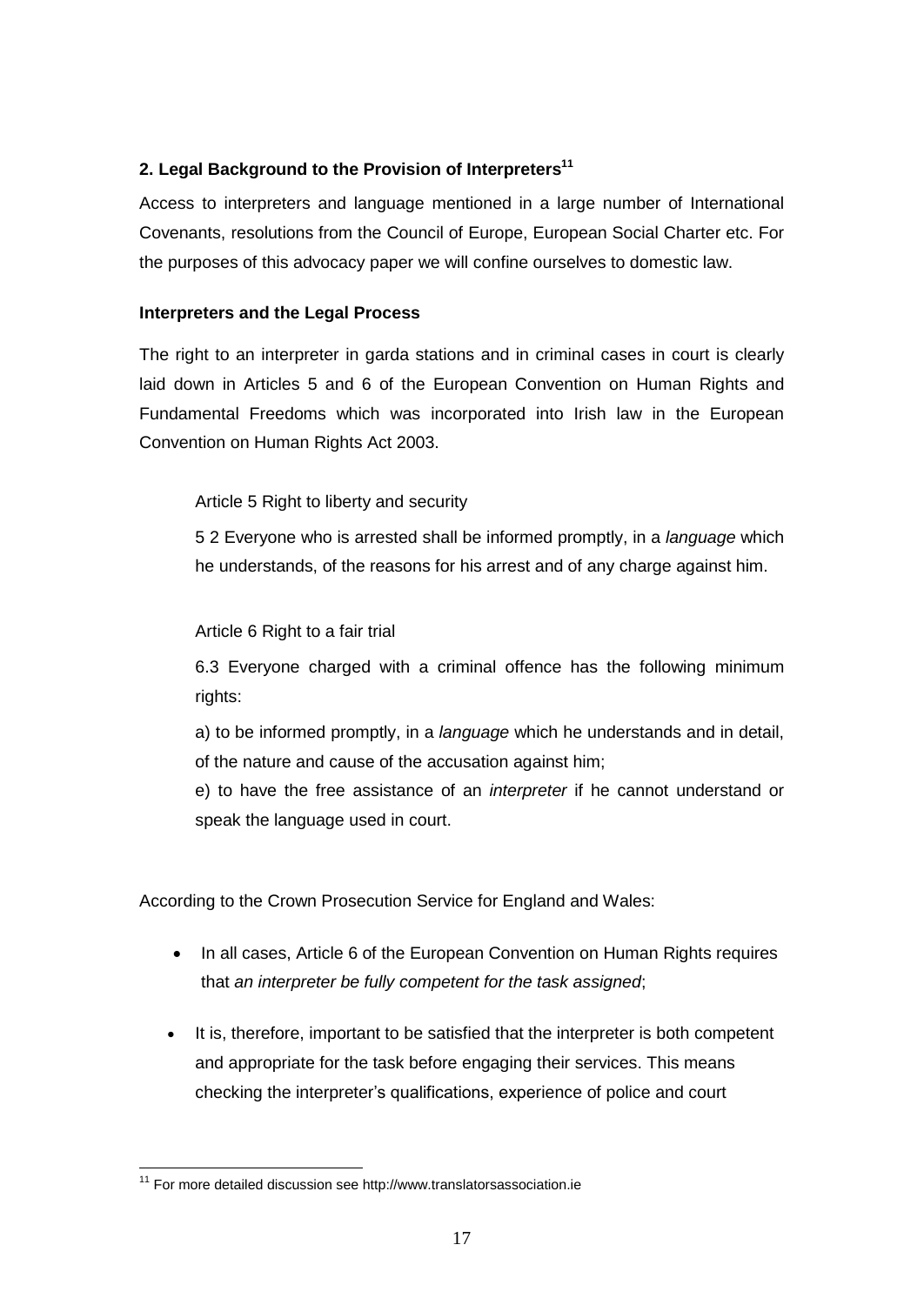procedures, professional accountability etc., and ensuring that gender, religious, political or cultural issues are addressed at the outset.<sup>12</sup>

#### **Language and Access to Public Services**

The EU Race Equality Directive was incorporated into Irish law in the form of the Equal Status Acts 2000-2004.

 The Acts relate to discrimination based on the following nine grounds**:**  $\bullet$ Gender, Marital Status, Family Status, Age, Race, Religion, Disability, Sexual Orientation, Membership of the Traveller community.

A spokesperson for the Equality Authority stated that good governance and best practice would indicate that competent interpreters should be provided. Failure to appoint an interpreter could contravene the Equal Status Acts. However, no case has been taken on this issue to date and ultimately the final arbiter would be the Equality Tribunal.

<sup>12</sup> <http://www.cps.gov.uk/publications/agencies/interpret.html>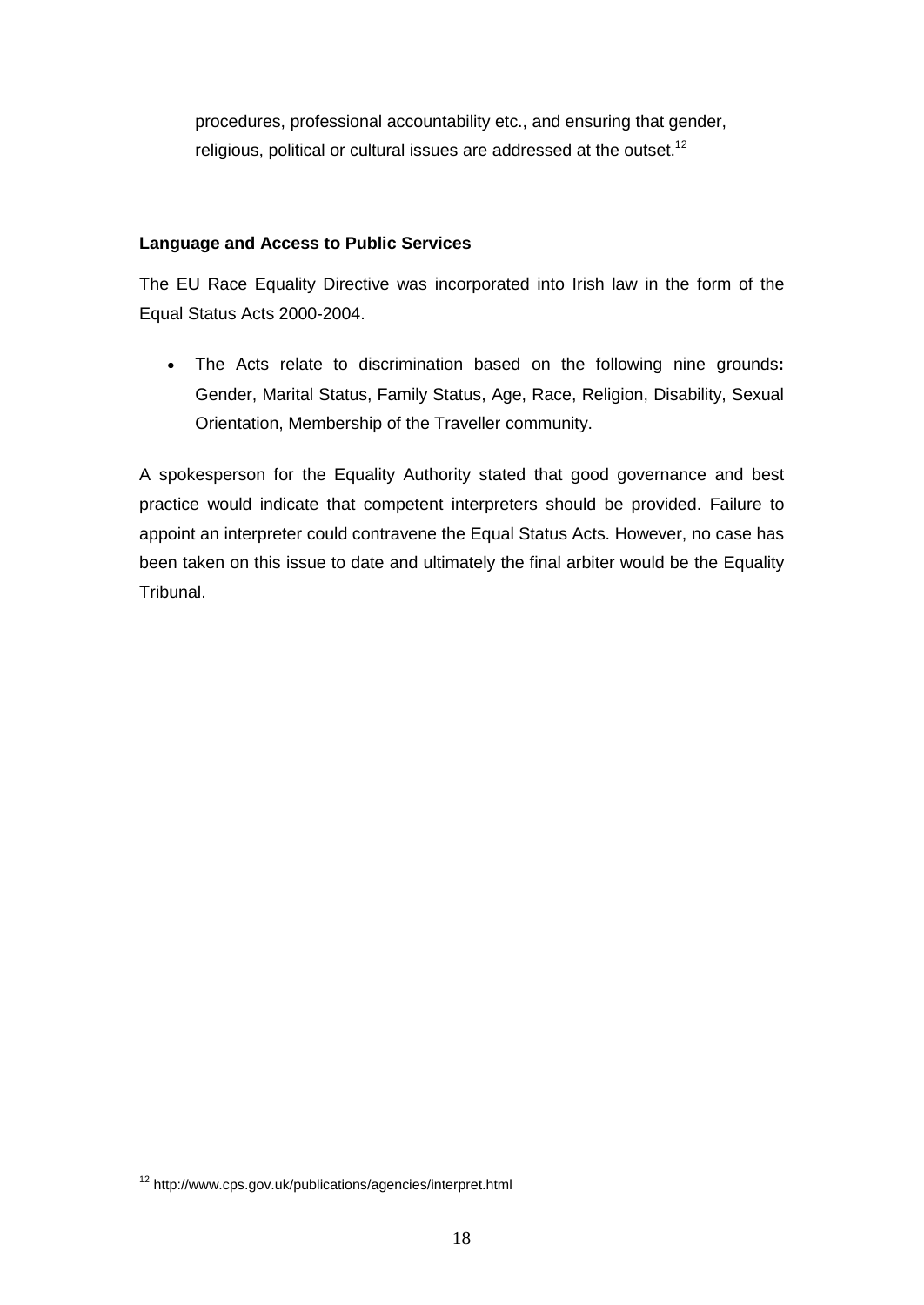#### **3. Legal Interpreting**

#### **Garda**

The right to an interpreter in garda stations and in the courts is very clearly set out in the European Convention on Human Rights Act 2003. However, the Criminal Justice Act 1984 (Treatment of Persons in Custody in Garda Síochána Stations) Regulations 1987 mentions sign language interpreters for deaf people in the section on Custody Regulations but when it comes to foreign nationals it merely mentions contact with the relevant consul. The C72 Information for Persons in Custody makes no mention of interpreters or the right to an interpreter.

Intercultural Ireland Your Changing Community<sup>13</sup> was drawn up by the Garda Racial and Intercultural Office in Harcourt Square. It contains the following extract from the Garda Manual of Crime Investigation Techniques (1994):

When a person who does not understand either the Irish or English language is to be questioned, it will be necessary to secure the service of an interpreter. The following procedures should be observed:

- 1. The person should be questioned through the interpreter who should record the statement in the language in which it is made.
- 2. A verbal translation should be made as the statement is taken so that any ambiguities can be rectified at the time.
- 3. All statements should be read over to the person making the statement and signed.
- 4. An official Irish or English translation should then be made and proved by the interpreter, as an exhibit with the original statement.

In garda stations, despite the above guidelines, the practice is to take the statement in English, have the translation read aloud in the foreign language by the interpreter and then the witness signs the statement if s/he is satisfied that it is accurate. The practice in the UK is as outlined in Intercultural Ireland above. The statement is taken in the foreign language so that the witness can read it in his/her own language before signing it and is later translated into English. Although this approach means that the interpreter has to note down what is said as well as interpret, it does mean that the

<sup>13</sup> http://www.garda.ie/angarda/pub/interculturalgardadoc.pdf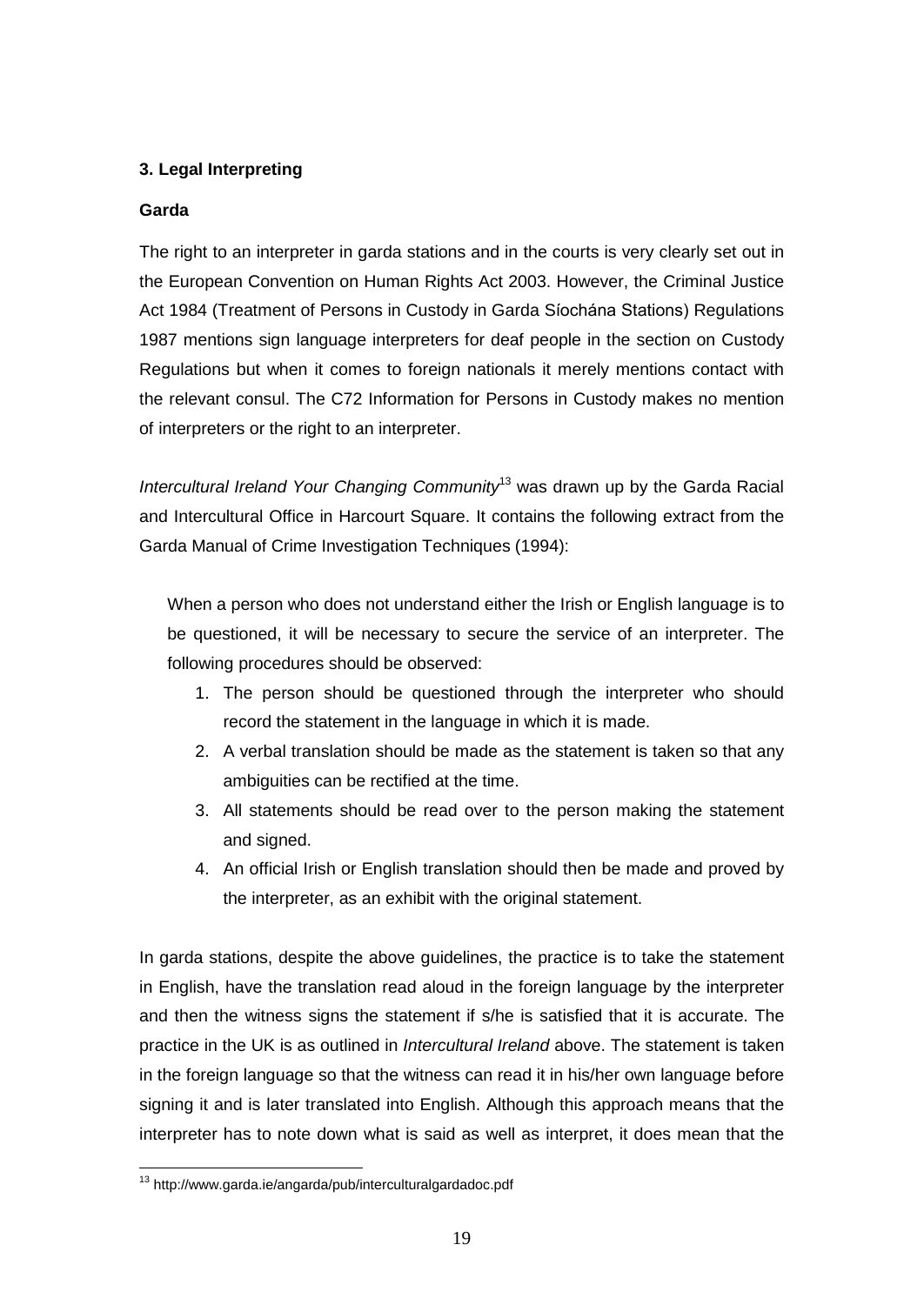witness is signing what s/he said rather than a translation of what was said. According to the Garda Press Office, the introduction of video recording in garda stations means that witnesses have proof of what they said.

The garda regularly need interpreters to question people and gather information. Local stations make their own arrangements with individual interpreters or with translation agencies. Outside Dublin in particular, gardai frequently call on whoever they can find with the relevant language. These could be friends or relations of a suspect or a victim. Indeed, The EU Network of Independent Experts on Fundamental Rights reported in 2004 that:

Although available for the purpose of court proceedings there are real problems with the availability of interpreters in locations outside Dublin. The problems are particularly acute in situations where foreigners are being interviewed by police as distinct from participating in court proceedings. Language problems at the police interview stage can have adverse implications later at the trial stage for both the defence and prosecution. <sup>14</sup>

An interpreter in a garda station interview is a potential witness in any future court case to what was said in the foreign language in the garda station. The interpreter may be questioned in court as to his/her competency. For this reason it is advisable to have different interpreters in the garda station from the interpreters in court.

Time is an important consideration because the period of detention permitted is limited and depends on the type of crime involved. There is a question mark over the quality of a lot of interpreting that is happening in garda stations. In a small number of cases the garda and defending solicitors have asked independent assessors to check the quality of the interpreting recorded on video. If an interpreter is called to the garda station, the Courts Service will be informed and will book an interpreter for that case.

Books of evidence are translated for defendants who do not speak English. Solicitors involved in criminal cases write to the Courts Policy Division of the Department of Justice for authorisation to have books of evidence translated by translation

<sup>&</sup>lt;sup>14</sup> O'Connell Donncha Report on the Situation of Fundamental Rights in Ireland in 2004. EU Network of Independent Experts on Fundamental Rights.

http://cridho.cpdr.ucl.ac.be/DownloadRep/Reports2004/nacionales/CFR-CDF.repIRELAND.2004.pdf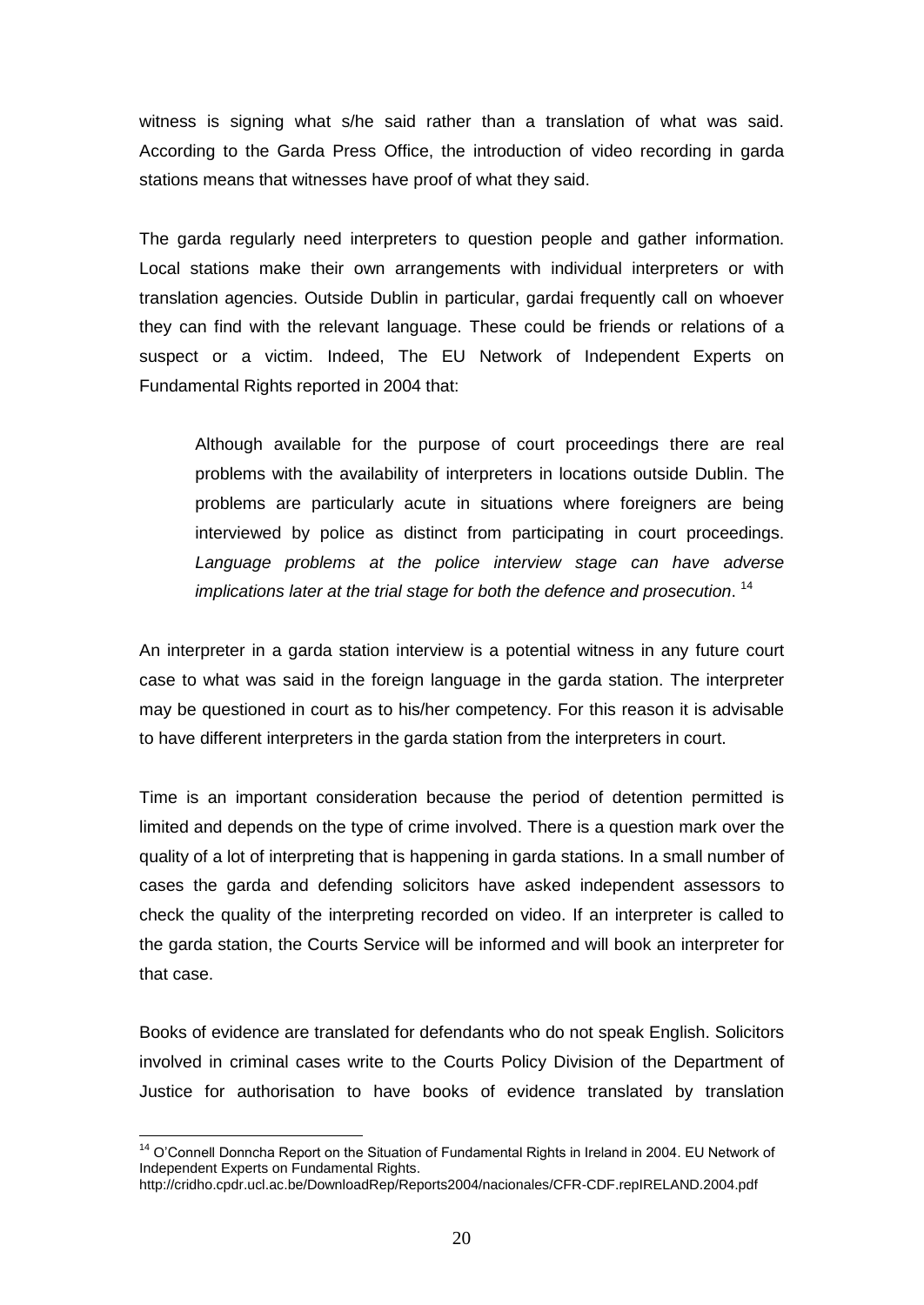agencies. The book is translated and the invoice sent to the Legal Aid Department at the Department of Justice. Figures for the amount spent on the translation of books of evidence are not available.

In March 2003 there was some negative publicity to do with interpreters working in garda stations. For a number of reasons a Mongolian man called Anar Odon spent one year in prison only for the case to be thrown out when it finally came to court:

There it emerged that the translator had not translated anything for the garda officer who said he had read out Anar's rights. The non-translation of his rights was the basis for Mr Justice Michael White yesterday directing the jury at the Dublin Circuit Criminal Court to find him not guilty.<sup>15</sup>

Another case at the same time was:

A Chinese man accused of two murders went on a date with the translator provided by gardai for his interrogation, a jury heard yesterday. After Ms Yuan Li Li helped take a witness statement at a Garda station from Mr Yu Jie (25), he asked gardai for her number. Det Insp John McMahon told the Central Criminal Court that she did not mind her number being handed over. It was provided and the two went on a date. Gardai later got a Chinese policeman through Interpol to act as a translator.[...]. Ms Yuan was not used in further interviews with Mr Yu but she was used as a translator for other witnesses in the case.<sup>16</sup>

was the case.<br>Subsequently the Garda Síochána set up an internal committee to consider the Subsequently the Garda Síochána set up an internal committee to consider the<br>provision of interpreters. The *Evaluation of the Garda Síochána Policing Plan 2004<sup>17</sup>* provision of interpreters. The Evaluation of the Garda Siochána Policing Plan 2004<sup>17</sup> revealed that:

The Interpol Office will propose an effective policy for the use of translators The Interpol Office will propose an effective<br>and interpreters in An Garda Síochána.

During 2004 an implementation plan for the establishment of a Language Co and interpreters in An Garda Síochána.<br>During 2004 an implementation plan for the establishment of a Language Co-<br>ordination Unit within An Garda Síochána was drafted by staff from the Interpol Office. The Unit will manage, in a cost-effective manner, the orthicated office. The Unit will manage, in a cost-effective manner, the<br>operational needs, policy, and training requirements of An Garda Síochána.

 $15$  Carol Coulter The Irish Times  $4<sup>th</sup>$  March 2003

 $^{\rm 16}$  The Irish Times  $5^{\rm th}$  March 2003

<sup>&</sup>lt;sup>17</sup> http://www.garda.ie/angarda/statistics/report2004/evaluation2004.pdf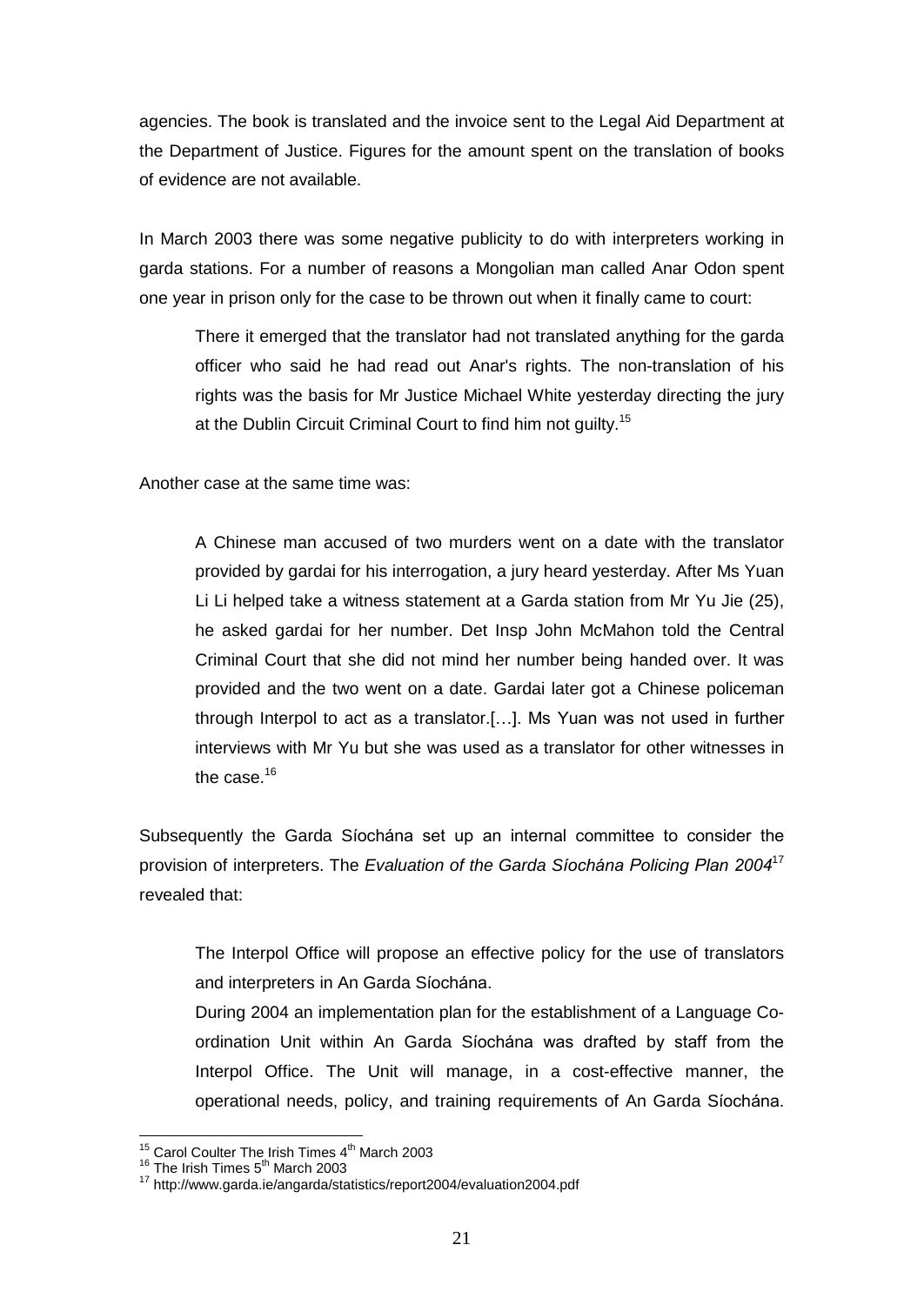Full-time translators/interpreters will be recruited for permanent attachment to this unit.

A language coordinator was appointed to draw up an implementation plan but to date there has been no recruitment of full time translators/interpreters. It is unclear at present if the Garda intend to proceed with these plans or if they have made alternative arrangements.

The Garda *Action Plan for the Implementation of Human Rights* April 2005<sup>18</sup> Priority 5 Community Engagement, Involvement and Partnership, does include a mention of interpreters:

Surprisingly, according to the Action Plan for the Implementation of the Recommendations of the Garda Human Rights Audit Report<sup>19</sup> (October 2006):

The Department of Justice Equality and Law Reform have prime responsibility for the appointment of accredited interpreters. The interpreters used by An Fire Department of accredited interpreters. The interpreters used by An<br>Garda Síochána are secured through the listings provided through the Courts Service.

There are mixed messages about any possible intention to take action on interpreting. There is no backing for action in documents such as the above mentioned Policing Plans and Evaluations of Policing Plans. More worryingly, there is merpremight mere the method washing for assemble assemble start as the discrepancy mentioned Policing Plans and Evaluations of Policing Plans. More worryingly, there is<br>no mention of interpreting or Interpreters in the Gar 2005-2007 20 .

The Garda Síochána Act 2005 Article 62 (1) states:

A person who is or was a member of the Garda Síochána or of its civilian staff or who is engaged under contract or other arrangement to work with or for the Garda Siochána shall not disclose, in or outside the State, any information<br>Garda Siochána shall not disclose, in or outside the State, any information Garda Síochána shall not disclose, in or outside the State, any information obtained in the course of carrying out the duties of that person's office, employment, contract or other arrangement if the person knows the disclosure of that information is likely to have a harmful effect.

<sup>&</sup>lt;sup>18</sup> http://www.garda.ie/angarda/pub/Human\_rights\_actionplan.pdf  $19$  <http://www.garda.ie/angarda/pub/hrightsactionplanupdate2.doc>

<sup>20</sup> http://www.garda.ie/angarda/pub/corpstrategy2005.pdf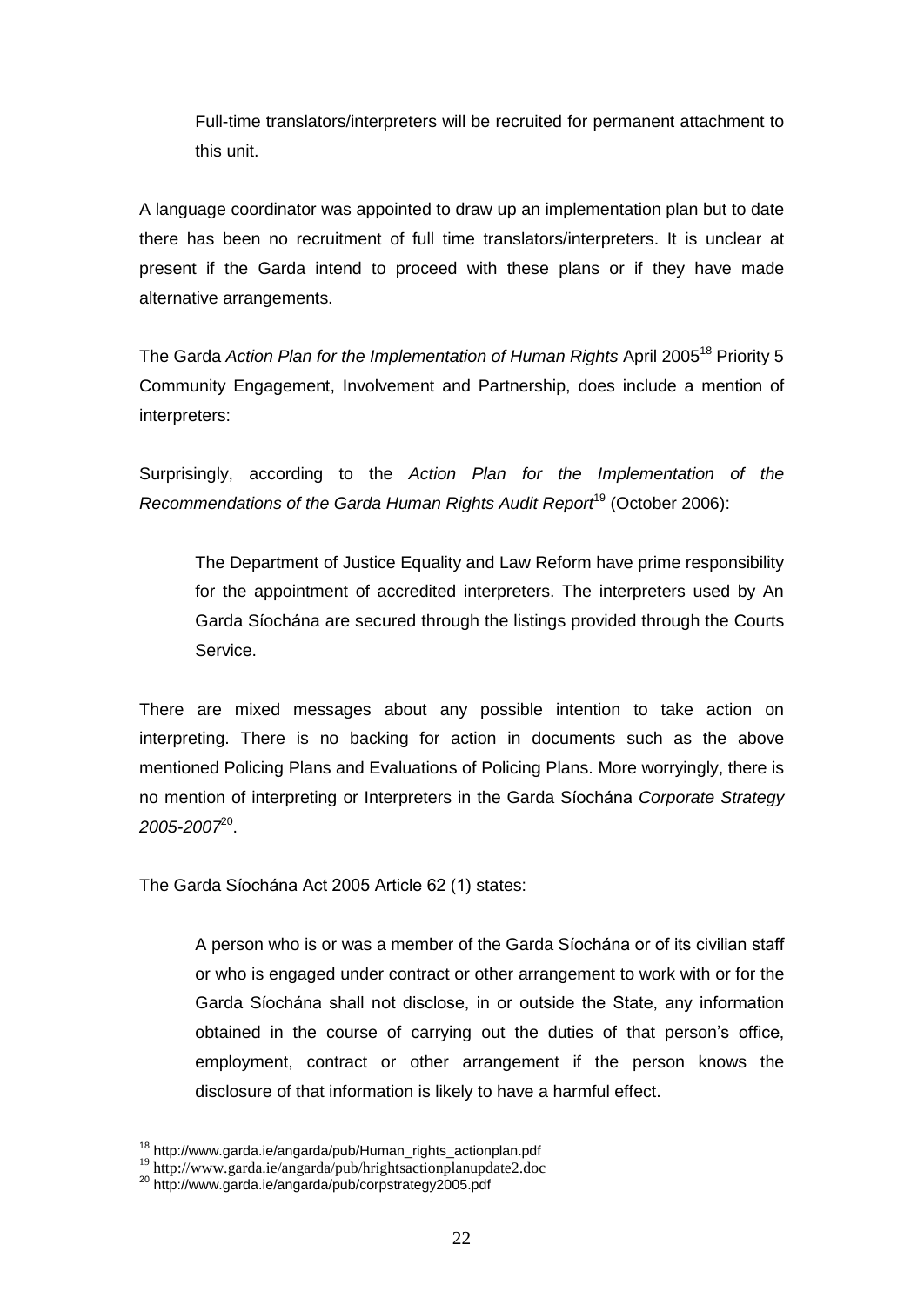An interpreter who discloses sensitive information about an assignment in a garda An interpreter who discloses sensitive information about an assignment in a garda<br>station could be liable on summary conviction to a fine of up to €3,000 and/or a prison term of up to twelve months. If convicted on indictment the interpreter could be fined up to  $\epsilon$ 50,000 and/or imprisoned for up to five years. It is unclear if interpreters<br>fined up to  $\epsilon$ 50,000 and/or imprisoned for up to five years. It is unclear if interpreters who work in garda stations are aware of this legislation.

The **Garda National Immigration Bureau (GNIB)** use telephone interpreting regularly at immigration in the airports. Face to face interpreting is used when people are being questioned by GNIB at garda stations. Twenty-four hour access to interpreters is a difficulty for GNIB staff. Some NGOs have reported to the NCCRI that some people who do not speak English are being sent back at airports because they have incorrect or inadequate travel documents without an interpreter even being called. A person who does not speak English may be trying to seek asylum and not be understood.

#### **Courts**

Caselaw dating back to 1929 covers the right to an interpreter. Indeed the judgement of Chief Justice Kennedy in the case of Attorney General v Joyce and Walsh is very clear:

It would seem to me to be a requisite of natural justice, particularly in a criminal trial, that a witness should be allowed to give evidence in the language which is his or her vernacular language, whether that language be Irish or English, or any foreign language; and it should follow, if the language used should not be a language known to the members of the court, that means of interpreting the language to the court (judge and jury) and also, in the case of evidence against a prisoner, that means of interpreting it to the prisoner should be provided.<sup>21</sup>

The right to a fair trial obviously includes the right to understand proceedings and in adversarial proceedings the right to challenge testimony.

Another issue of concern is the current lack of provision of interpreters to victims of crime and to bereaved family members.

 $^{21}$  [1929] IR526 at 581 quoted on page 144 Hogan GW and Whyte GF (2003) JM Kelly: The Irish Constitution Fourth edition Butterworths Irish Law Library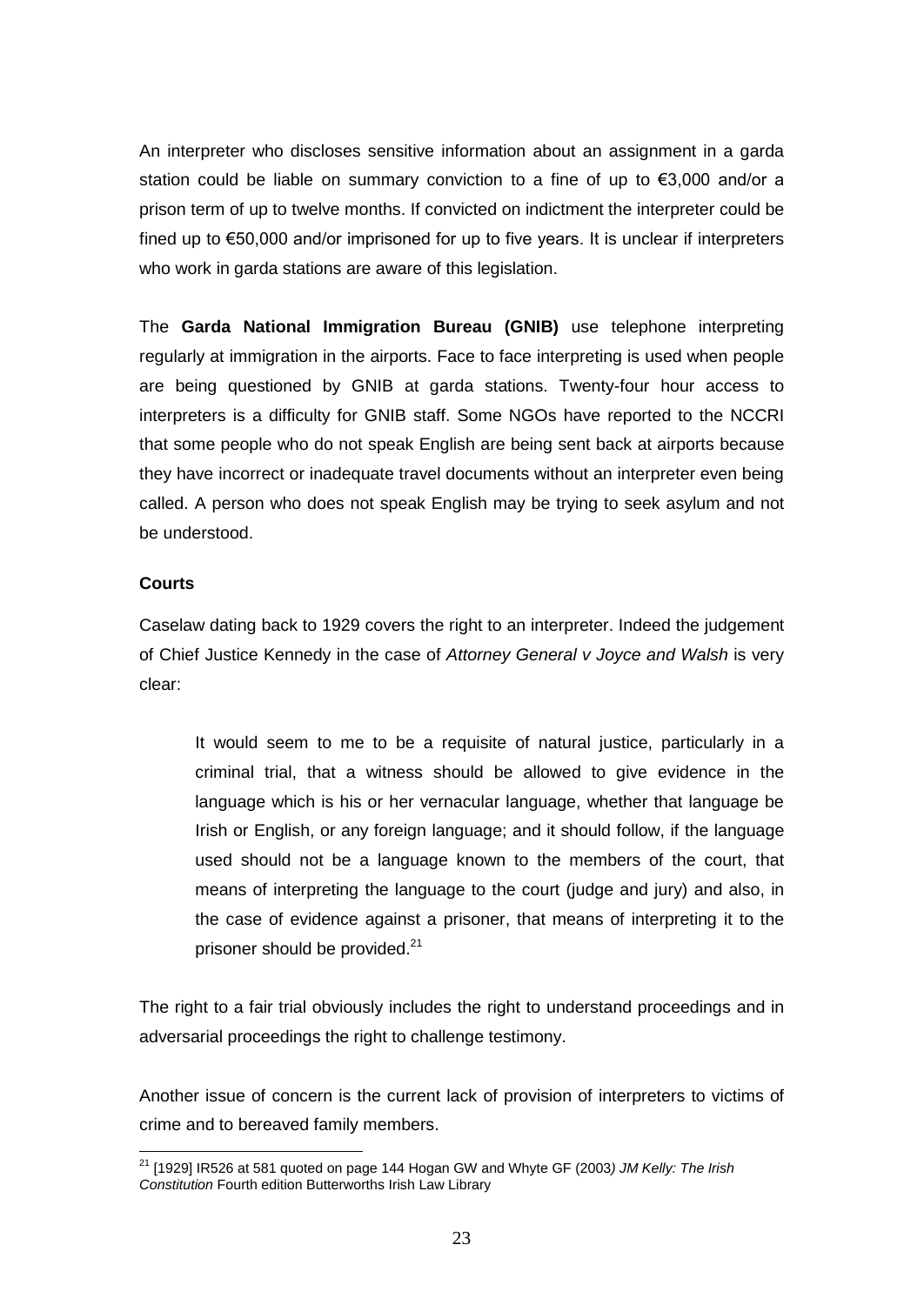Under the Courts Service Act <sup>1998</sup> the Courts Service is ëindependent in its Under the Courts Service Act 1998 the Courts Service is 'independent in its<br>functions'. It provides interpreters for family law cases and pays for interpreters who which are send service that the sends service is analysing in the<br>functions'. It provides interpreters for family law cases and pays for interpreters who<br>work with probation officers. In 2005 the Courts Service spent €1.5 work with probation officers. In 2005 the Courts Service spent  $\epsilon$ 1.5 million on<br>interpreting. This figure increased to  $\epsilon$ 2.034 million for the first ten months of 2006<sup>22</sup>. 22 .

In June 2005 the Courts Service issued an invitation to tender for provision of interpretation and translation services across the country. One year later the contract was awarded to Lionbridge Ireland which had submitted the most economic tender and could provide level 4 interpreters for the most frequently used languages in court; Cantonese, Mandarin, French, Romanian and Russian.<sup>23</sup> In December 2006, Lionbridge Ireland provided a compulsory one-day course to interpreters who are to work in the courts. At the time of writing (February 2007), contract negotiations between Lionbridge and the Courts Service were ongoing and it was unclear when exactly the company would commence providing interpreters.

Appendix 2 of the tender document outlines four levels of qualification for translation and interpretation:

- Level 1 The person can be shown to be competent in both English and the language concerned.
- Level 2 The person is a native speaker of the language concerned and can be shown to be competent in English or is a native speaker of English and can be shown to be competent in the language concerned.
- Level 3 The person is a native speaker of English with a third level qualification in the language concerned or a native speaker of the language concerned with a third level qualification in English.
- Level 4 The person has Level 3 qualifications plus qualifications specific to translating or interpreting.

These levels of qualification are rather worrying because the emphasis is on language competency rather than competency in interpreting. In fact only Level 4 is of any value at all because it specifies a qualification in interpreting. However, a iatigaage ee specific to interpreting does not really mean very much. It could just be specific to interpreting does not really mean very much. It could just be a taster course in conference interpreting. Level 3 could be a recent graduate in

 $^{22}$  Irish Independent 22 $^{\text{nd}}$  November 2006

 $^{23}$  The Irish Times and Irish Independent  $7<sup>th</sup>$  June 2006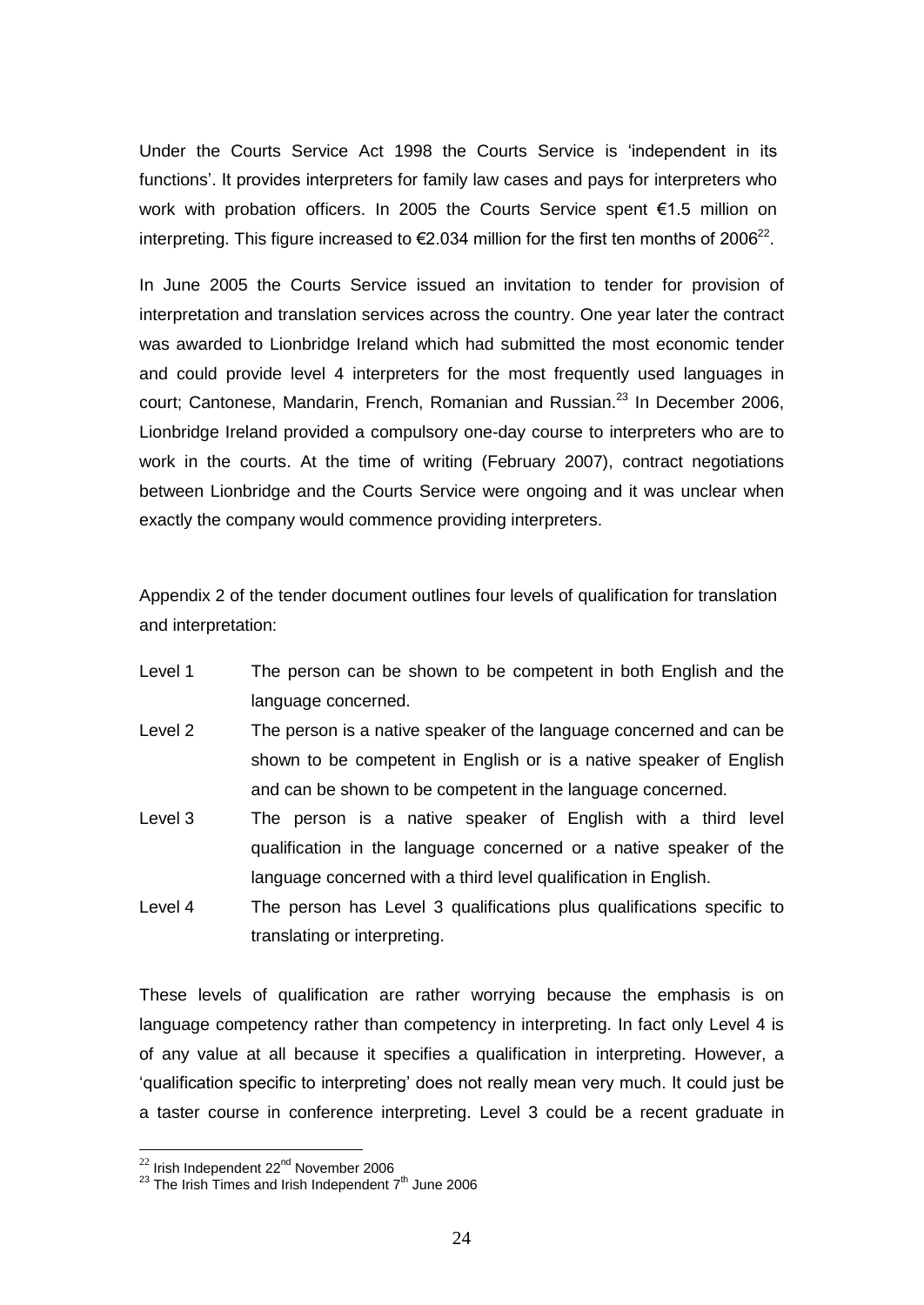French for example who might be reasonably fluent but would certainly not be ready to interpret in a murder trial. Level 2 stresses competency in English or the foreign language but what is competency and how can a decision be made on whether an interpreter is competent? Does it just mean that the person speaks English reasonably fluently and can be understood? Again, does that mean that this person could interpret in court? Level 1 is even more worrying. The Courts Service should be working towards a situation where interpreters hold a qualification in legal interpreting.

Interpreting in court is not easy and it is not just a question of language competency. The legal interpreter must interpret accurately. In cases heard in the higher courts for example interpreters have to interpret in consecutive mode when defendants are being questioned and in simultaneous mode when other evidence is being heard. The interpreters have to interpret for the defendant throughout the trial so the defendant can understand everything that is being said. This could be anything from testimony of eyewitnesses to expert witnesses to the state pathologist. There would potentially be a full range of registers – from very formal legal language to everyday<br>potentially be a full range of registers – from very formal legal language to everyday language, including slang. Even trained interpreters find this work challenging. The only record of court cases is that made by the stenographer and that is in English only. This means that there is no record of what is said in the foreign language. The Courts Service has issued an invitation to tender for audio digital recording of all cases in all courts throughout the country. This could in time provide useful information on the standards and practice of legal interpreting.

The majority of interpreted court cases take place in the District Court. Many of these cases are dealt with very speedily. Interpreters have to cope with court personnel not using the microphones provided, people coming and going in the court, members of the Garda Siochana reading the charge sheet at an incredible<br>court, members of the Garda Siochana reading the charge sheet at an incredible speed, the solicitor making points, the judge talking. And during all of this the untrained interpreter is expected to simultaneously whisper everything that is said to the defendant in the target language. And to cope with terms such as *summary trial*, independent surety, true copy of the charge, caution, criminal damage, bench warrant, remand in custody, remand on continuing bail, application for legal aid, dishonesty by deception, summary matters, custodial sentence, independent surety, bail bond. Without specific training in legal terminology, how is an interpreter to understand let alone find these terms in the target language? Some interpreters ask other interpreters what terms they use but there is no guarantee that they will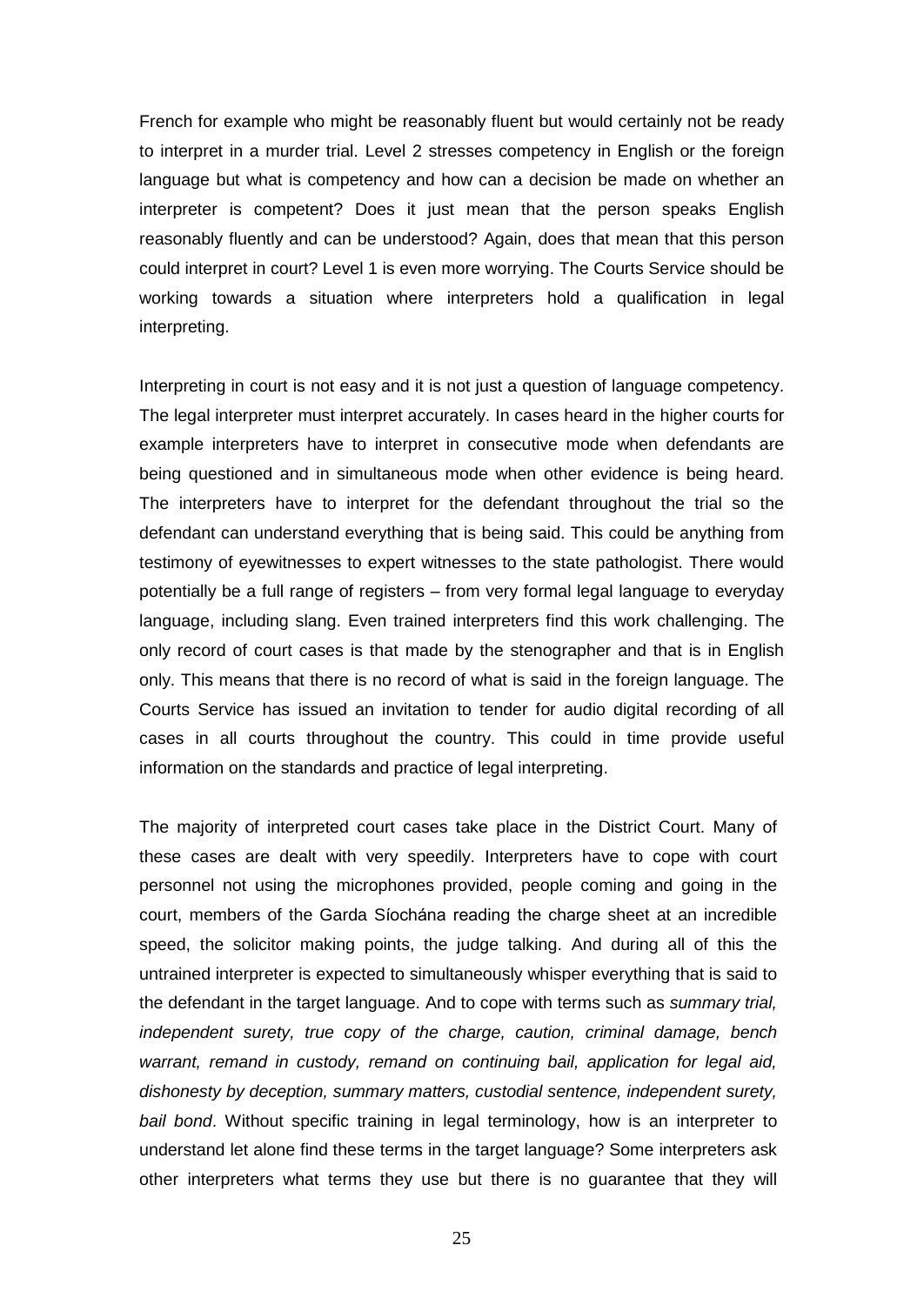discover the best options in this way. Given the differences between the criminal code in Ireland and the civil code in most of the restof Europe not to mention the rest of the world, there are additional problems in finding translations for terms that may not exist in other jurisdictions. Another problem that arises is when different interpreters use different terms in a foreign language for the same term in English. This must create huge confusion for defendants and witnesses. Despite all these difficulties a spokesperson for the Courts Service has stated on a number of occasions that:

[...] considering the number of occasions in which an interpreter is used, frequently at very short notice, there have been few issues or problems in the understanding of the court process by those involved. Where an issue of understanding arises, the dynamic of the court setting tends to make this apparent. On these rare occasions the interpreter is replaced $^{24}$ .

However, the Courts Service has not carried out any research with people who need interpreters in court as to whether they have understood the court process.

In 2004 a District Court judge was quoted as saying: ë..a

> "..a lot of people have been in the country for the past three or four years and have made no effort to learn the language. It's not fair.<sup> $25$ </sup>

In January 2007 another District Court judge was quoted as saying that:

... it was "absolutely ridiculous" to think that anyone living in this country for five years could not speak the language. The judge said she had granted Free Legal Aid but she was not going to certify for an interpreter<sup>26</sup>.

This sort of statement is very worrying because it shows no awareness of people's right to an interpreter. However it is not an uncommon attitude and it shows a lack of understanding of how long it takes to learn a language to proficiency level. It is one thing to have enough English to live and work here. It is an entirely different situation when someone appears in court. Furthermore, second language competency can decrease dramatically when a person finds himself in a stressful situation.

<sup>&</sup>lt;sup>24</sup> Courts Service News Vol 8, issue 2, June 2006, page 13.<br><sup>25</sup> Laois Nationalist 30th December 2004

<sup>&</sup>lt;sup>26</sup> Galway Advertiser, 11<sup>th</sup> January 2007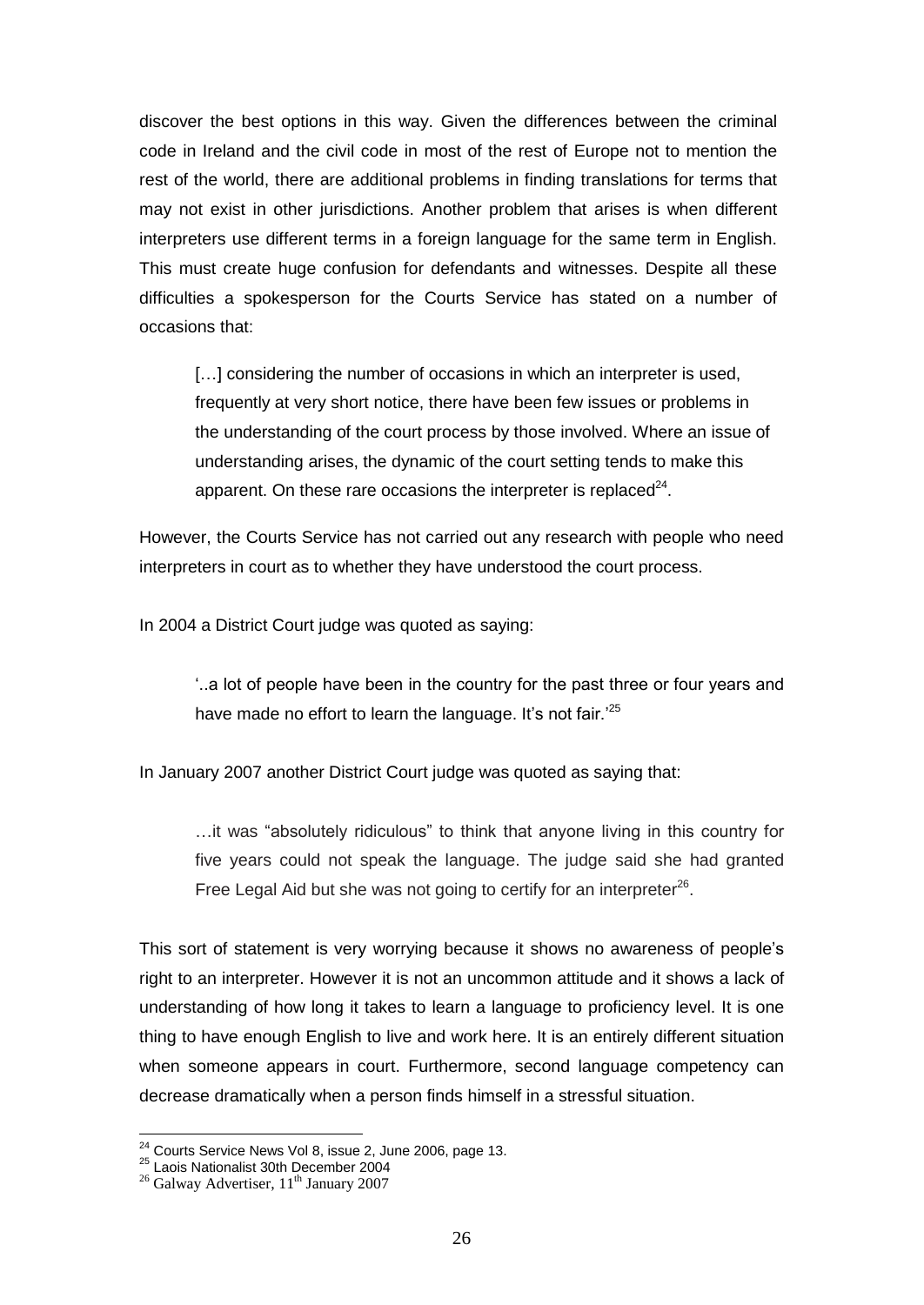#### **4. Medical Interpreting**

The provision of interpreting varies from one HSE to another, from one hospital to another and from oneGP to another. There is no national consistency. Anecdotal evidence indicates that many immigrants choose to return home to their native country for medical attention because it is cheaper there and there is no language barrier.

Access to interpreting for other services such as dentistry is very much an ad hoc arrangement, at the request and discretion of the local area HSE. According to the Irish Dental Association, lack of interpreters is a huge problem from the point of view of consent.

#### **Hospitals**

Many Irish hospital websites include the <sup>1994</sup> Patients<sup>í</sup> Charter which although drawn up at a time when Ireland was mainly English speaking, includes the following:

- You have the right to be informed of the nature of your illness or condition in **language** which you can fully understand, and to be informed concerning:
- The results of your tests and x-rays;
- The purpose, method, likely duration and expected benefit of the  $\bullet$ proposed treatment;
- Alternative forms of treatment:
- Possible pain or discomfort, risks and side-effects of the proposed treatment
- You have the right to be treated with respect for your religious and philosophical beliefs.<sup>27</sup>

The Irish Society for Quality in Healthcare carried out a National Survey of Patient Perception of Acute Hospital In-Patient Care in Ireland in 2004<sup>28</sup>. One quarter of patients said that there were questions that they would have liked to ask members of their state their healthcare team but did not. Ten per cent of these patients 'felt intimidated'<br>their healthcare team but did not. Ten per cent of these patients 'felt intimidated'

<sup>&</sup>lt;sup>27</sup> <http://www.mater.ie/patient/charter.htm#Consent%20to%20Treatment><br><sup>28</sup> <http://www.isqh.net/docs/default.asp?mnu=6&wgID=&folder=Patient+Participation>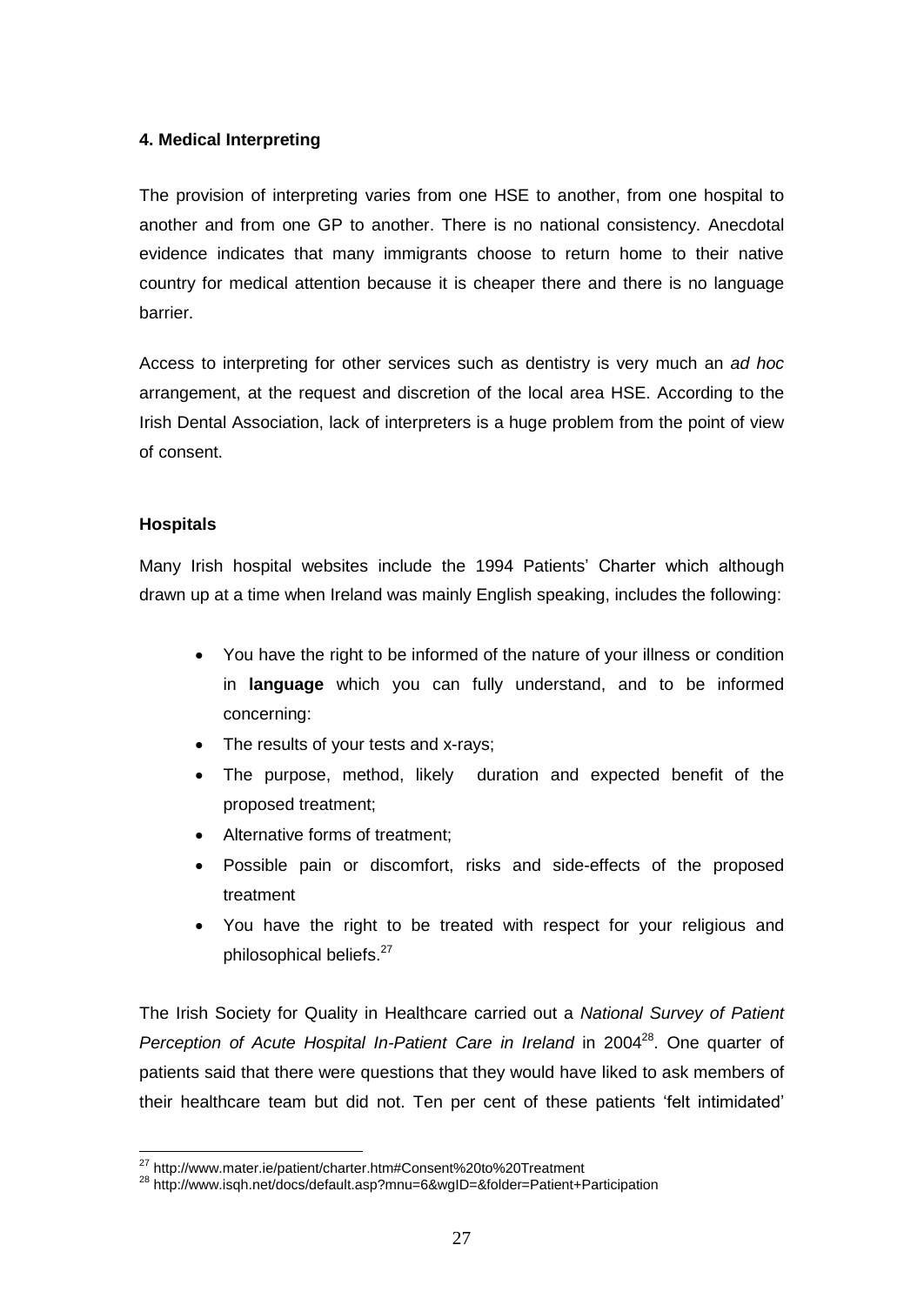about asking questions. Almost half of the patients surveyed reported that they were not informed of potential side effects of new medication. Given that this survey was carried out among English speakers, one has to wonder what the percentages would be when it comes to non-English speakers.

In the United States the Office of Minority Health came to the conclusion in 1999 that:

The error rate of untrained 'interpreters' (including family and friends) is sufficiently high as to make their use more dangerous in some circumstances than no interpreter at all. This is because it lends a false sense of security to both provider and client that accurate communication is actually taking place.<sup>29</sup>

A 2003 US study called Errors in Medical Interpretation and Their Potential Clinical Consequences in Pediatric Encounters by Glenn Flores et al came to the following conclusions:

Errors in medical interpretation are common, averaging 31 per clinical encounter, and omissions are the most frequent type. Most errors have potential clinical consequences, and those committed by ad hoc interpreters are significantly more likely to have potential clinical consequences than those committed by hospital interpreters. those committed by hospital interprediatrics 2003;111:6 -14..<sup>30</sup>

These points further underline the urgent need for proper training and testing of all medical interpreters. In the United States, studies addressing costs versus benefits of providing language services indicate that the use of trained interpreters may save far more money than the cost of providing language assistance. One study<sup>31</sup> for example, found that even compared with English-speaking patients, patients who were provided with interpreter services received significantly more recommended preventive services and had more prescriptions written and filled. The cost was \$297 per patient per year (double the average cost of interpreter services in health care), suggesting substantial potential health savings due to preventive care and adherence.

<sup>29</sup> US Office of Minority Health 1999

<sup>30</sup> <http://pediatrics.aappublications.org/cgi/content/full/111/1/6>

<sup>31</sup> Jacobs, E.A. et al (2004). Overcoming language barriers in health care: Costs and benefits of interpreter services. American Journal of Public Health, 94(5): 866-869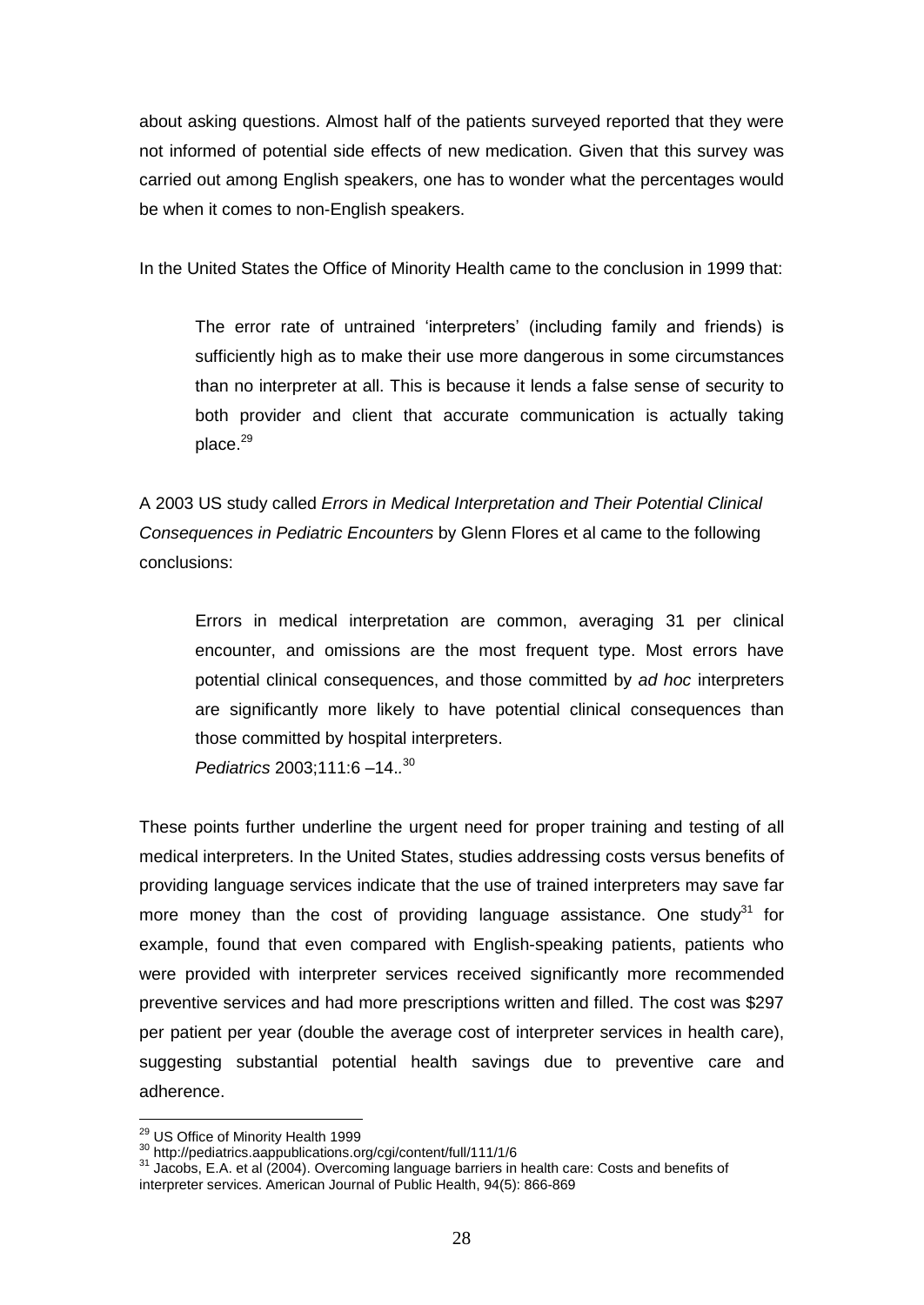If patients cannot access the health care they need they will have to return to their GP again and again. If the GP is unsure about diagnosis, he or she may send the patient for further tests. People may be hospitalised unnecessarily. Meanwhile, the cost to the health services keeps rising. Some patients may give up looking for help and untreated conditions may worsen, resulting in worse health outcomes than necessary. Patients with limited English may not understand instructions to do with medication and as a result may not follow the recommended treatment. Informed consent is questionable in the absence of accurate interpreting.

The former Eastern Regional Health Authority published a Regional Health Strategy for Ethnic Minorities in September 2004. Unfortunately, this useful document is no longer available on the Internet. On page 36 the document set down guidelines for establishing an interpreting service. It is worth quoting the following section in its entirety:

- Induction of interpreters: This should include interpreting techniques, interpreting practice, medical terminology, ethics, role playing, work experience. It is essential that this training be provided by people who have themselves received training or who have experience of teaching interpreting skills or who are professional interpreters. Interpreters should be tested at the end of such a training course to ensure that they are of an adequate professional standard. Such a training course should be long enough to allow interpreters to build up their skills and knowledge.
- On going training for interpreters  $\bullet$
- $\bullet$  Training for service providers as to how to work with interpreters, their particular roles, and boundaries to be respected.
- Establishment of <sup>a</sup> Code of practice for interpreters.
- Need for ongoing practical and emotional support for interpreters..
- Development of mechanisms for evaluation of the service provided by interpreters.

This is really a very good model for training medical interpreters. Perhaps it will emerge at some stage in the future. In the meantime the Regional Health Strategy has led to the establishment of a pilot project to provide interpreter for GPs in the HSE Eastern Area (see section on General Practitioners below).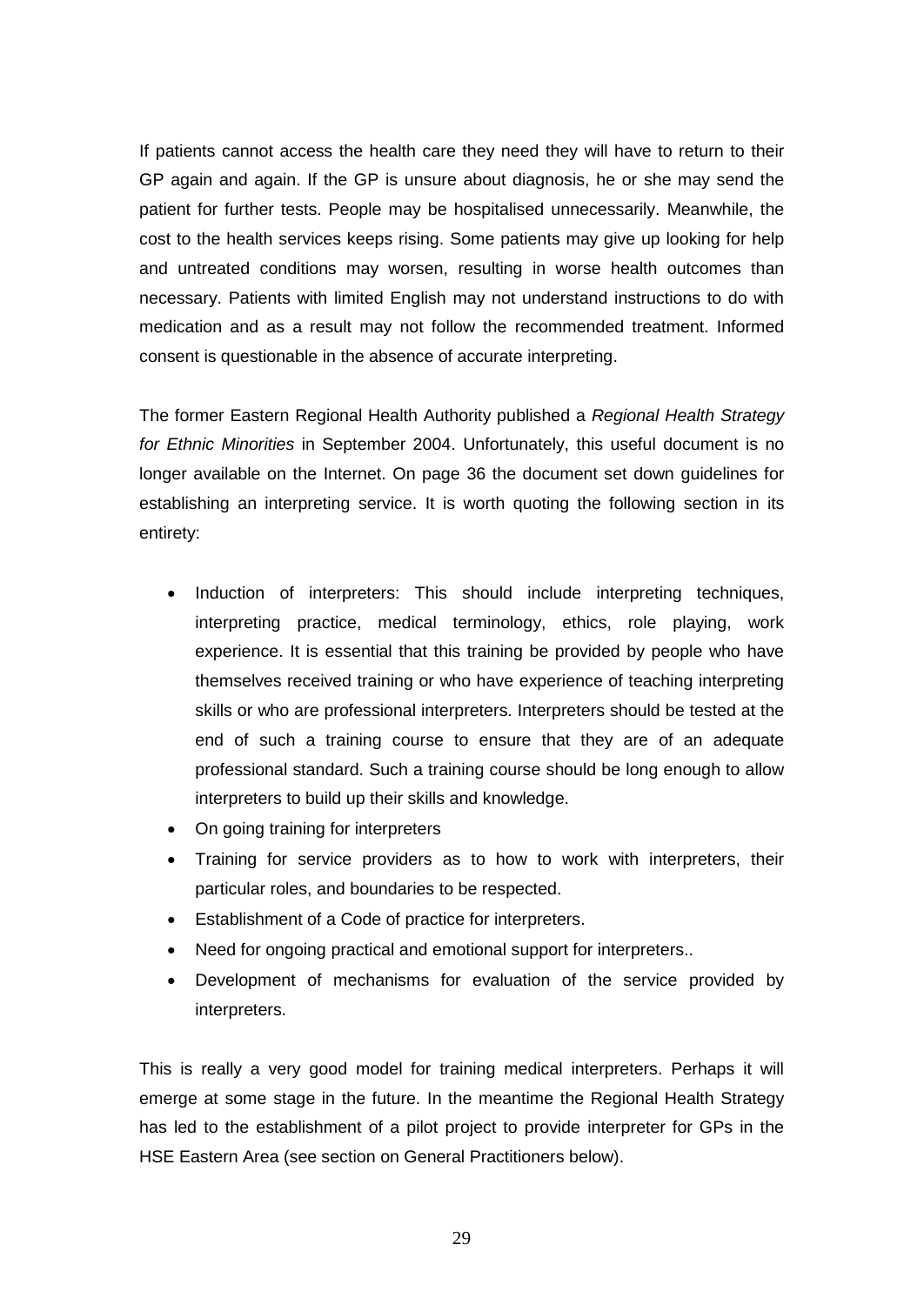The Department of Health 2001 document Quality and Fairness<sup>32</sup> set out a health strategy for seven to ten years:

Ireland is now moving towards a more multi-ethnic/multi-cultural society. In health, as in other areas of public policy, this brings a need to plan for diversity with a wider range of needs to be addressed – affecting both the health workforce and the patient/client group.

It makes no mention of interpreting and only one mention of translation. The Department of Health and Children Annual Report 2004 makes no mention of language or interpreting. Similarly, the Department's Quality Customer Service Action Plan 2005-2007 makes no mention of interpreting or translation. Even the 12 Principles of Quality Customer Service which cover Equality/Diversity and Information make no mention whatsoever of interpreting or translation. Nor do the National Health Promotion Strategy 2000-2005 or the HSE Annual Report 2005.

While some HSE areas seem to be moving towards outsourcing interpreters, it is unfortunate that there is no national consistency with regard to the provision of interpreters in hospitals. Most patients with limited English proficiency are not aware that interpreters are provided and paid for by the Health Service Executive. Even when information booklets are translated into other languages they make no mention of interpreter provision. Many patients muddle through with broken English while others bring along friends or family members to act as interpreters. Often an interpreter will only be called if medical staff cannot communicate at all with a patient. In some hospitals, interpreters are only called for initial diagnosis and if informed consent is required.

There is reluctance on the part of a lot of medical staff to provide interpreters with information about an assignment before they arrive at the hospital. Often staff will say that they cannot provide details about the type of case on the grounds of confidentiality. This is a very short sighted approach that is probably caused by a lack of understanding of the interpreterís work. The more information an interpreter has the better he can do his job.

<sup>32</sup> <http://www.dohc.ie/publications/pdf/strategy.pdf?direct=1>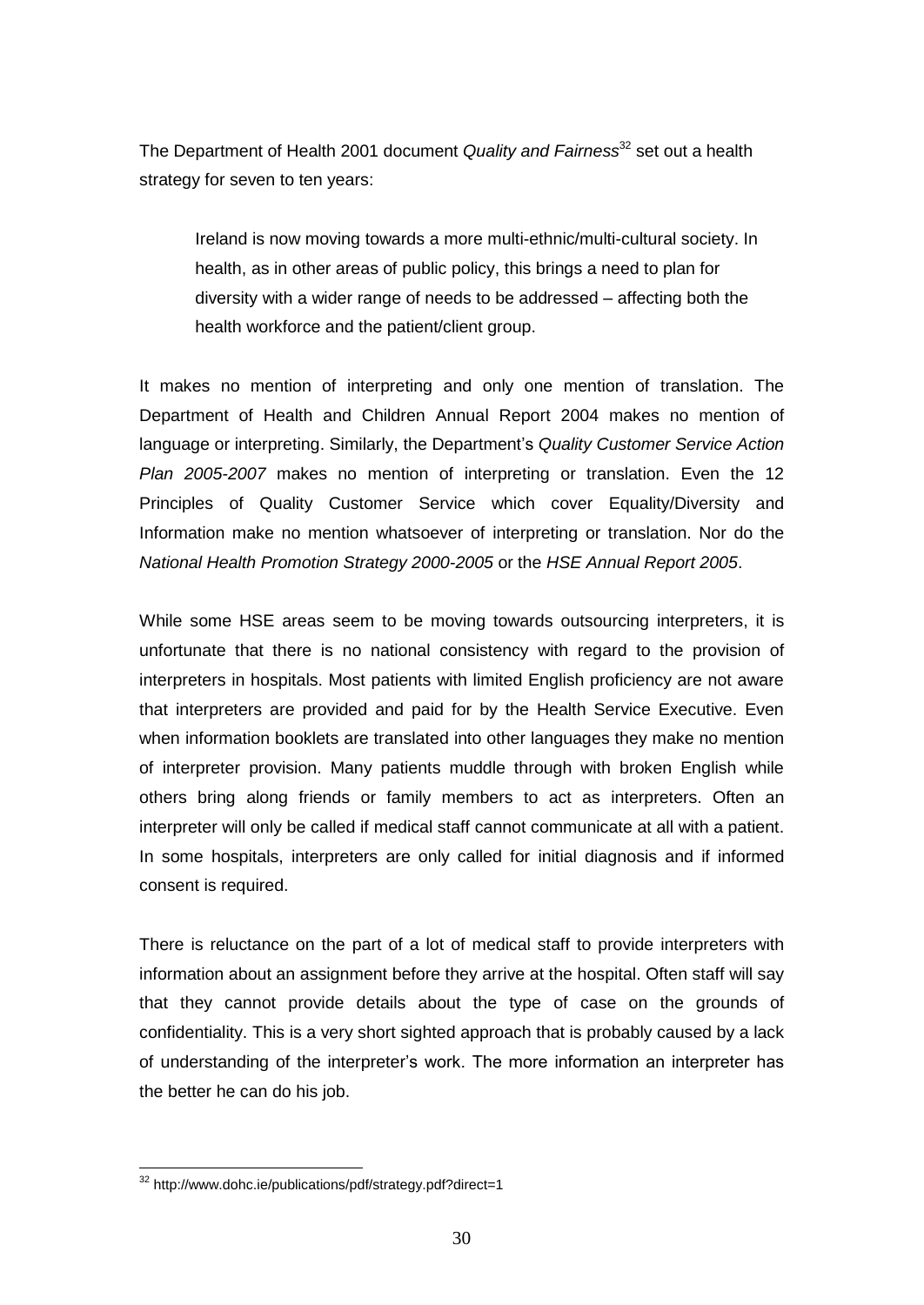An example of informed practice is Connolly Hospital in Blanchardstown. This hospital took part in a European project called the Migrant Friendly Hospital (MFH) $^{33}$ . Part of their work has included using National Adult Literacy Agency (NALA) guidelines<sup>34</sup> to ensure that information is written in clear easy to read English before it is translated into other languages. At present Connolly Hospital and seven hospitals around the country are working on interpreter provision using tools adapted by staff at Connolly Hospital. These include policies, evaluation forms and confidentiality forms. Hospitals can decide on what type of interpreter provision suits them best. One of these hospitals is the Mater Hospital in Dublin which has made a decision not to work with family members for confidentiality reasons and has a system where the need for an interpreter is flagged at reception and is clear for follow-up visits to physiotherapists, dieticians and social workers

#### **General Practitioners**

The topic of interpreters has been reported on a number of occasions in the media:

GPs have identified a lack of interpreters in the health system as the single biggest barrier to offering quality medical care to asylum seekers and ethnic minority patients.<sup>35</sup>

The issue which family doctors felt needed most urgent attention was the provision of interpreters to overcome the language barrier.<sup>36</sup>

Refugees have suffered ill health as a direct result of the poor availability of trained interpreters here, the agm of the Irish Medical Organisation was told. $37$ 

An eight-year-old Romanian boy had to act as an interpreter for his mother who visited her GP seeking treatment for gynaecological problems. The woman was unable to speak English and an interpreter was not available.<sup>38</sup>

33 <http://www.mfh-eu.net/public/home.htm> See also Alexander Bischoff's literature review on medical interpreting.<br><sup>34</sup> http://www.nala.ie/download/pdf/Plain\_english\_service.pdf

<sup>&</sup>lt;sup>35</sup> The Irish Times 24<sup>th</sup> May 2003<br><sup>36</sup> Irish Examiner 26<sup>th</sup> May 2003

<sup>&</sup>lt;sup>37</sup> The Irish Times 16<sup>th</sup> April 2004<br><sup>38</sup> Irish Examiner 8<sup>th</sup> April 2002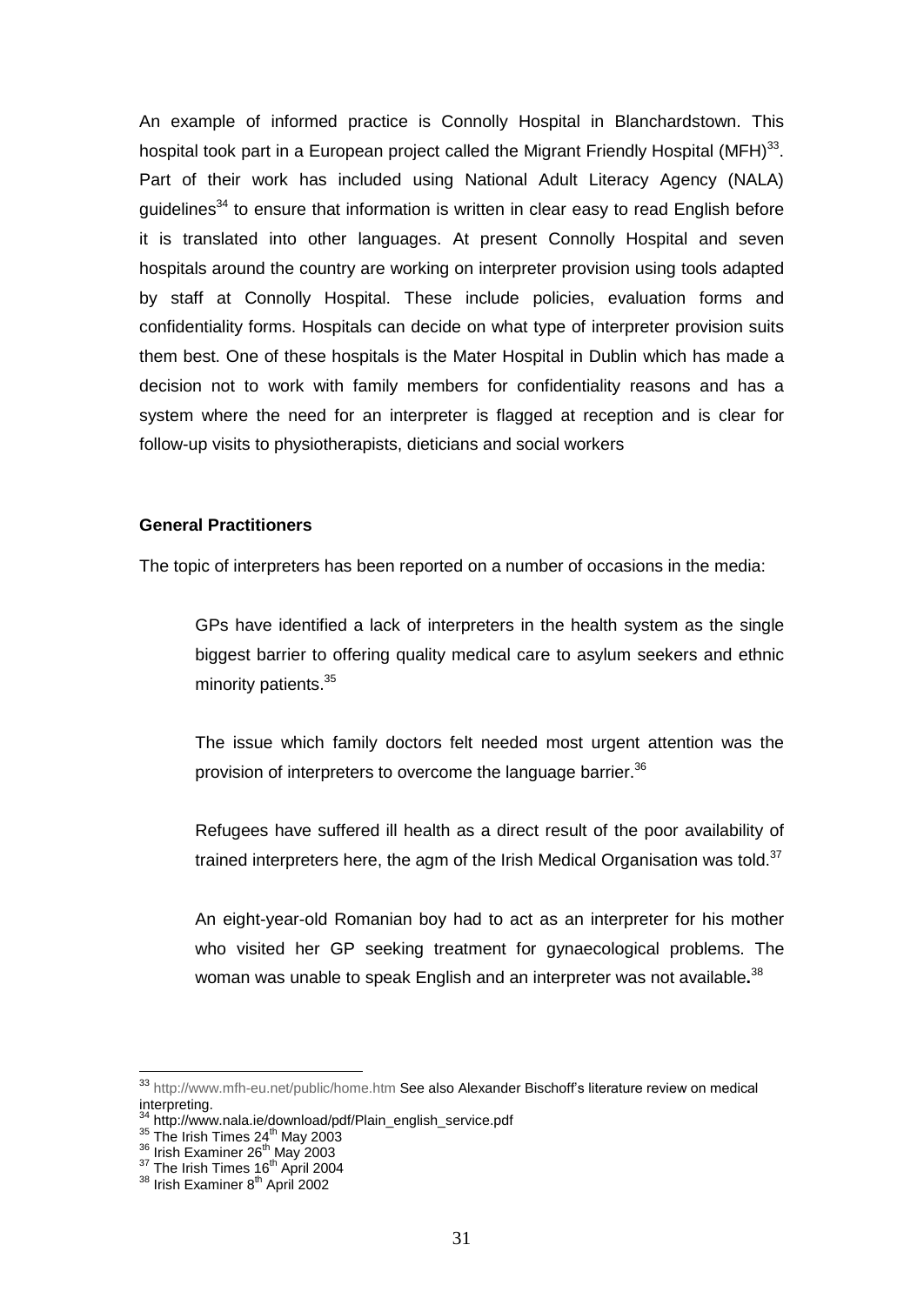Quite a lot of GPs prefer to see patients immediately rather than wait for an interpreter. Many find that interpreted sessions take much longer and are frustrated at the extra time required to work with an interpreter. It could be argued that the fact that most interpreters are untrained means that sessions take longer. However, it must be said that doctors are dependent on the information that patients can give them in order to make a diagnosis. Many patients bring family members or friends along to interpret for them when they go to see the doctor. But why should ill people have to share their problems and symptoms with family members or friends?

The HSE Shared Services Eastern Area set up a pilot project in September 2005 for interpreters to work with GPs in Dublin city and county, and counties Kildare and Wicklow. The Irish College of General Practitioners (ICGP) produced a short leaflet called A Guide to Interpretation Services and Cultural Competency<sup>39</sup>. An invitation to tender was issued for a six month contract, renewable for a further six months. This cance in Sance to morphoed on Scribbe and Sanche Composenty. The annual relation to<br>tender was issued for a six month contract, renewable for a further six months. This<br>contract was awarded to Lionbridge Ireland. Signs hav surgeries telling patients about the provision of interpreters. The peak cards are being<br>surgeries telling patients about the provision of interpreters. The speak cards are being used to help clarify in what language an interpreter is required. This pilot project will probably lead to a decrease in family members acting as interpreters and an increase in hired interpreters.

In 2006 the HSE Southern Area awarded the two year (with option to renew for a further year) contract for interpreting and translation services to Access Translations in Cork. According to the tender document, 24 hour interpreting and translation services were required for acute hospital services, mental health, asylum and refugee services and GP services. The nine levels of competency mentioned below for ORAC, RAT and RIA were included in the document.

Another approach that may be useful in certain situations is booklets containing questions in a number of languages. The Irish College of General Practitioners and the Health Service Executive published a booklet called Medical Translations by Dr Eugene <sup>O</sup>íConnor and distributed it to all GPs for use in initial consultations with patients. The booklet contains 47 questions in English with translations into eight languages – Arabic, Chinese, Russian, French, Spanish, Romanian, German and Portuguese. The booklet may be useful in some situations but some questions are

<sup>39</sup> <http://www.icgp.ie/assets/2/FBED2681-76C6-4C71->

<sup>85504</sup>FF6E8728F92\_document/Interpretation%20Booklet.pdf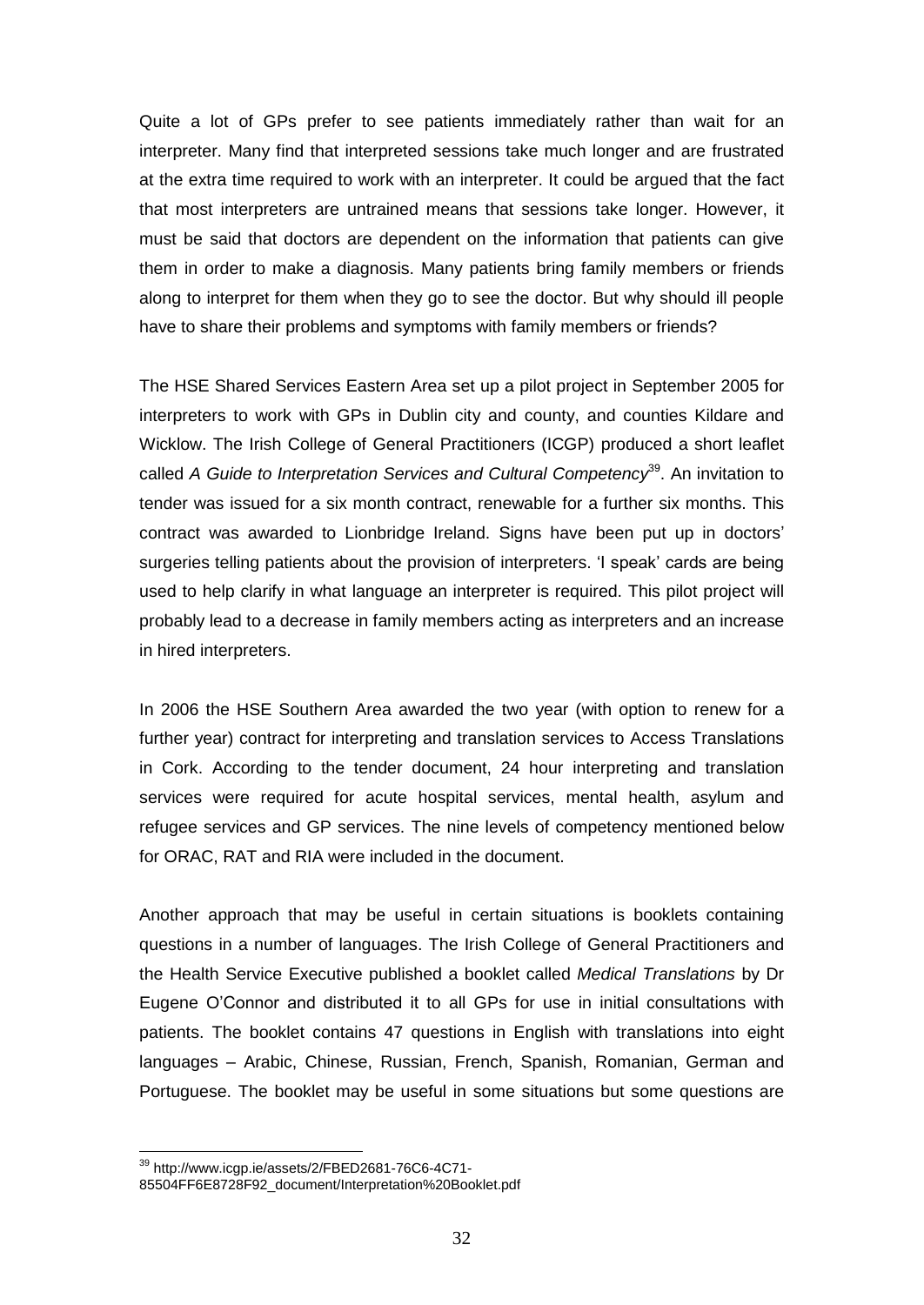open which means that the doctor will not be able to understand the reply in the foreign language.

The Orthopaedic Clinical Facilitator in **Tallaght Hospital** compiled a booklet in seven The Orthopaedic Clinical Facilitator in **Tallaght Hospital** compiled a booklet in seven<br>languages containing basic care questions such as 'Where is your pain?' 'Has the languages containing basic care questions such as 'Where is your pain?' 'Has the painkiller worked?' This was in response to the finding that up to 25% of patients in the Orthopaedic Ward did not speak English.<sup>40</sup>

In 1999 Harvard Medical School produced three phrasebooks, Communicating with the Patient during Urgent Care, on Work Rounds and During Review of Systems in the Patient during Urgent Care, on Work Rounds and During Review of Systems in<br>Spanish, Haitian Creole and Cantonese<sup>41</sup>. The word 'urgent' is significant. This type of approach is only suitable in an emergency where even telephone interpreting is not possible. These phrasebooks include a transliteration so the doctor can read out the question rather than ask the patient to read. Patients are asked to nod their head for yes or shake it for no. All questions can be answered by yes or no. Questions such as the assemblance as the position of the matter as the model of the model of the matter of the start for<br>such as 'May I examine you?' are included as are instructions such as 'Open your such as 'May I examine you?' are included as are instructions such as 'Open your<br>mouth', 'Tilt your head back'. Days of the week, months and numbers appear so doctors can understand replies involving time and dates.

#### **Mental Health Interpreting**

The Expert Group on Mental Health Policy issued a report in 2006 called A Vision for Change. The report includes a paragraph on the provision of interpreters at 4.8.2:

Good communication is at the heart of mental health work. Therefore the question of language is extremely important. Good interpreters are vital not just for effective cross-cultural working, but also for ensuring access to mental health services by other individuals in the population, specifically deaf individuals and those for whom Irish is their first language. Mental health work requires interpreters who are able to interpret the 'idiom' of the patient's<br>requires interpreters who are able to interpret the 'idiom' of the patient's distress as well as the actual words used. Interpreters must be able to requires interpreters who are able to interpret the 'idiom' of the patient's distress as well as the actual words used. Interpreters must be able to empathise with the patient's position and ethnic and gender conflicts are avoided. Children or family members of the individual in question should not be used as interpreters.<sup>42</sup>

 $^{40}$  The Irish Times Health Supplement 29 $^{\rm th}$  August 2006

<sup>41</sup> [www.hms.harvard.edu/alumni/phrasebooks.html](http://www.hms.harvard.edu/alumni/phrasebooks.html)<br><sup>42</sup> [http://www.dohc.ie/publications/pdf/vision\\_for\\_change.pdf?direct=1](http://www.dohc.ie/publications/pdf/vision_for_change.pdf?direct=1)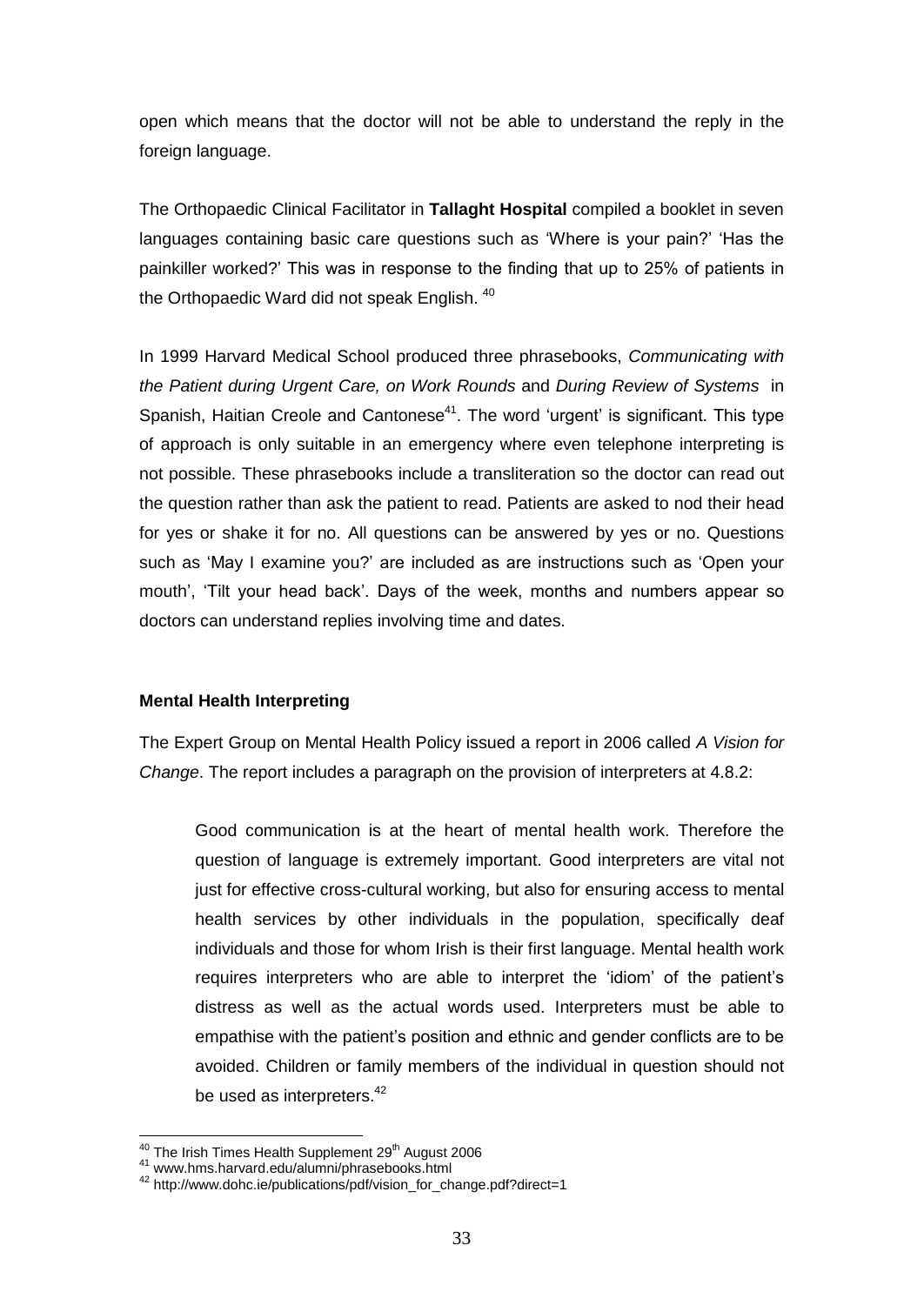If people have difficulty accessing primary healthcare because of the language barrier, then it is likely that they will have even greater difficulty accessing mental health care.

In other countries mental health interpreting is seen as a specialised area requiring specific additional training. The mental health interpreter may need to use different techniques from other situations. Occasionally, it may be more important to explain to the health practitioner how the patient is speaking rather than what exactly is being said. Cultural issues involving attitudes to mental health can be very important. Short meetings before and after an assignment can be useful for both the interpreter and the mental health practitioner.

The Mental Health Tribunals Division of the Mental Health Commission<sup>43</sup> is responsible for organising mental health tribunals for patients admitted on an involuntary basis. The purpose of the mental health tribunal is to revoke or affirm the admission or renewal order. Patients have the right to attend their mental health tribunal hearing if they so wish. They have the right to be represented at the mental health tribunal by a legal representative appointed by the Mental Health Commission.

In the case of patients with limited English interpreters are provided for discussions with their legal representative, with an independent psychiatrist and if they attend the mental health tribunal. Officials at the Mental Health Commission have considered such issues as providing training in how to work with interpreters and providing information and useful terms to interpreters.

<sup>43</sup> <http://www.mhcirl.ie/index.htm>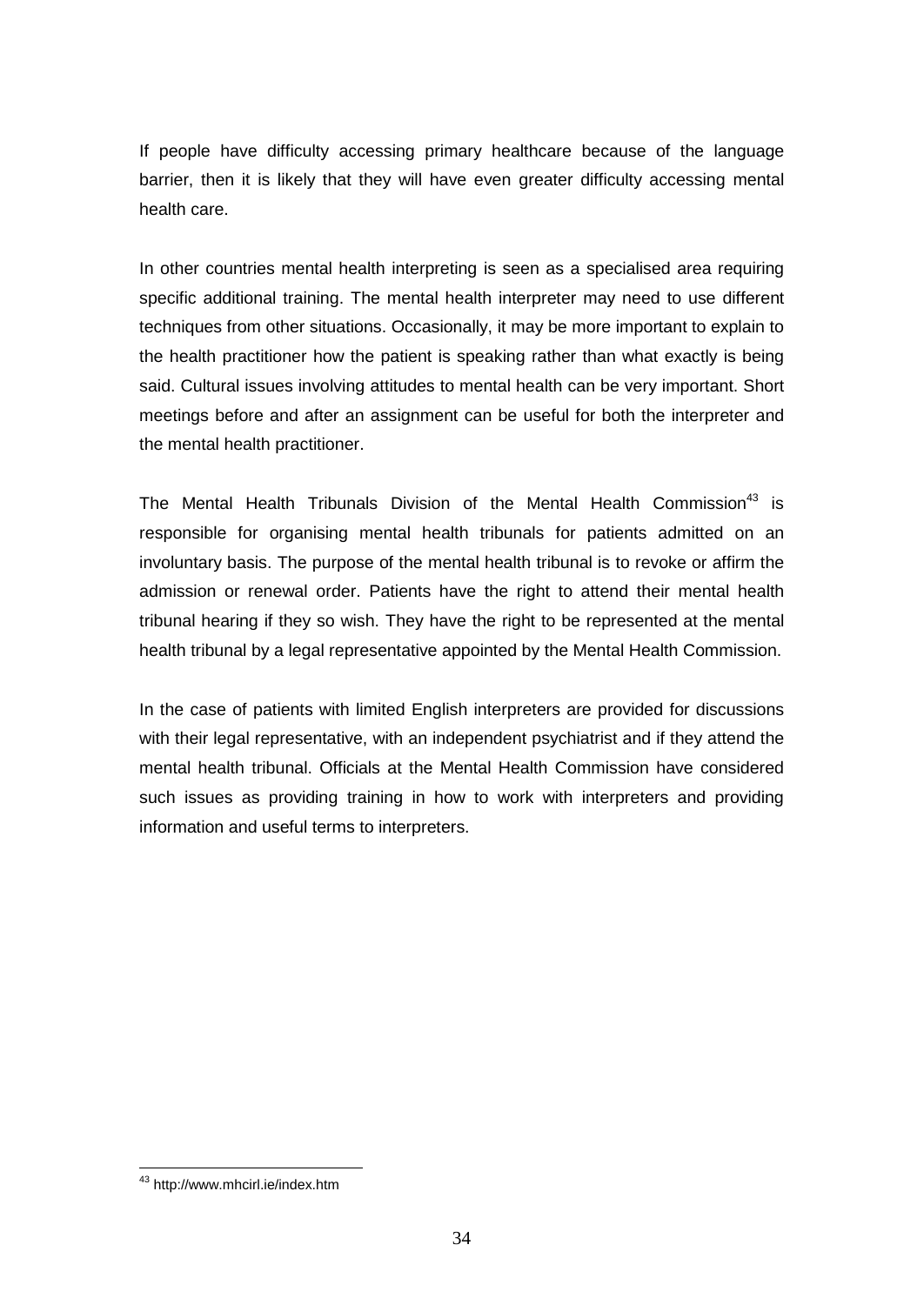#### **5. The Asylum Process**

**5. The Asylum Process**<br>Under Article 8 (2) of the Refugee Act 1996 'An interview under subsection (1) shall, Under Article 8 (2) of the Refugee Act 1996 'An interview under subsection (1) shall,<br>where necessary and possible, be conducted with the assistance of an interpreter..'

Interpreting for asylum seekers was the first concerted attempt in Ireland at providing interpreting services. From 1992 to 2002 the number of asylum seekers increased year on year until it reached its highest point of 11,634 in 2002. Since then the number of applications has steadily decreased down to 4,323 in 2005. The translation agency Bowne Global Solutions (now Lionbridge) was awarded the contract for interpreting for Office of the Refugee Applications Commissioner (ORAC), Refugee Appeals Tribunal (RAT) and Reception and Integration Agency (RIA) in 2003. Along with the United Nations High Commission for Refugees (UNHCR) it provided one-day training for interpreters. The contract for translation was awarded to Global Translations. A new tender for interpreting and translations services was issued in May 2006 and again awarded to Lionbridge for interpreting and to Global for translations.

Appendix 3 of the tender document includes the following nine levels under the heading Qualification for Translation and Interpretation:

| Level 1 | The person can be shown to be competent in both English and the      |
|---------|----------------------------------------------------------------------|
|         | language concerned.                                                  |
| Level 2 | The person is a native speaker of the language concerned and can be  |
|         | shown to be competent in English.                                    |
| Level 3 | The person has been educated to second level in the language         |
|         | concerned and can be shown to be competent in English.               |
| Level 4 | A person with a third level education in languages that can be shown |
|         | to be competent in both English and the language concerned.          |
| Level 5 | A native speaker of English with third level education who can be    |
|         | shown to be competent in the language concerned.                     |
| Level 6 | A native speaker of the language concerned with a third level        |
|         | education that can be shown to be competent in the language          |
|         | concerned.                                                           |
| Level 7 | A native speaker of English with a third level qualification in the  |
|         | language concerned or a native speaker of the language concerned     |
|         | with a third level qualification in English.                         |
|         |                                                                      |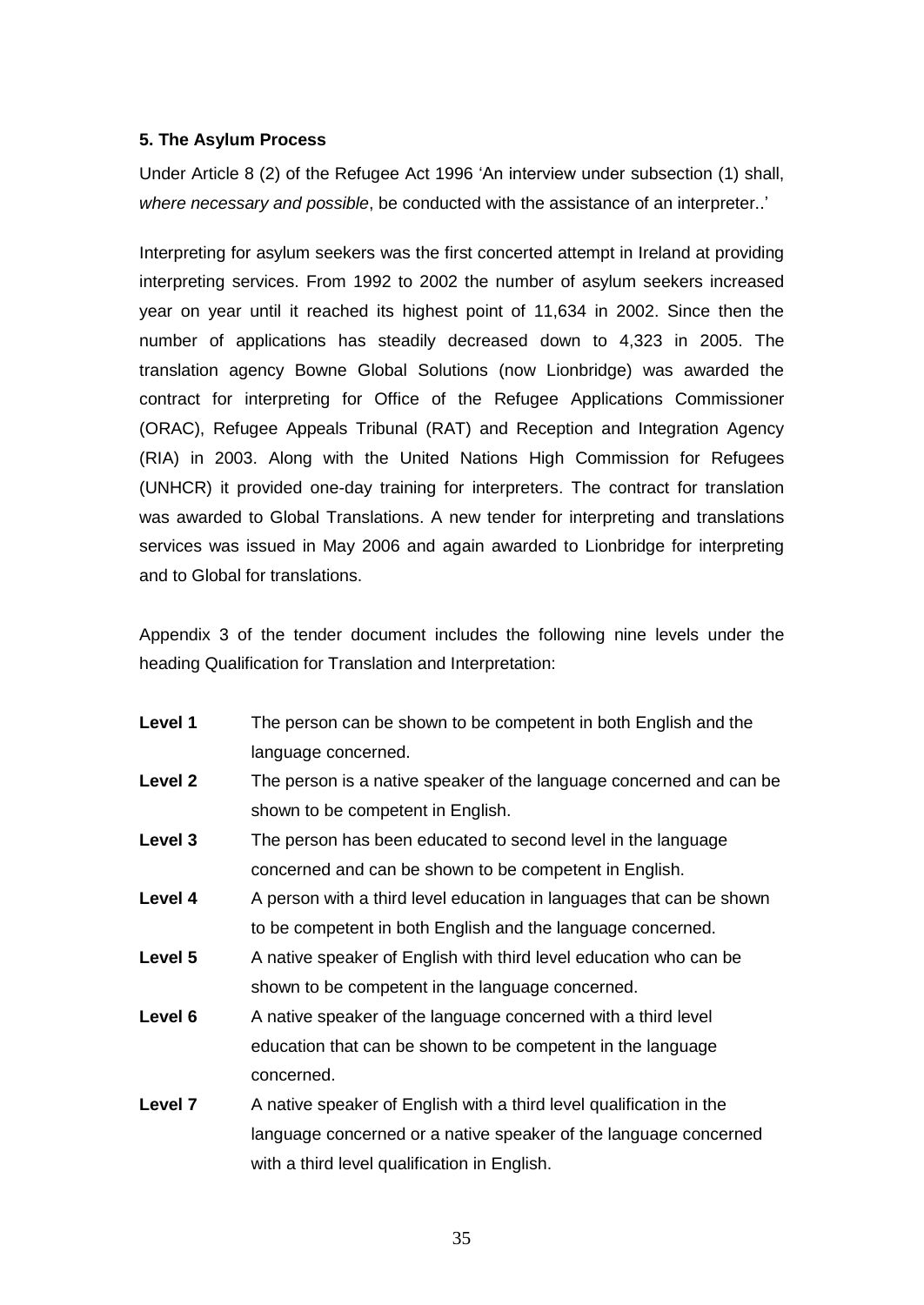#### **Level 8** Level 4 plus qualifications specific to translating and interpreting.

**Level 9** Level 7 plus qualifications related to interpreting and translating.

Only levels 8 and 9 could possibly be considered as potentially worthwhile for interpreters working in the asylum process. Even then the interpreter would need training in ethical issues and in terminology relating to the asylum process.

The **Office of the Refugee Applications Commissioner (ORAC)** uses interpreters for initial application interviews and for investigation interviews. According to their Annual Report 2005<sup>44</sup> interpreting and translation were provided for over 90 Annual Report  $2005^{44}$  interpreting and translation were provided for over 90<br>languages at a cost of  $\epsilon$ 1.46m. Interpreting alone cost  $\epsilon$ 752,000 in 2005 and A mean interpert 2000 innerproming and manufature nervolperated for 0.000 is control dianguages at a cost of  $\epsilon$ 1.46m. Interpreting alone cost  $\epsilon$ 752,000 in 2005 and  $\epsilon$ 649,580 in 2006. Translation is important here be application form in their own language and the document is later translated into English. Telephone interpreting was used in some cases in 2005 and extra interpreters had to be drafted in from abroad. According to the May 2006 tender document for translation and interpreting services, ORAC may require interpreters for Arabic, French and Romanian to be available during office hours. The tender also mentions that 'telephone interpreting may be used more frequently in the future'. It also states that "telephone interpreting may be used more frequently in the future". It<br>also states that "Consideration should also be given by tenderers to possible future use of video conferencing<sup>7</sup>, perhaps with a view to possible decentralisation to<br>use of video conferencing<sup>7</sup>, perhaps with a view to possible decentralisation to Tipperary. This is an interesting idea that is in use in Norway and Finland, mainly due to the long distances in that country between interpreters and their assignments<sup>45</sup>.

The **Refugee Appeals Tribunal (RAT)** uses interpretation services in conducting oral hearings. These are not open to the public which means that interpreters cannot sit in on a session to learn about procedures. In 2005 interpreting costs amounted to Ä160,000.Services are not op once any passe minor incenses<br>session to learn about procedures. In 2005 interp<br>The approximate figure for 2006 is €120,000.

The **Reception and Integration Agency (RIA)** has responsibility for planning and coordinating the provision of services to asylum seekers and refugees and to those granted leave to remain. RIA co-ordinates integration programmes for the Resettlement Quota when interpreters could be needed full time for one month. RIA also arranges for the repatriation of certain EU nationals from Accession States on an agency basis for the Department of Social and Family Affairs. RIA requests and agency basis for the Department of Social and Family Affairs. RIA requests<br>interpreters from Lionbridge for RIA business but are 'happy for clients to bring along

<sup>44</sup> http://www.orac.ie/pdf/PDFCustService/AnnualReports/2005/ORAC-BI.pdf <sup>45</sup> http://www.hft.org/HFT01/paper01/acceptance/9\_01.pdf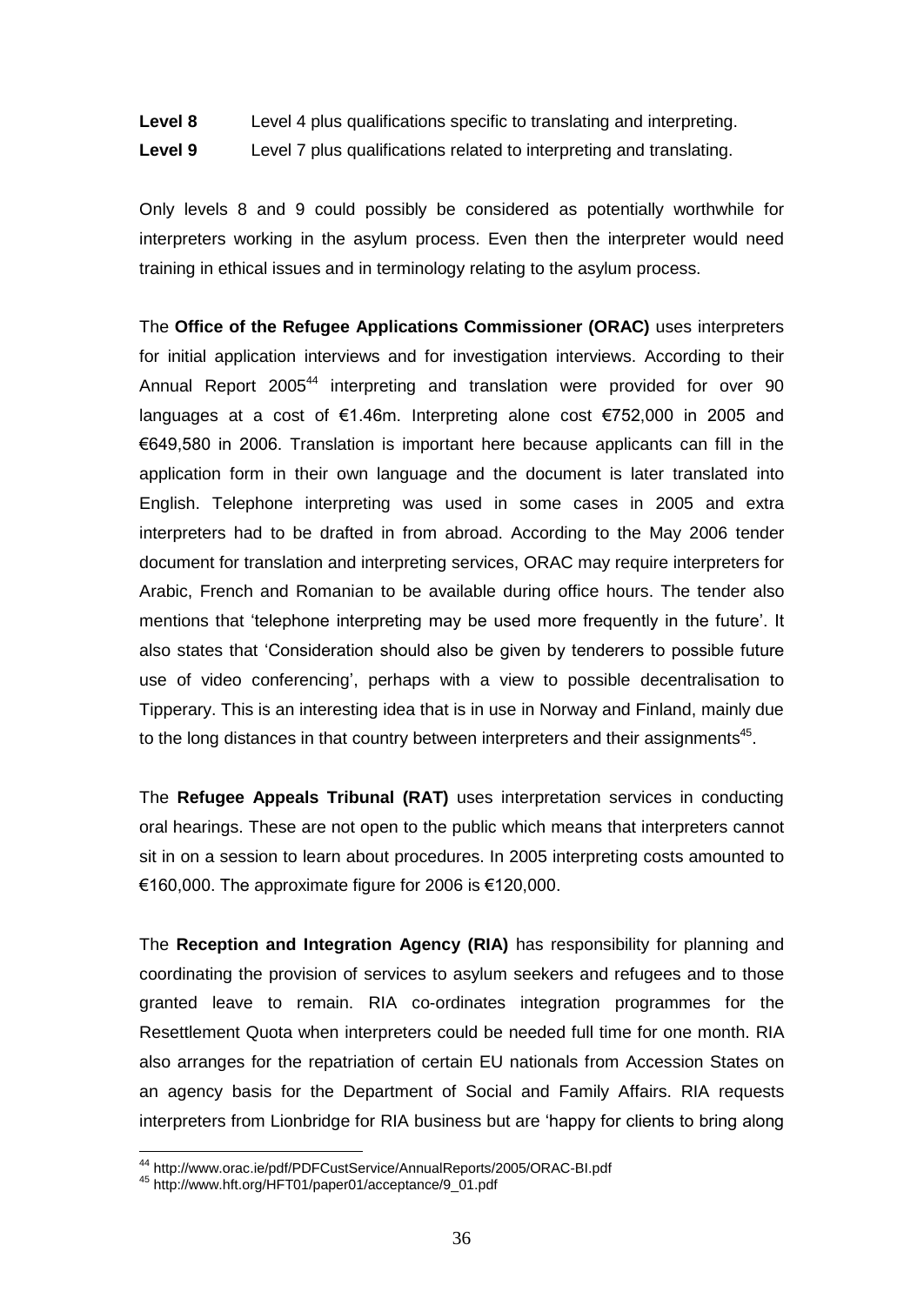family members or friends to interpret for them if that makes them feel more family members or<br>comfortable.<sup>,46</sup>

In reception and direct provision centres there is no real policy. If an asylum seeker cannot communicate in English the manager may find another asylum seeker with the same language. Confidentiality may be a problem in this sort of situation. Sometimes Lionbridge is contacted to provide an interpreter over the telephone.

RIA spent only Ä12,000 on interpreting in <sup>2005</sup> but this figure increased to Ä102,000 RIA spent only €12,000 on interpreting in 2005 but this figure increased to €102,000<br>in 2006 in response to an increase in Ireland's resettlement quota from 40 to 200 people.

The **Irish Naturalisation and Immigration Service (INIS)** deals with all aspects of immigration. Interpretation and translation services are mainly needed when dealing with voluntary repatriations and deportations.

The **Refugee Legal Service (RLS)** was established in 1999 as a specialised office within the Legal Aid Board. RLS has offices in Dublin, Cork and Galway. After a number of years working with different agencies, RLS issued an invitation to tender for interpreting and translation services in October 2005 but then withdrew the tender and reissued it in April 2006. The contract was awarded to Wordperfect Translations in September 2006. The RLS spent €380,000 on interpreting in 2006.

<sup>46</sup> Email correspondence with RIA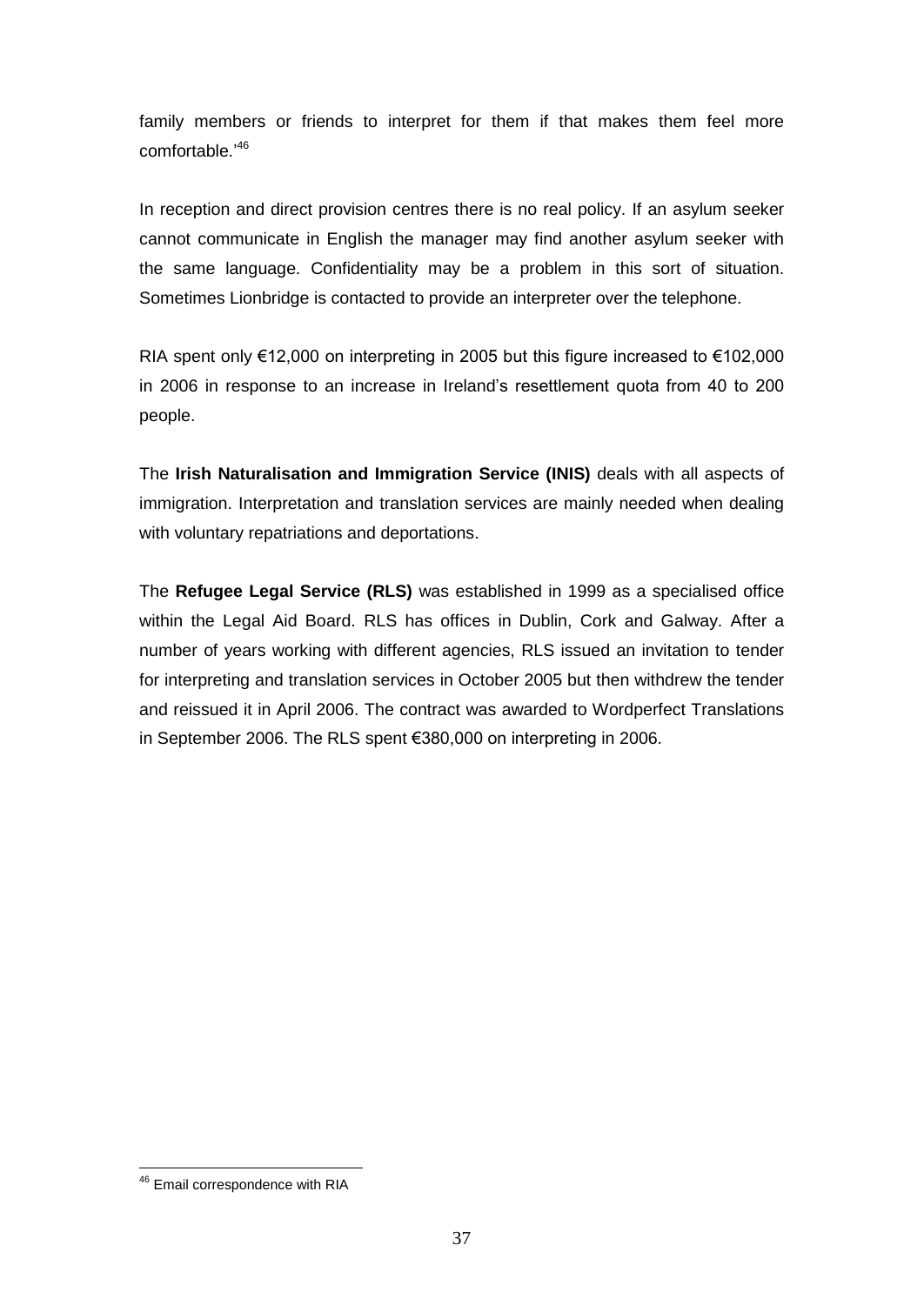#### **6. Other Contexts**

#### **Department of Social and Family Affairs**

According to the Social and Family Affairs Annual Report 2004:

During 2004, <sup>12</sup> of the Departmentís Local Offices and the Dublin HQ Public Office have had access to a dedicated telephonic arrangement, operating on a three-way connection between the customer, staff member and a 'call-<br>a three-way connection between the customer, staff member and a 'calla three-way connection between the customer, staff member and a 'call-<br>centre' based contractor who is a qualified interpreter. Access to the interpretation service was also arranged for smaller offices as the need arose. The facility will continue to be the subject of ongoing quality review to ensure that it addresses the needs of customers and staff alike.

The 2005 Annual Report does not include any reference to translation or interpreting.

According to an official from the Department, the take-up of the telephone interpreting service was not very high. There is a plan to review the provision of interpreters. It is unclear if there is any policy in place or if friends and family members still act as interpreters in social welfare matters.

#### **Community Welfare Officers**

Community Welfare Officers are employed by the HSE to administer the Supplementary Welfare Allowance Scheme, funded by the Department of Social and Family Affairs. Community Welfare Officers are responsible forsuch schemes as rent supplement**,** Mortgage Interest Supplement**,** Diet and Heating Supplements**,** Back to School Clothing and Footwear Scheme and exceptional needs payments for items such as buggies and clothing. The Officers assess applicants' income and may have to visit them at home.

It is now a regular occurrence for applicants with limited English proficiency to come along with a mobile phone number of a friend who can interpret. Again, this raises issues of confidentiality if people have to reveal private information such as income to outsiders. Furthermore, it is quite possible that some of these interpreters charge for their services.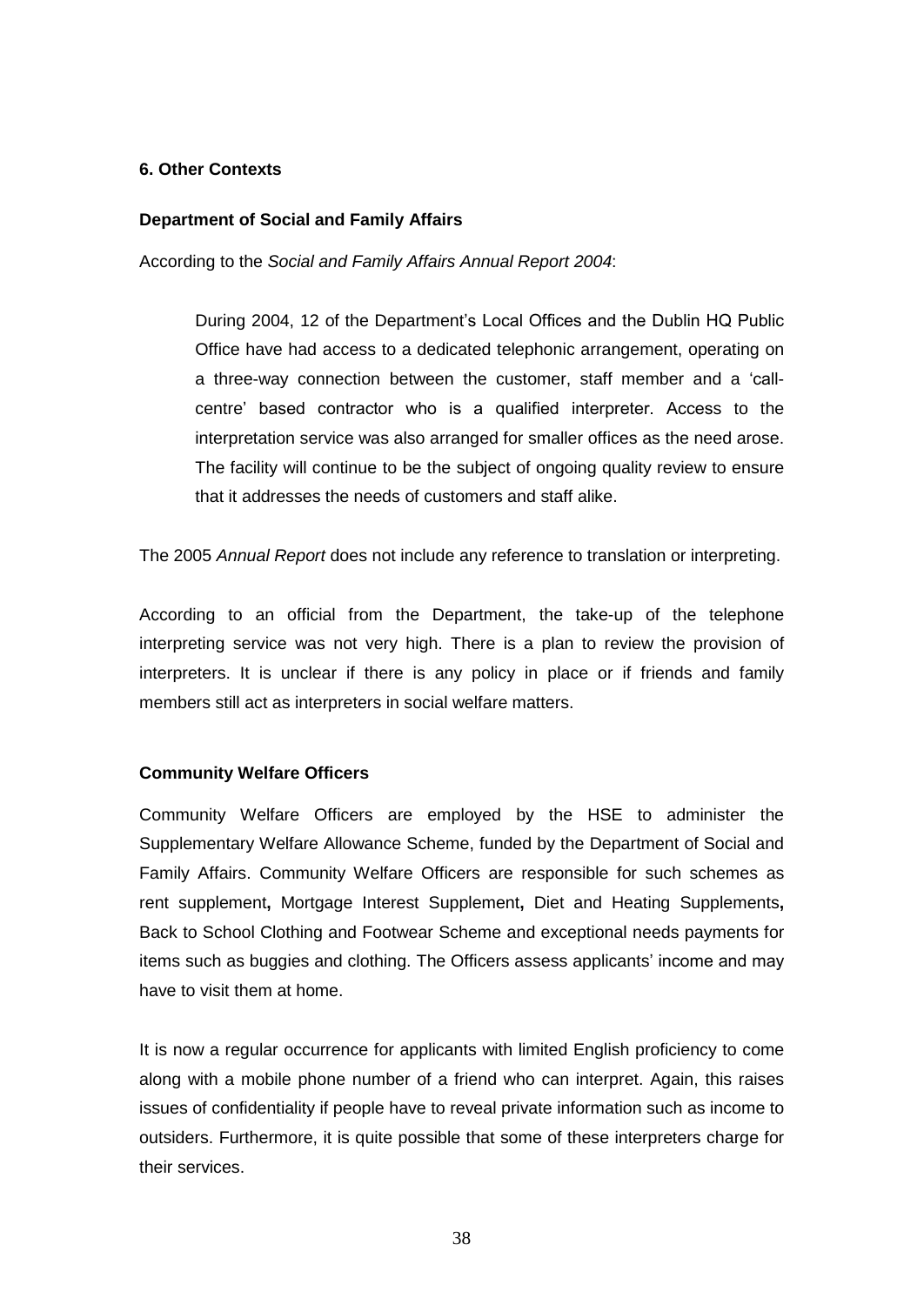#### **Education**

The National Education Welfare Board (NEWB) and the National Educational Psychology Services (NEPS) hire interpreters when necessary. The translation of psychological assessments is an issue for NEPS because the assessments may need to be translated in a culturally appropriate fashion.

The Department of Education and Science has no policy on interpreting and makes no provision for interpreters. School principals, teachers and home liaison officers face enormous difficulties where pupils<sup>í</sup> parents do not speak English. Some school principals have built up contacts with members of the community who can act as volunteer interpreters. Other schools rely on pupils to act as interpreters. Still others just cannot communicate at all with parents. Even written communication in English about half days or in-service training can cause great confusion where parents do not speak the language.

The Irish National Teachers' Organisation has recommended that 'Schools should have access to funding which would allow them to provide translation and interpretative services where we would allow<br>interpretative services where necessary.<sup>47</sup>

Tallaght Partnership is running a project on translating information for local schools. There have also been some local initiatives to train bilingual people to interpret in schools. Fingal County Council funded a short training course in 2006. Dublin Inner City Partnership has obtained funding from Pobal for a three-year project to provide translation, interpreting and cultural mediation to a small number of schools.

#### **Legal Aid Board**

The Legal Aid Board deals with family law, landlord and tenant disputes and contracts. It has no involvement in criminal cases. When non-English speaking clients attend Law Centres operated by the Legal Aid Board they usually bring a friend or family member along to their first meetings before their means are assessed and they are accepted as clients. The solicitors usually work with family members or friends as interpreters. If no informal interpreter is available an interpreter will be hired. The Courts Service pays for interpreters if cases go to court. The Legal Aid

 $47$  Newcomer Children in the Primary Education System March 2006 INTO. Available on <http://www.into.ie> under publications.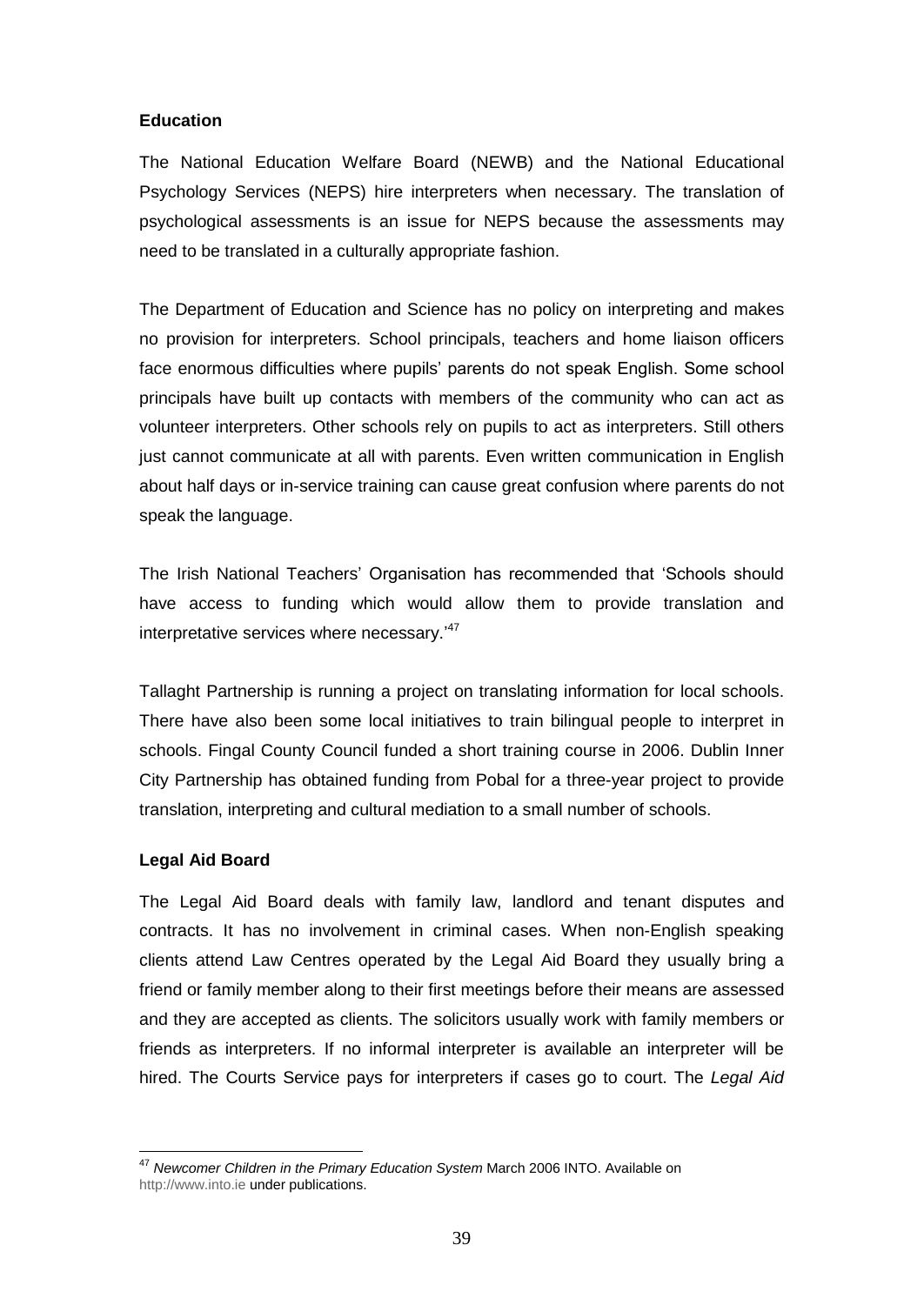Board Annual Report 2004 makes no mention of interpreting or translation costs for civil legal aid.

#### **Health and Safety**

In 2005 in Ireland 73 people died in Irish workplaces. Of these, eleven were non nationals. The number of fatalities fell to 50 in 2006. Of these, eight were non nationals. All construction site personnel are expected to undergo basic safety training which takes the form of Safepass courses, a one day course given in English watehead. The center state the percention are expected to allege state care,<br>training which takes the form of Safepass courses, a one day course given in English<br>with a test at the end of the day. Tutors are accredited by responsibility to locate and vet interpreters. Some interpreters are located through with a test at the end of the day. Tutors are accredited by Fás and it is the tutors'<br>responsibility to locate and vet interpreters. Some interpreters are located through<br>translation agencies and some are sourced directly. introduced a requirement that all interpreters should be university graduates in any discipline. There are two key difficulties in this area: one is the lack of information for interpreters in an area of highly specialised terminology. The second problem is that the course together with the test at the end of the day now last ten hours. The provision of Safepass courses by accredited tutors who are native speakers of other languages should be considered.

Interpreters may also be required for site inductions, toolbox talks and investigations into accidents in the workplace.

#### **Labour Inspectorate**

The Labour Inspectorate employs interpreters to assist with interviewing and taking statements from employers and employees who have limited English.

#### **Employment Rights**

When people who do not speak English take cases to the Employment Appeals Tribunal or the Labour Relations Commission they are expected to provide their own interpreter. This could be a family member or friend. In some cases these people have no interpreter and do not understand what is being said or what the decision is. The Labour Court provides interpreters on request.

#### **Equality**

The Equality Authority and the Equality Tribunal provide interpreters as required.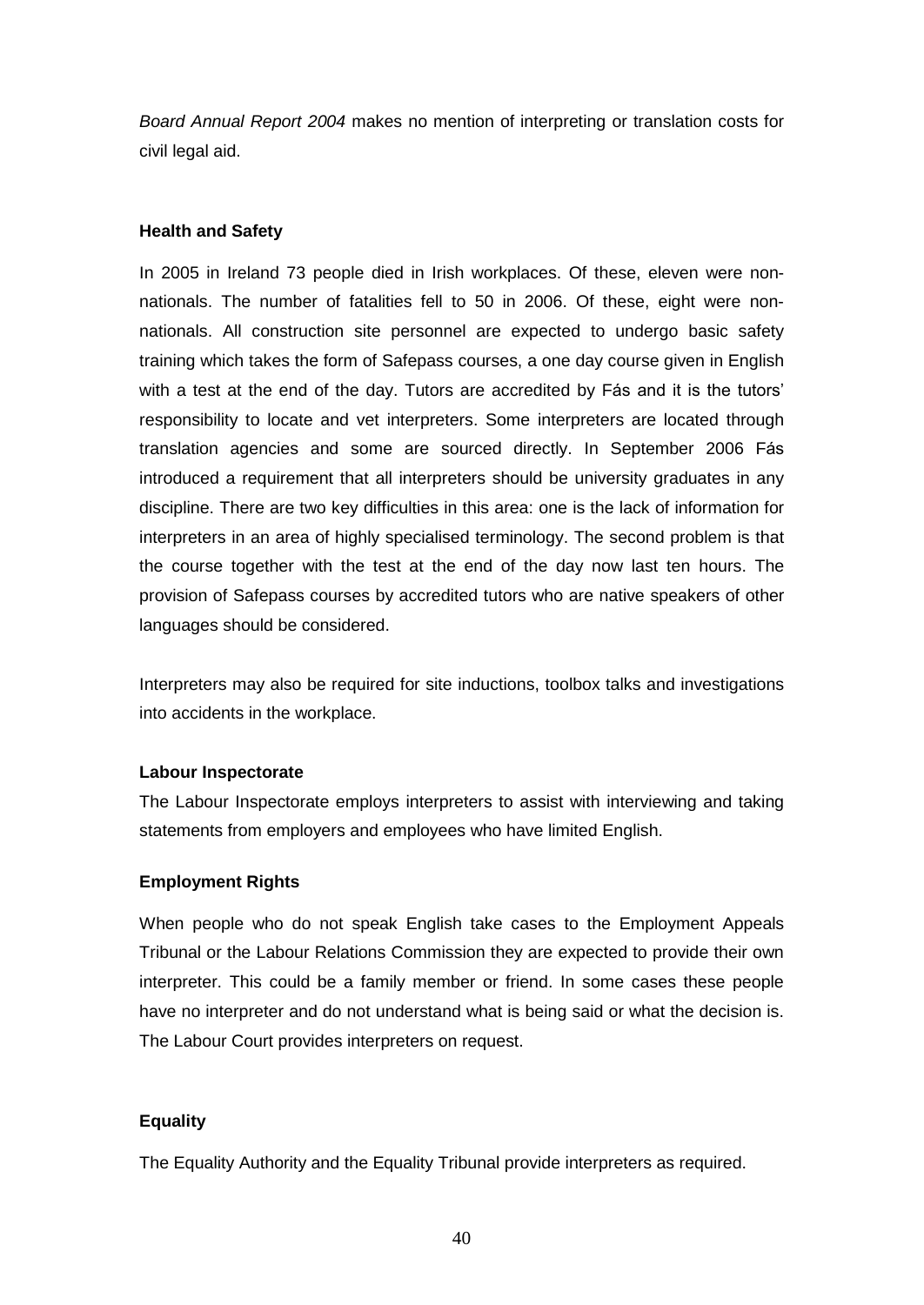#### **Driving Licence Theory Tests**

Prometric provides interpreters through DCU.LS for people taking the theory test who do not speak English proficiently. The interpreter sits in a booth and provides translations of the questions and the multiple choice answers. All interpreting is recorded.

#### **Prisons**

According to the Irish Prison Service Annual Report 2005<sup>48</sup> a total of 2,185 people or 25% of the prison population, indicated that they were non-nationals. This table from the Report provides more detailed information:

| Irish                  | 6,501 |
|------------------------|-------|
| Other EU               | 263   |
| Other European         | 1,066 |
| Asian                  | 257   |
| African                | 425   |
| North American         | 13    |
| Central/South American | 100   |
| Austral/Asian          | 6     |
| Not recorded           | 55    |

The Prison Rules 2005<sup>49</sup> allow non-English speaking prisoners access to an interpreter when consulting with legal advisers, probation and welfare officers and for hearings by an independent judicator. When non-English speakers are admitted to prison the staff need to obtain important information such as next of kin, medical history and medication. According to the Irish Prison Service, in these and other situations prison staff will locate another prisoner with the same language to act as interpreter. Some prison staff or chaplains may speak another language. Some prisons have local service contracts with translation agencies. All prisoners are entitled to attend schooling but there is no specific provision of English for Speakers

<sup>48</sup> http://www.irishprisons.ie/files/pdf/Prisons\_Report\_2005.pdf <sup>49</sup> http://www.justice.ie/80256E010039C5AF/vWeb/flJUSQ6DLEHL-en/\$File/PrisonRules2005.pdf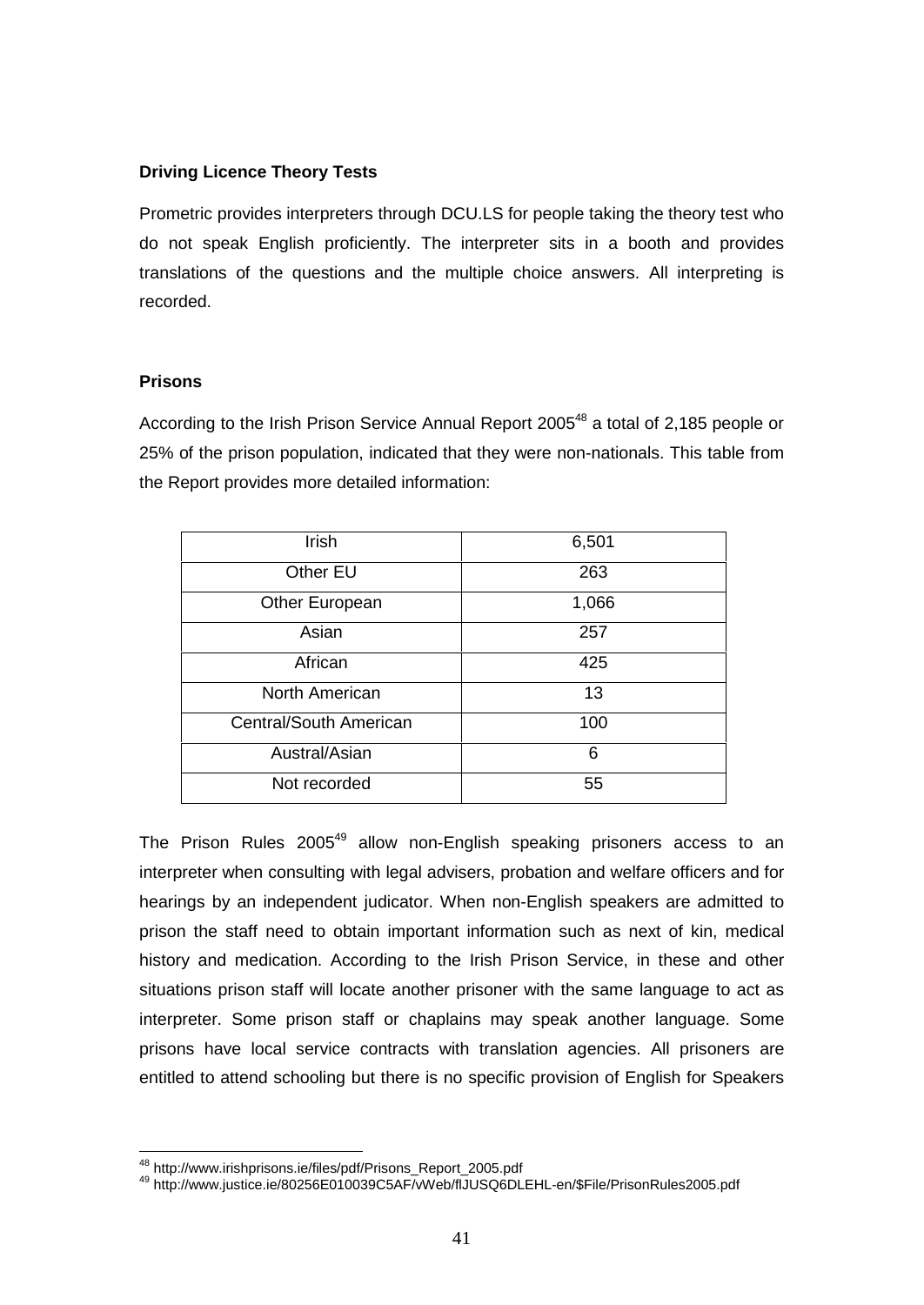of Other Languages. Information on committal to prison and other booklets are being translated into other languages.

However, the Irish Prisons Inspectorate reported in 2005 that:

They [the prisoners] use interpreters for doctors, psychiatric and other such consultation but their everyday needs where the prison staff are concerned are equally important if not more important.<sup>50</sup>

me equally imperium in recrite emperium.<br>The Irish Prison Service Health Care Standards<sup>51</sup> (March 2006) mention 'culturally The Irish Prison Service Health Care Standards<sup>51</sup> (March 2006) mention 'cultura<br>appropriate services' for ethnic minorities but make no mention of interpreters.

#### **Parole Board**

The Parole Board reviews the cases of prisoners sentenced to eight years ormore (but less than 14) half way through their sentence. The cases of those sentenced to more than 14 or life are reviewed after 7 years. The Board considers reports from the probation services, prison psychological services etc. Part of the process is an interview with the prisoner concerned, lasting under an hour.

At the time of writing the Parole Board had never had to consider the cases of any prisoners with limited English. However, should the case arise they would hire an interpreter and if necessary would arrange for the translation of documents.

#### **Private Residential Tenancies Board (PRTB)**

After a tender process, the PRTB awarded the contract for interpreting services to Wordperfect Translations in 2006. The decision to go to tender arose out of concern that tenants might not take cases because of the language barrier. The PRTB plans to include information on access to interpreters on its website as wellas translations of various documents into Polish and other languages.

 $50$  http://www.justice.ie/80256E010039C5AF/vWeb/flJUSQ6SSRUA-en/\$File/Cloverhill2005.pdf<br>Irish Prisons Inspectorate report on Cloverhill Prison 2005.

 $10^{51}$  http://www.irishprisons.ie/files/pdf/HealthCare\_Standards\_Mar2006.pdf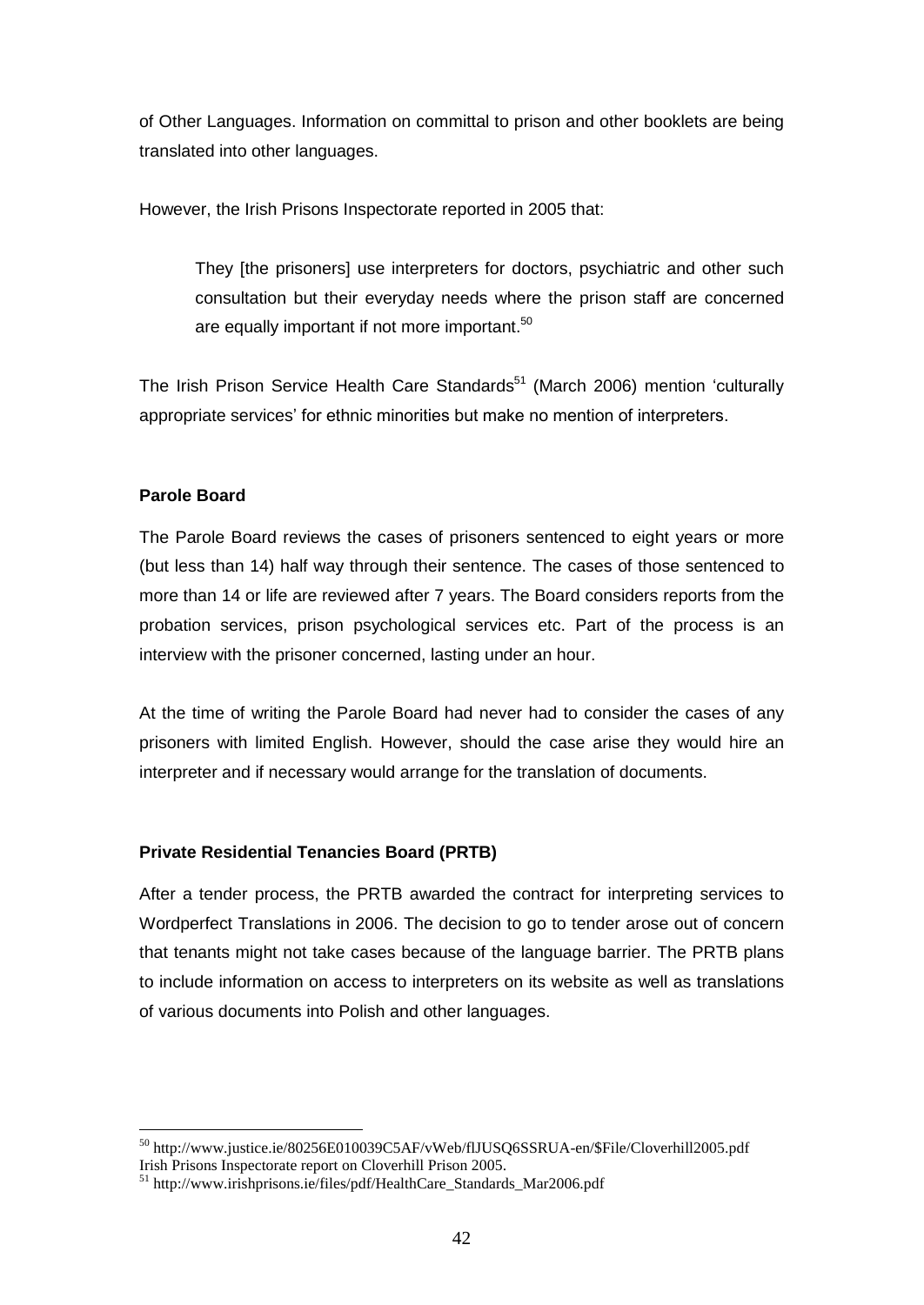#### **Housing**

A research report for the Office of Community and Enterprise in partnership with the Housing and Corporate Estate Directorate of Wicklow County Council appeared in 2004. The report considers the Wicklow scheme of letting priorities for local authority housing in tandem with the Equal Status Acts 2000.

#### 4.4 Black and Ethnic Minorities

(d) Language barriers and an unfamiliarity with the culture of formal procedures can act as a disincentive forsome groups to apply for housing with the local authority. Broader social participation can be limited by cultural and religious traditions for certain South Asian women. For people whose first language is not English, who make up a relatively large proportion of ethnic minorities, the service of translators should be available and cultural sensitivity training for housing department staff should continue to be progressed. $52$ 

It is quite likely that the situation in Wicklow is replicated across the country. According to Dublin City Council, the need for interpreters 'does not usually arise'.

The Department of the Environment, Heritage and Local Government Statement of Strategy 2005-2007 covers housing but there is no mention of language (apart from the Irish language) or interpreting. The Customer Service Action Plan 2006-2008 mentions language in the context of dealing impartially with people:

• avoiding bias because of a person's gender, marital status, family status, sexual orientation, religious belief, age, disability, race, membership of the Travelling Community, language, attitude or reputation or because of who they are or who they know;

However, the Action Plan does not mention the provision of interpreters or the translation of information (apart from information in visitor centres).

The National Action Plan Against Racism are currently in the process of commissioning research into housing provision for people from ethnic minority backgrounds.

 $52$  Equal Access to Local Authority Housing in County Wicklow . Available at: http://www.wicklow.ie/publications/CDB/Equality%20Proofing.pdf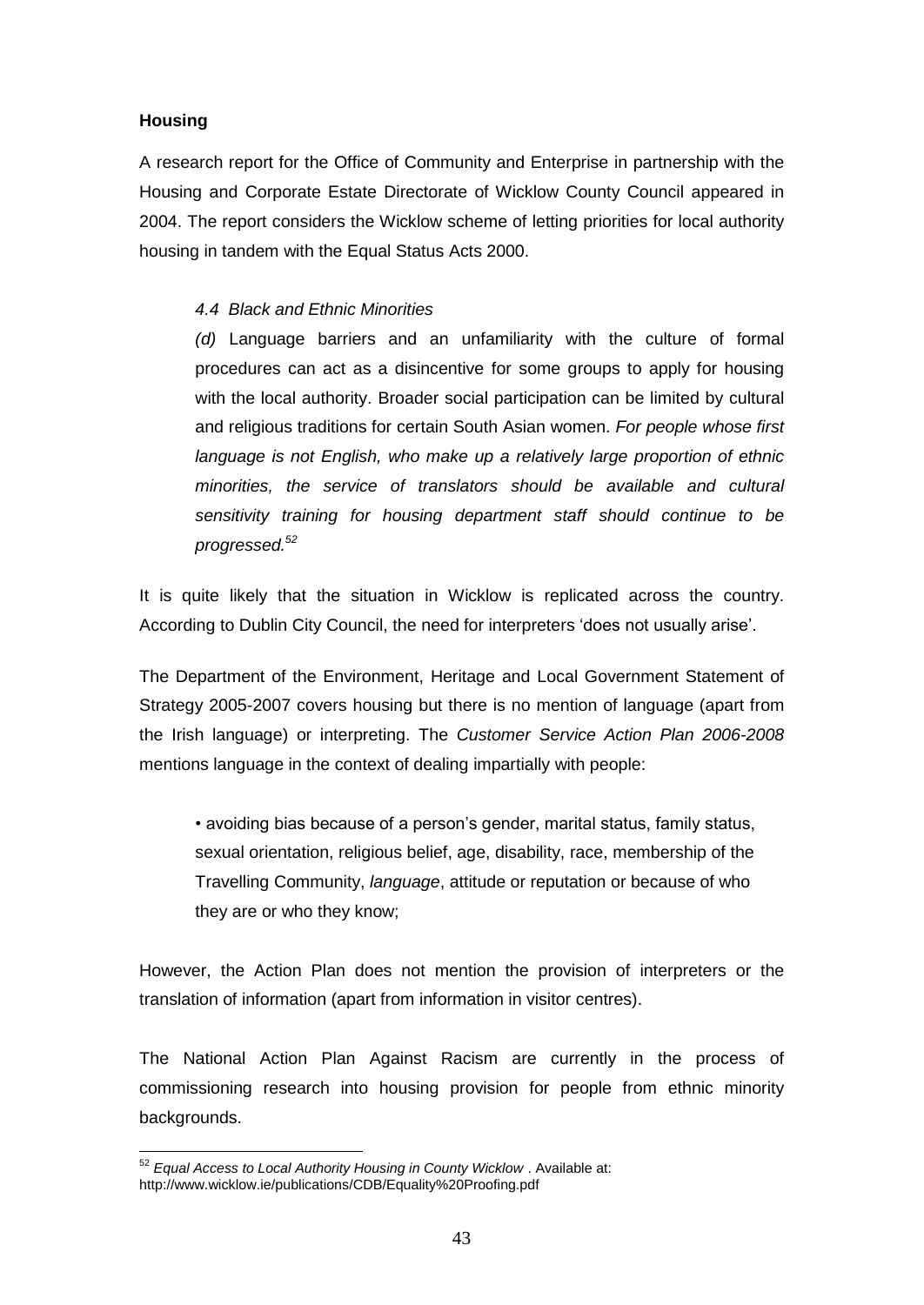#### **7. Translation**

There has been an increase in the number of Government service providers translating documents into other languages, mainly into the top ten most widely spoken languages in Ireland. An example is the translation of census forms into fifteen languages in 2006. However, it is not certain that all translation work is being done in a user friendly way. Sometimes translated material is literally buried on departmental websites and is impossible for a native English speaker to find. Sometimes the choice of material to be translated is not the most helpful.

More thought needs to be put into the translation of documents. For example, access to an interpreter should be mentioned and translations on websites need to be easy to find for people who do not speak English. There is also a need to consider issues such as literacy levels and dissemination strategies to ascertain whether people from various language groups are actually accessing the translated documents; experience in other countries has found that sometimes translation of written material is not the only solution and that more creative strategies such as the production of DVDs are required also. More thought needs to be put into deciding on what should be translated and for whom. Also, service providers need to think about all the other languages where no translations are being provided. Community groups and resource centres should be consulted about new information in the relevant languages.

It would make a lot of sense for hospitals to share translated documents and to work together on new documents. If informed consent forms, documents about healthcare or the treatment of specific conditions are translated by individual hospitals they should be made available on the Internet and they should be shared among all relevant hospitals. A shared website or section of a website containing translated material only could help avoid duplication of work and unnecessary expenditure.

#### **Translators**

Dublin City University runs a Graduate Diploma/ M.A. in Translation Studies in Irish, French, Spanish, German and Japanese. NUIG runs a similar course in French, German, Italian and Spanish. Many European universities offer undergraduate or postgraduate degree programmes in translation. There is a pool of well-qualified translators in Ireland available for work in most European languages. For other languages it may well be very difficult or impossible to locate qualified translators. Such translators have to learn by experience. Some translators on the Irish market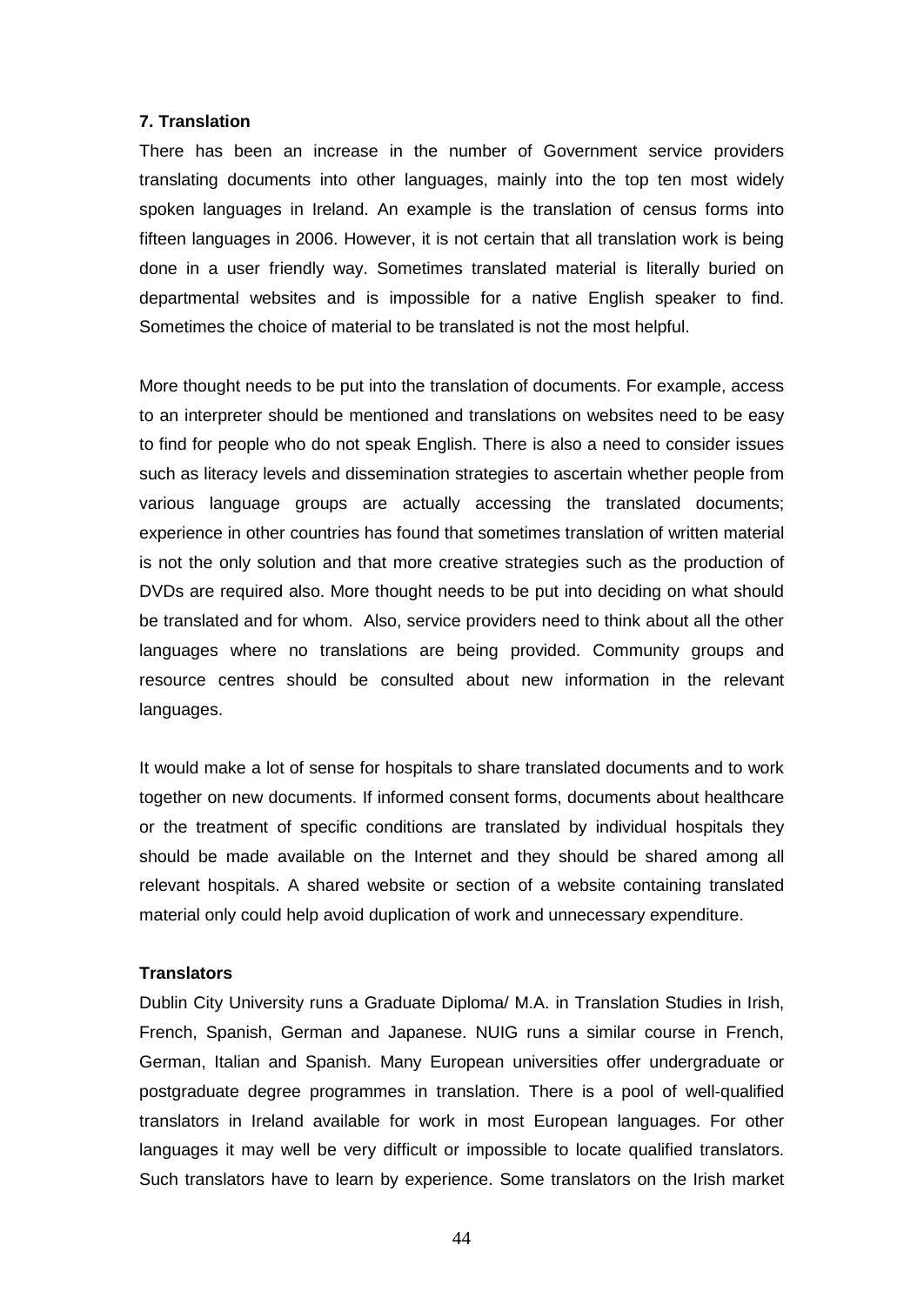hold the Diploma in Translation from the Chartered Institute of Linguists in the UK.<br>This is an internationally recognised qualification available in 17 languages. Candidates can sit the examination in Ireland.

The following is a synopsis of translated materials on the websites of key Government Departments, semi-State bodies, hospitals etc.

| Department of                | The Brief Description of the Irish Education System has             |
|------------------------------|---------------------------------------------------------------------|
| <b>Education and Science</b> | been translated into French <sup>53</sup> and appears on the        |
|                              | Departmental website. It is a very useful, informative              |
|                              | document but is extremely difficult, in fact almost                 |
|                              | impossible to locate as the French version is not included          |
|                              | in the list of publications.                                        |
|                              | In late 2006 a number of other documents appeared in                |
|                              | German, Latvian, Lithuanian, Polish, Russian<br>and                 |
|                              | Spanish. These include information on teaching support              |
|                              | for non English speaking pupils, exemption from Irish,              |
|                              | countering bullying behaviour, lodging complaints on                |
|                              | bullying, appeals procedures and information on the                 |
|                              | senior cycle in secondary schools.                                  |
|                              |                                                                     |
| Department of                | A short Guide to Employment Rights Information has                  |
| Enterprise, Trade and        | been translated into Chinese, Czech, Hungarian, Latvian,            |
| Employment                   | Lithuanian, Polish, Portuguese, Romanian and Russian. <sup>54</sup> |
|                              | They are quite easy to find for an English speaker but not          |
|                              | so easy for anyone who does not speak the language.                 |
|                              | However, copies of the translated leaflets have been                |
|                              | made available at post offices and citizens information             |
|                              | centres.                                                            |
| of<br>Health<br>Department   | This website is in English and Irish and does not contain           |
| and Children                 | any information in other languages.                                 |
|                              |                                                                     |
|                              |                                                                     |

 $^{53}$  http://www.education.ie/servlet/blobservlet/dept\_education\_system04f.pdf  $^{54}$  [http://www.entemp.ie/employment/rights/foreign\\_language.htm](http://www.entemp.ie/employment/rights/foreign_language.htm)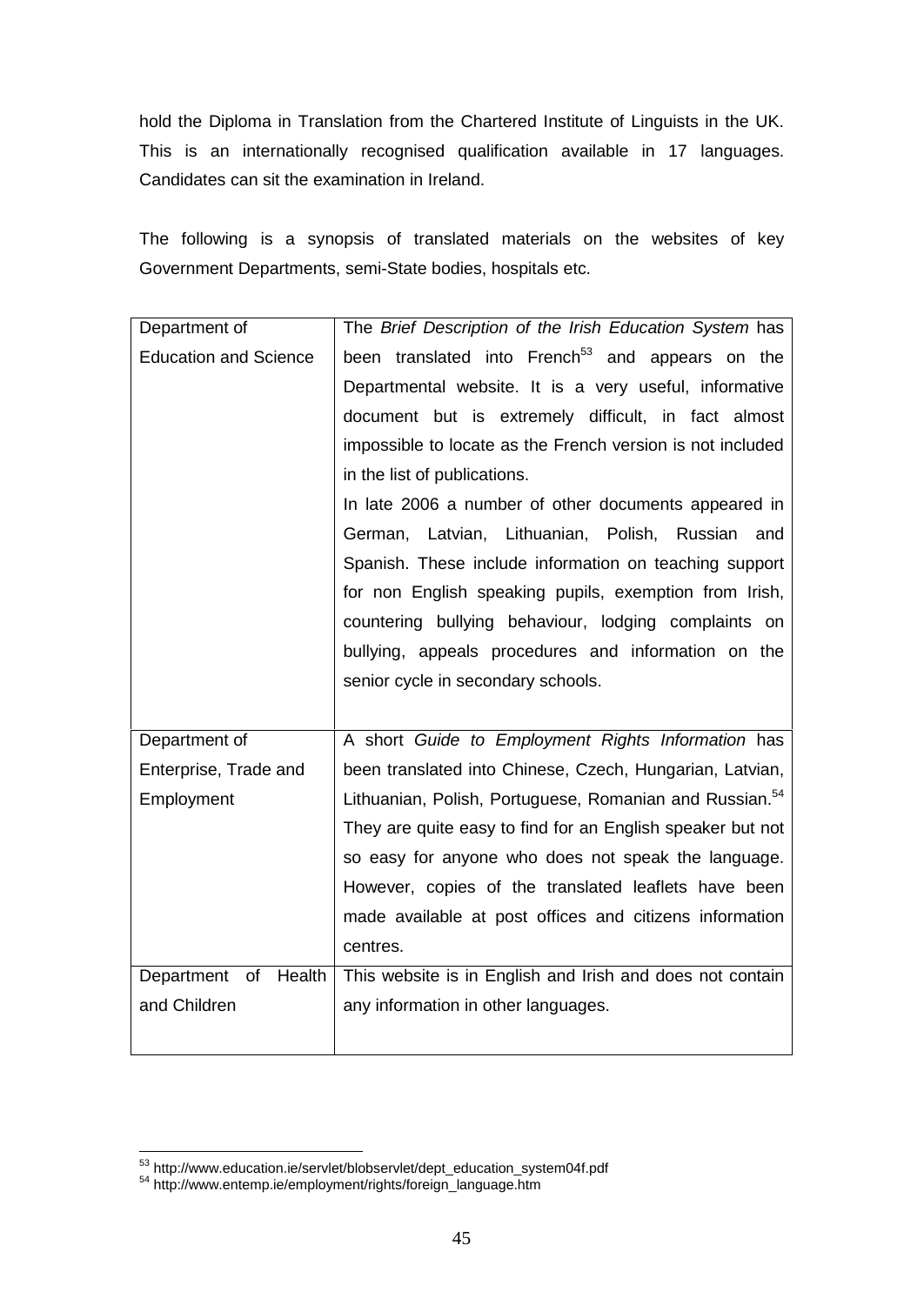| Department of Social      | The 302 page Guide to Social Welfare Services has been         |
|---------------------------|----------------------------------------------------------------|
| and Family Affairs        | translated into Arabic, Chinese, French, Russian and           |
|                           | Spanish. For anyone looking for it on the Department           |
|                           | website it is hidden away under publications and G for         |
|                           | Guide. Hard copies of this book are available in English       |
|                           | only. The website itself has not been translated but           |
|                           | Department officials have taken an original approach and       |
|                           | say that all pages can be translated using the Google          |
|                           | translation toolbar. Machine translation speeds up the         |
|                           | task of translating for human translators but as yet it is not |
|                           | a great solution when it comes to translating information in   |
|                           | meaningful way. Also, the number of available<br>а             |
|                           | languages is restricted and does not include the eastern       |
|                           | European languages that are so widely spoken in Ireland        |
|                           | today.                                                         |
|                           |                                                                |
|                           | The Department is planning to review the website and the       |
|                           | provision of translated documents and forms. Forms             |
|                           | present particular difficulties because there are so many      |
|                           | and because they frequently have to be updated.                |
| Health<br>Service         | All information on the website is in English.                  |
| Executive                 |                                                                |
|                           |                                                                |
| Equality<br>Authority and | The Equality Authority Customer Service Action Plan            |
| <b>Equality Tribunal</b>  | 2003-2005 states that                                          |
|                           | 'We provide materials on our website, by audio, Braille        |
|                           | and in various languages. Particular attention in this         |
|                           | regard is given to core materials providing information on     |
|                           | the equality legislation and its implementation.'              |
|                           |                                                                |
|                           | In practice, the Equal Status Acts 2000-2004 have been         |
|                           | translated into French, Spanish and Serbian. They are          |
|                           | hidden away on the Equality Authority website and it takes     |
|                           | some time to locate them.                                      |
|                           |                                                                |
|                           | On the Equality Tribunal website some forms have been          |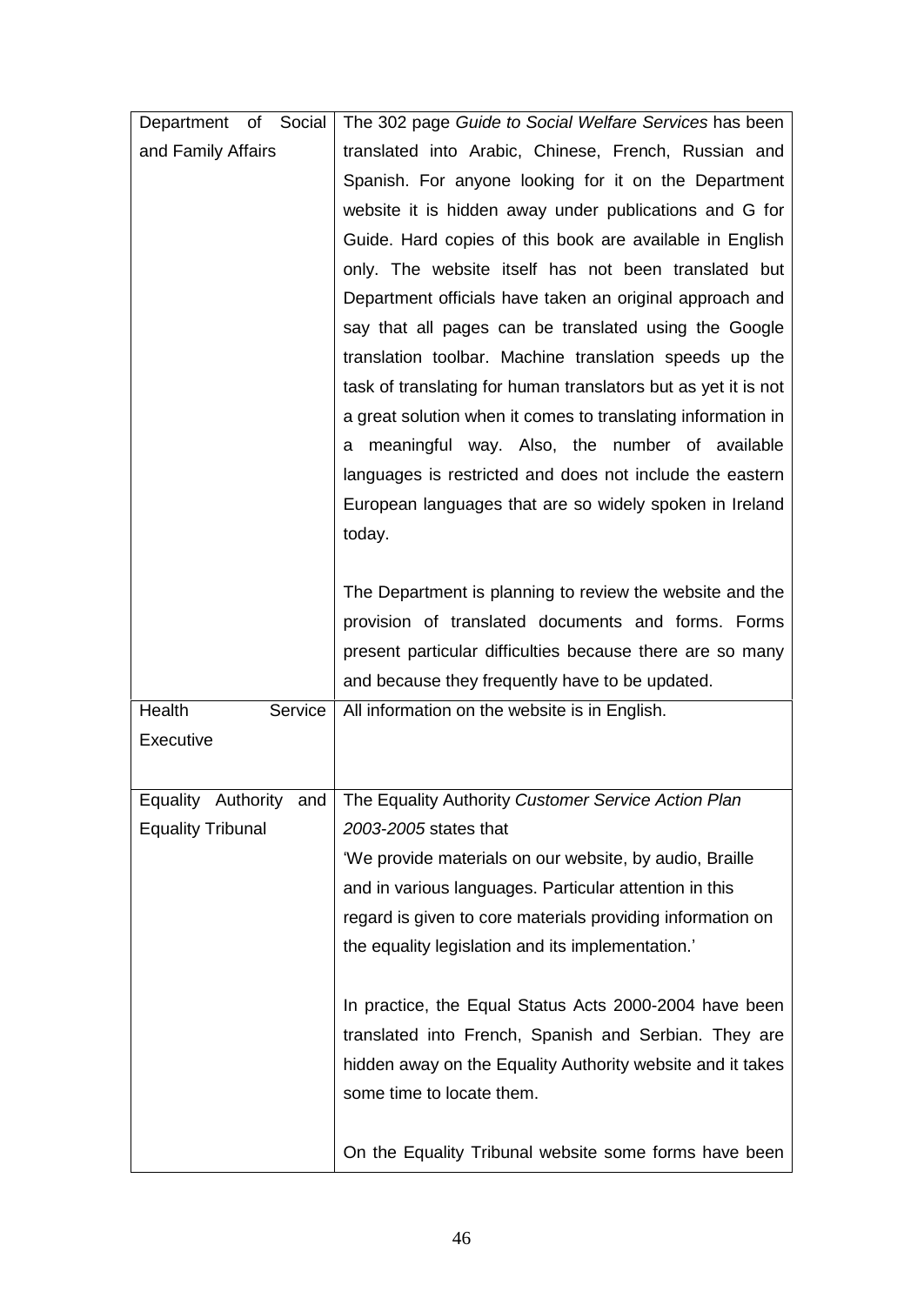|                                | translated into Irish but apart from that everything on the            |
|--------------------------------|------------------------------------------------------------------------|
|                                | website is in English.                                                 |
|                                |                                                                        |
| Information<br><b>Citizens</b> | Formerly called Oasis <sup>55</sup> , the Citizens Information website |
| website                        | is an eGovernment project developed by Comhairle and is                |
|                                | a very useful resource. Most information has been                      |
|                                | translated into Irish and certain sections have been                   |
|                                | translated into Romanian, French and more recently                     |
|                                | Polish. The information on interpreters is not as complete             |
|                                | as it could be, perhaps because information is originally              |
|                                | written for the native English speaker. For example, the               |
|                                | section on police interviews mentions sign language                    |
|                                | interpreters but not interpreters for other languages.                 |
|                                | Similarly, the information on the courts and on health                 |
|                                | makes no mention of interpreters. It would also be helpful             |
|                                | to include a link to translated material at the top of the             |
|                                | home page.                                                             |
|                                |                                                                        |
| Pensions Board                 | Only one document, a Pensions Checklist <sup>56</sup> , has been       |
|                                | translated into other languages. The links to the                      |
|                                | translations are difficult to find because they appear at the          |
|                                | end of a list of information booklets. The languages                   |
|                                | provided are Arabic, Chinese, French, Polish, Russian                  |
|                                | and Spanish. The last page of the translated booklets                  |
|                                | includes information on four other booklets which have not             |
|                                | been translated and according to the Pensions Board will               |
|                                | not be translated. This looks like another case of deciding            |
|                                | to have a document translated but not really thinking                  |
|                                |                                                                        |

<sup>&</sup>lt;sup>55</sup> <http://www.citizensinformation.ie>

<sup>56</sup> <http://www.pensionsboard.ie/index.asp?locID=73&docID=-1>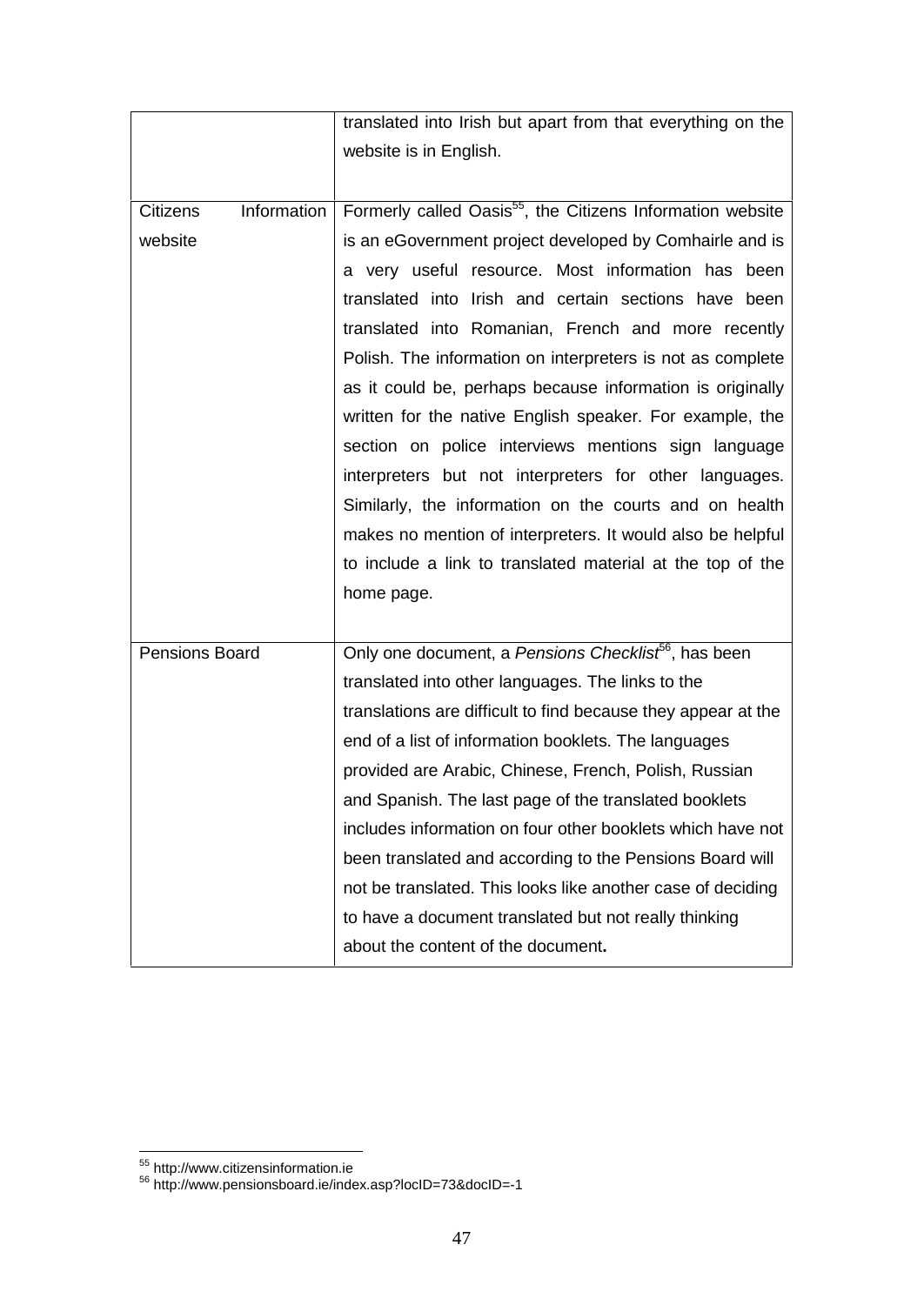| Revenue                  | The Revenue Commissioners have produced a number of                 |
|--------------------------|---------------------------------------------------------------------|
| Commissioners            | their most commonly used leaflets and forms in 10                   |
|                          | languages. They decided to start with the most commonly             |
|                          | used languages based on the number of PPSNs                         |
|                          | (Personal Public Service Numbers) issued by the                     |
|                          | Department of Social and Family Affairs to a range of               |
|                          | nationalities.                                                      |
|                          | There are two leaflets on the website in Polish and the             |
|                          | intention is to include some translated forms on the                |
|                          | website as well purely for information purposes as the              |
|                          | Revenue Commissioners do not have the capacity to                   |
|                          | interact with customers in languages other than English or          |
|                          | Irish. At this stage they would like to assess the impact of        |
|                          | having material available in a range of languages.                  |
|                          |                                                                     |
| <b>Hospital Websites</b> | Most hospital websites provide no information in other              |
|                          | languages. This is the case for Beaumont Hospital,                  |
|                          | Adelaide and Meath Hospital, Coombe Women's Hospital,               |
|                          | the Rotunda Hospital, National Maternity Hospital, St               |
|                          | Vincent's University Hospital and Children's University             |
|                          | Hospital Temple Street. Outside Dublin many hospitals do            |
|                          | not have websites. Of course some of these hospitals                |
|                          | may have invested in the translation of leaflets for                |
|                          | example.                                                            |
|                          |                                                                     |
|                          | There are some examples of informed practice. The                   |
|                          | Mater Hospital website <sup>57</sup> includes a Patient Information |
|                          | Booklet in English, Irish, French, Arabic, Russian and              |
|                          | Romanian. Unfortunately the internet user has to be able            |
|                          | to read English to be able to find it. The patient services         |
|                          | department hopes to have the booklet translated into                |
|                          | Polish and Mandarin Chinese. However, the Booklet has               |
|                          | merely been translated and has not been considered from             |
|                          | the point of view of a Russian speaker or a Romanian                |
|                          | speaker coming from a different health system. Crucially,           |

<sup>57</sup> <http://www.mater.ie/>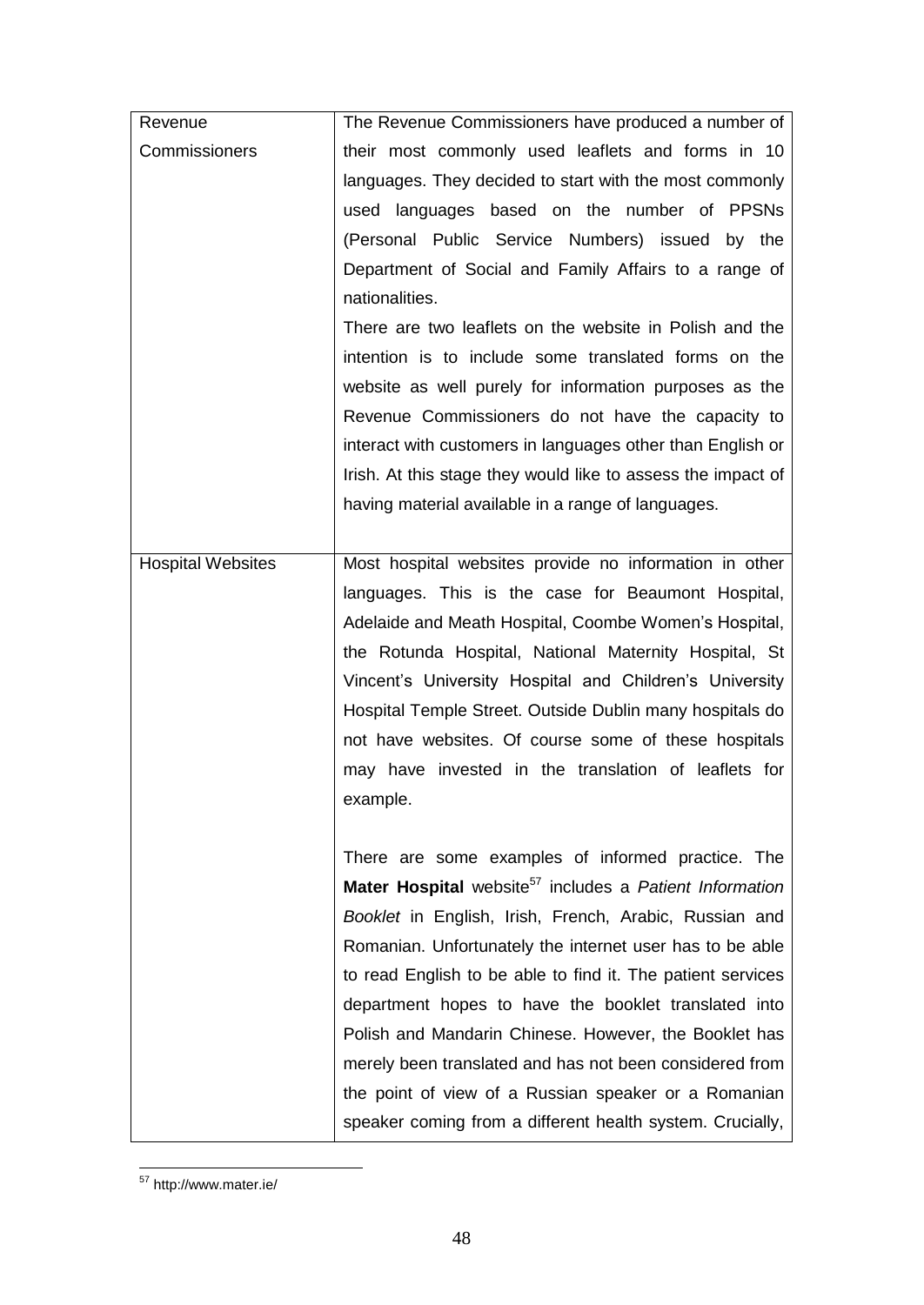|                                                       | the translated booklets make no mention of interpreter<br>provision.                                                                                                                                                                                                                                                                                                                                                                                                    |
|-------------------------------------------------------|-------------------------------------------------------------------------------------------------------------------------------------------------------------------------------------------------------------------------------------------------------------------------------------------------------------------------------------------------------------------------------------------------------------------------------------------------------------------------|
|                                                       | The St James's Hospital website <sup>58</sup> is also an example of<br>good practice. The home page – the most important page<br>for people with limited English – contains links to thirteen<br>translations of the Patients' Charter. There is also an 'I<br>speak' sheet in 17 languages so patients can indicate<br>what language they speak when they first go to the<br>hospital.                                                                                 |
| Office of the Refugee<br>Applications<br>Commissioner | All information on this website is in English and Irish.                                                                                                                                                                                                                                                                                                                                                                                                                |
| Refugee Appeals                                       | This website has been 'offline for maintenance purposes'                                                                                                                                                                                                                                                                                                                                                                                                                |
| Tribunal                                              | for a number of months.                                                                                                                                                                                                                                                                                                                                                                                                                                                 |
| Reception and                                         | Most information on the RIA website dates back to 2004 <sup>59</sup> .                                                                                                                                                                                                                                                                                                                                                                                                  |
| <b>Integration Agency</b>                             | Information on Mosney is available in Albanian, English,<br>French and Polish. Information on primary and post-<br>primary education is available in Albanian, Arabic,<br>Croatian, Czech and Polish. A booklet called Services,<br>Rules and Procedures has been translated into a number<br>of languages but is not available on the website. Another<br>booklet, for people who have been granted refugee<br>status, has been translated into a number of languages. |
| Refugee Legal Service                                 | Three short leaflets have been translated into Albanian,<br>Arabic, French, Portuguese, Romanian, Russian and<br>Somali <sup>60</sup> .                                                                                                                                                                                                                                                                                                                                 |
| Legal Aid Board                                       | Legal Aid Board FAQs and leaflets are only available in<br>English.                                                                                                                                                                                                                                                                                                                                                                                                     |
| <b>Cork City Council</b>                              | A Newcomer's Guide to Cork <sup>61</sup> has been translated into<br>French, Romanian, Polish and Russian. This is a 58 page                                                                                                                                                                                                                                                                                                                                            |

<sup>&</sup>lt;sup>58</sup> <http://www.stjames.ie/><br><sup>59</sup> <http://www.ria.gov.ie>

<sup>60</sup> <http://www.legalaidboard.ie/lab/lab.nsf/ContainerPage?OpenForm&Refugee%20Legal%20Services>

<sup>&</sup>lt;sup>61</sup> <http://www.corkcity.ie/newcomersguide/>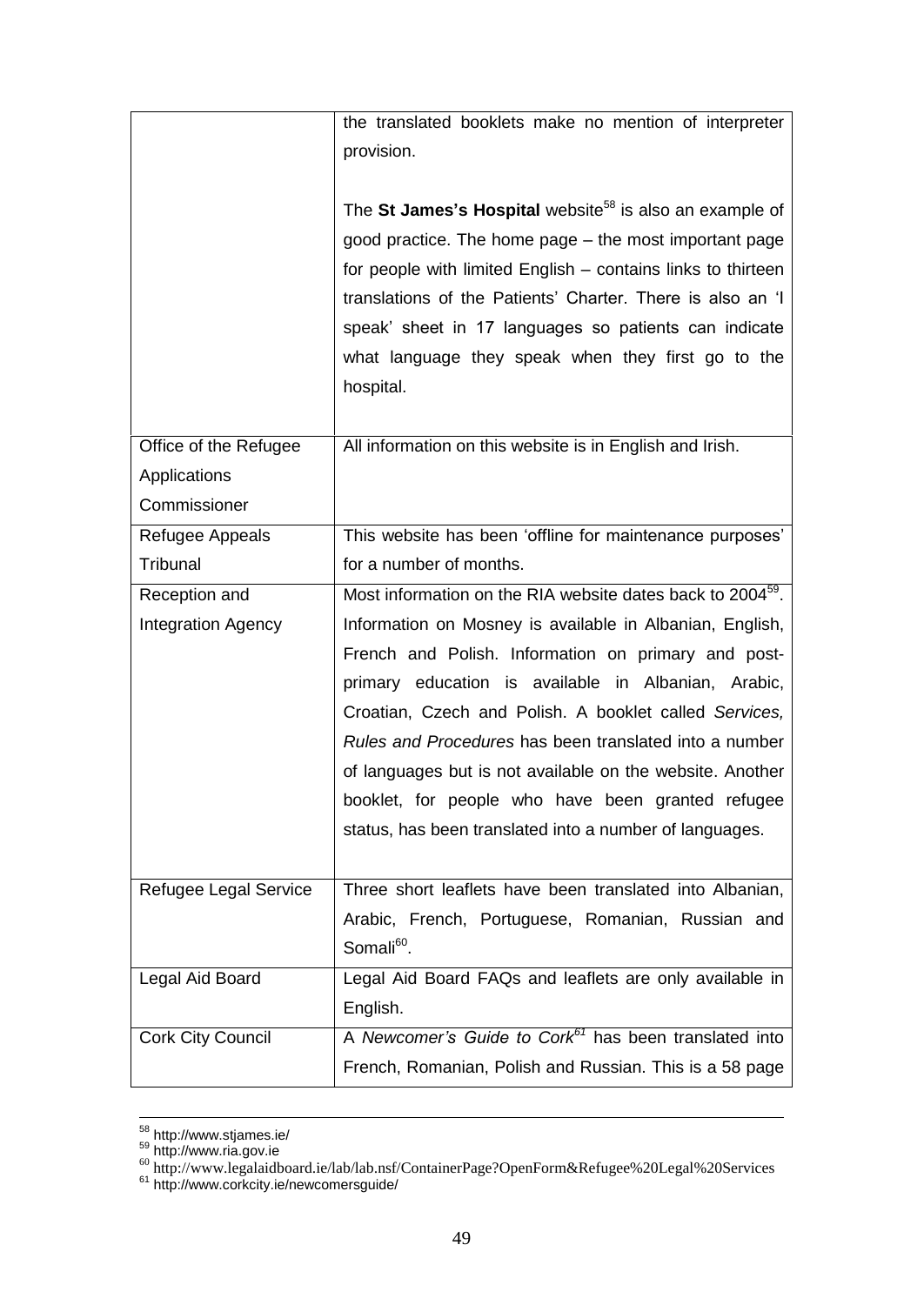|                             | information<br>document<br>with<br>useful<br>lot<br>of<br>a<br>on.    |
|-----------------------------|-----------------------------------------------------------------------|
|                             | accommodation,<br>healthcare,<br>employment,<br>driving,              |
|                             | education, social welfare and law and order.                          |
| <b>National Council for</b> | In March 2006 the NCCA issued a $DVD^{62}$ in English, Irish,         |
| Curriculum and              | Polish, French and Lithuanian. The DVD is called The                  |
| Assessment                  | What, Why and How of Children's Learning in Primary                   |
|                             | Schools. There is also an option of English subtitles. The            |
|                             | DVD is distributed through schools.                                   |
| <b>Courts Service</b>       | An information leaflet called A Guide to Small Claims has             |
|                             | been translated into Cantonese, Mandarin, French and                  |
|                             | Spanish. It is available on the Courts Service website <sup>63</sup>  |
|                             | under Publications. A Guide to Bail Refunds in the Central            |
|                             | Criminal Court has also been translated into French,                  |
|                             | Spanish, Polish, Russian and Chinese. While these are                 |
|                             | useful, there is also a need for translated information               |
|                             | explaining how the Irish courts work and that interpreters            |
|                             | can be provided to defendants and witnesses who are not               |
|                             | proficient in English.                                                |
| Office of the Director of   | Two booklets, The Role of the DPP and Attending Court                 |
| <b>Public Prosecutions</b>  | as a Witness have been translated into eight languages. <sup>64</sup> |
|                             | These booklets are easy to find because links in both                 |
|                             | English and the relevant foreign languages appear on the              |
|                             | home page.                                                            |
| Garda                       | Two documents are available in other languages apart                  |
|                             | from English in the Publications section. They are Charter            |
|                             | for Victims of Crime in five languages and Your Police                |
|                             | Service in Intercultural Ireland which has been translated            |
|                             | into French and Portuguese. Some posters on human                     |
|                             | trafficking for example have been translated into other               |
|                             | languages.                                                            |
|                             |                                                                       |

<sup>&</sup>lt;sup>62</sup> [http://www.ncca.ie/index.asp?COMMAND=CHANGE\\_LANGUAGE&lo](http://www.ncca.ie/index.asp?COMMAND=CHANGE_LANGUAGE&locID=256)cID=256

<sup>&</sup>lt;sup>63</sup> <http://www.courts.ie>

 $64$  [http://www.dppireland.ie/publications/general\\_information/](http://www.dppireland.ie/publications/general_information/)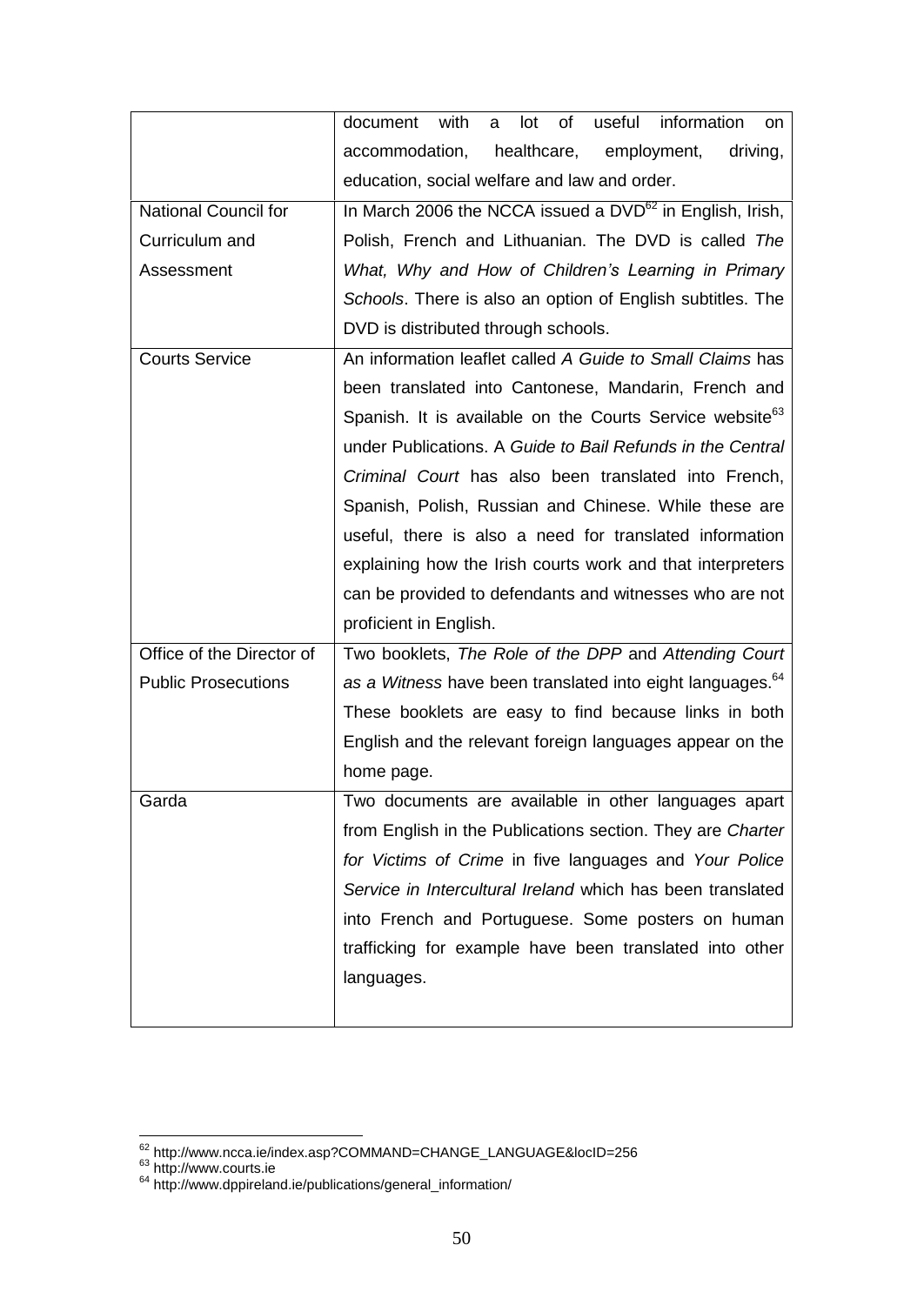#### **8. Other Jurisdictions**

This section provides some background information on training and testing solutions developed in other jurisdictions.

# **Northern Ireland <sup>ñ</sup> the Regional HSS Interpreting Service** 65

In Northern Ireland the situation regarding interpreting has changed dramatically over the last two or three years. The Regional Health and Social Services Interpreting Service (NIHSSIS), proposed by the Department of Health and Social Services and Public Safety, the Office of First Minister and Deputy First Minister, the Department of Culture Arts and Leisure and the Department of Education, began in 2004.

The Project employs one Project Manager, one Training and Development Officer and three Administrators. The Training and Development Officer has a background in translation and interpreting. Before the project got underway, research was carried out. This involved interviews with people from ethnic minorities, with interpreters and with hospital staff. Detailed codes of practice were drawn up. The NIHSSIS has trained 122 interpreters with 27 languages. The training itself lasts twelve days and is all through English. A major disadvantage is that language specific interpreting practice is not provided for. However, all interpreters' interpreting skills are tested at the end of the course. In January 2006 the Service began offering a twenty-four hour service. All accredited interpreters are included in a Register. In May 2006 the Service received 1,400 requests for face to face interpreters. As well as providing training for interpreters, information sessions have been held with various communities to inform them of the service. Half-day awareness raising sessions have been provided for staff, from receptionists to porters to nurses and doctors. There are been provided for staff, from receptionists to porters to nurses and doctors. There are<br>also posters saying 'It is your legal duty to provide an interpreter for patients and example was research stail, hold reseptions to poster<br>also posters saying 'It is your legal duty to pro<br>clients who do not speak English proficiently.'

A tender process was held in early 2006 for companies to provide translation services to the Department of Health and Social Services. This was a multi-agency contract and ten different translation agencies were selected.

<sup>65</sup> <http://www.interpreting.n-i.nhs.uk/index.php>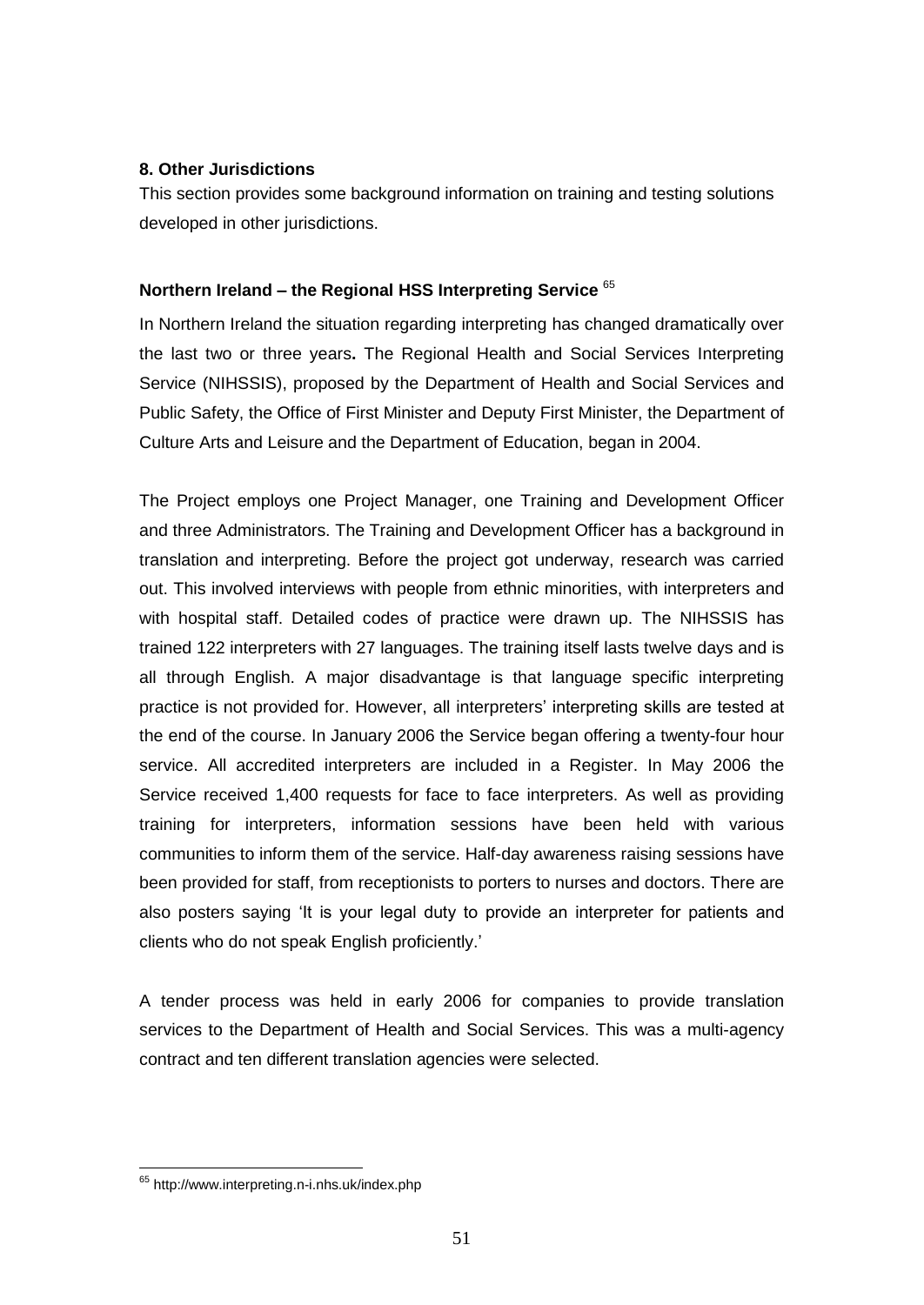#### **Police Service Northern Ireland (PSNI)**

The PSNI has three contracts for interpreting services:

- CONNECT-NICEM for face to face interpreters.
- Language Line for telephone interpreters.
- $\bullet$ Royal National Institute for the Deaf for sign language interpreters.

In November 2005, the Northern Ireland Council for Ethnic Minorities (NICEM) set up a social economy organisation called CONNECT-NICEM which provides interpreter training accredited by the Open College Network. Again, a major disadvantage here is the lack of language specific interpreting practice. Interpreters who have undergone training are included on the Register of Community Interpreters. Interpreting services are available in 61 languages covering all major minority ethnic languages in Northern Ireland. The service has over 200 freelance interpreters based across Northern Ireland. In 2005 CONNECT-NICEM handled 2,595 PSNI requests for interpreters. The highest proportion of requests in any single language came from Lithuanian speakers. Requests for Lithuanian, Polish, Russian and Portuguese represented 73% of the total.

In the first six months of 2006 Language Line provided interpreters for 1,060 calls lasting a total of 17,700 minutes and covering 36 languages. The calls were handled by call centres in the UK and the US.Even though many Language Line interpreters in the UK hold the Diploma in Public Service Interpreting, only 8% complete the application process for telephone interpreting successfully. As well as providing telephone interpreting to the PSNI, Language Line also provides translations of witness statements, annual reports, diversity documents and audio recordings.

In November 2006 the PSNI launched an information booklet called Interpreting and Translating within the Police Service - A Guide for Police Officers and Interpreters. The Guide includes sections on procedures, interviewing witnesses and suspects, identification parades, evidential issues, legal rights and procedures and witness statements. It advises that interpreters should not be left on their own with suspects. The Guide also includes a glossary in English and examples of various forms that are used in police stations.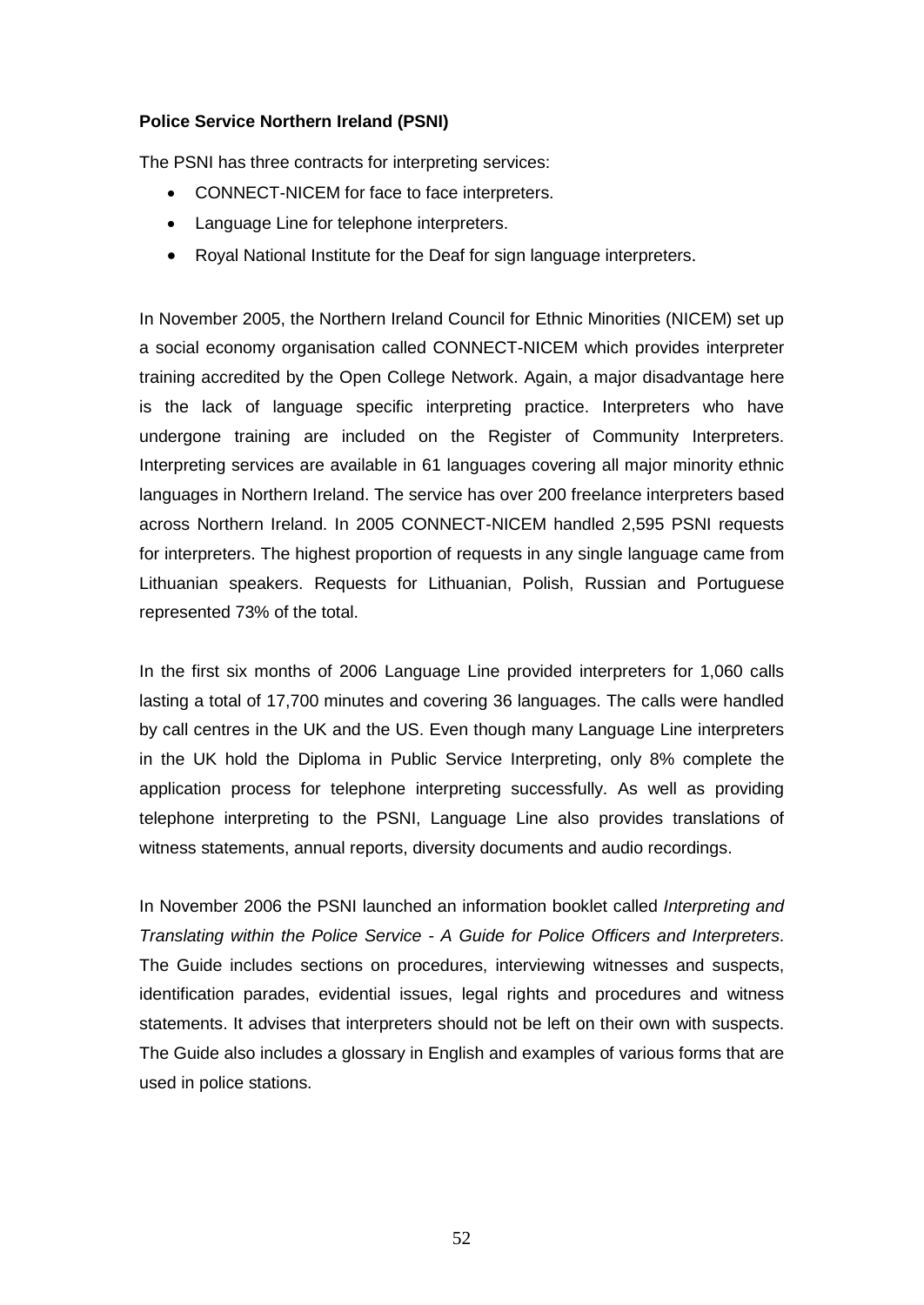#### **United Kingdom**

In the UK the Chartered Institute of Linguists runs the Diploma in Public Service Interpreting exam in 43 languages. Candidates choose one option from English law, Scottish law, local government and health. The examination consists of two units. All tasks test candidates' professional knowledge and vocabulary in their chosen option. The oral test consists of thirty minutes of interpreting roleplay plus a twenty minute sight translation. There is also a two-hour written translation exam. According to the Moderator's Report, in 2004-2005 the overall pass rate across all languages and<br>Moderator's Report, in 2004-2005 the overall pass rate across all languages and specialisms examined was 32.2%.<sup>66</sup>. Successful candidates who have more than 400 hours of proven public service interpreting can be included in the full status category on the National Register of Public Service Interpreters<sup>67</sup>. The National Register has a Code of Conduct for Interpreters and has Disciplinary Procedures. One disadvantage of the Register is that anyone who needs to access it has to pay a fee. Another disadvantage is that in some areas e.g. Wales, very few interpreters hold the DPSI qualification.

Language Services Ltd, a wholly owned subsidiary of the Chartered Institute of Linguists, runs the Metropolitan Police Test<sup>68</sup> for interpreters working in police stations. Successful candidates with 400 hours of proven public service interpreting are eligible for inclusion in the full status category of the National Register.

#### **Scotland**

The Glasgow Translation and Interpreting Service (GTIS)<sup>69</sup> is a multi-agency partnership created to meet the interpreting demands and facilitate access to services by minority ethnic groups in Glasgow. The six partners are Glasgow City Council Social Work Services, Greater Glasgow Health Board, Strathclyde Police, the Scottish Refugee Council, Asylum Support Project and Glasgow City Council Education Services. GTIS offers a 24-hour service, 365 days a year. Over 250 sessional interpreters, speaking around 45 languages, provide language support, with all interpreters having been recruited through the standard Glasgow City Council procedures and screened by the Scottish Criminal Records Office. Unfortunately, despite email and telephone queries, it proved impossible to obtain information on

<sup>66</sup> [http://www.iol.org.uk/qualifications/exams\\_dpsi.asp](http://www.iol.org.uk/qualifications/exams_dpsi.asp)

<sup>67&</sup>lt;br><http://www.nrpsi.co.uk><br><sup>68</sup> http://www.languageservicesltd.com/services\_text.html#met

<sup>&</sup>lt;sup>69</sup> [http://www.glasgow.gov.uk/en/Residents/Care\\_Support/GettingaService/Interpreting/](http://www.glasgow.gov.uk/en/Residents/Care_Support/GettingaService/Interpreting/)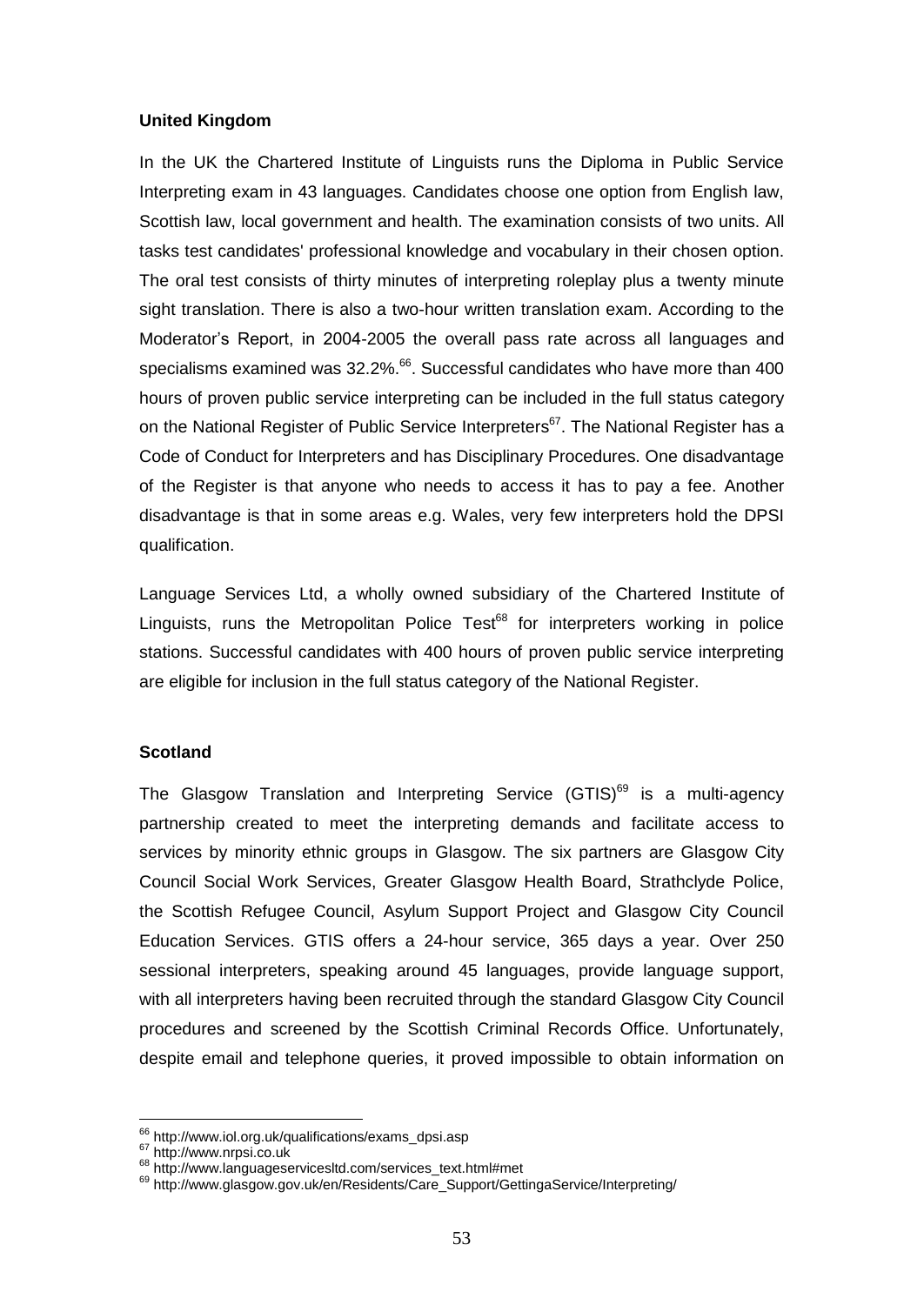the qualifications, training and accreditation of interpreters and translators who work for GTIS.

Glasgow City Council's Education Department is a partner in the Glasgow Translation and Interpreting Service, which allows schools access to interpreters free at the point of delivery. The Department also produces a comprehensive file of standard letters translated into 15 different languages. For major consultation exercises all documents are translated into the four main languages; Arabic, Chinese, Punjabi and Urdu.

#### **Sweden**

The Institute for Interpreting and Translation Studies at Stockholm University is responsible for all interpreter training, including community, conference and sign language, in Sweden. State authorisation of community interpreters has been in existence since 1976. In 2003 there were 825 authorised interpreters in 37 languages. However, there were a total of 5,000 interpreters on the market.

State authorisation of interpreters consists of a basic exam which candidates must pass in order to proceed to the special competence legal or medical exam. The rates of pay vary according to level of qualification. In court an unauthorised interpreter is pace in creative proceed to the epocial compounts regal or modical critim the rated<br>of pay vary according to level of qualification. In court an unauthorised interpreter is<br>paid €26 for the first hour, an interpreter who paid  $\epsilon$ 26 for the first hour, an interpreter who has passed the basic exam is paid  $\epsilon$ 36 and an authorised interpreter is paid  $\epsilon$ 45. According to Helge Niska of the University paid the time intervent, an interpreter time has passed the sacre shall be paid to and an authorised interpreter is paid €45. According to Helge Niska of the University of Sweden, interpreters 'register with many agencies of Sweden, interpreters.<sup>70</sup><br>cost interpreters.<sup>70</sup>

#### **Australia**

The National Accreditation Authority for Translation and Interpreting (NAATI) $^{71}$  is a national standards body established in 1977 and owned by the Commonwealth, State and Territory Governments of Australia and is a company limited by guarantee. NAATI runs tests in translation and interpreting at four accreditation levels. These levels are of particular interest when compared to the levels pertaining in Ireland and outlined above in this document.

<sup>&</sup>lt;sup>70</sup> [http://lisa.tolk.su.se/COMMUNITY\\_INTERPRETING\\_IN\\_SWEDEN](http://lisa.tolk.su.se/COMMUNITY_INTERPRETING_IN_SWEDEN.doc).doc

<sup>&</sup>lt;sup>71</sup> <http://www.naati.com.au/index.htm>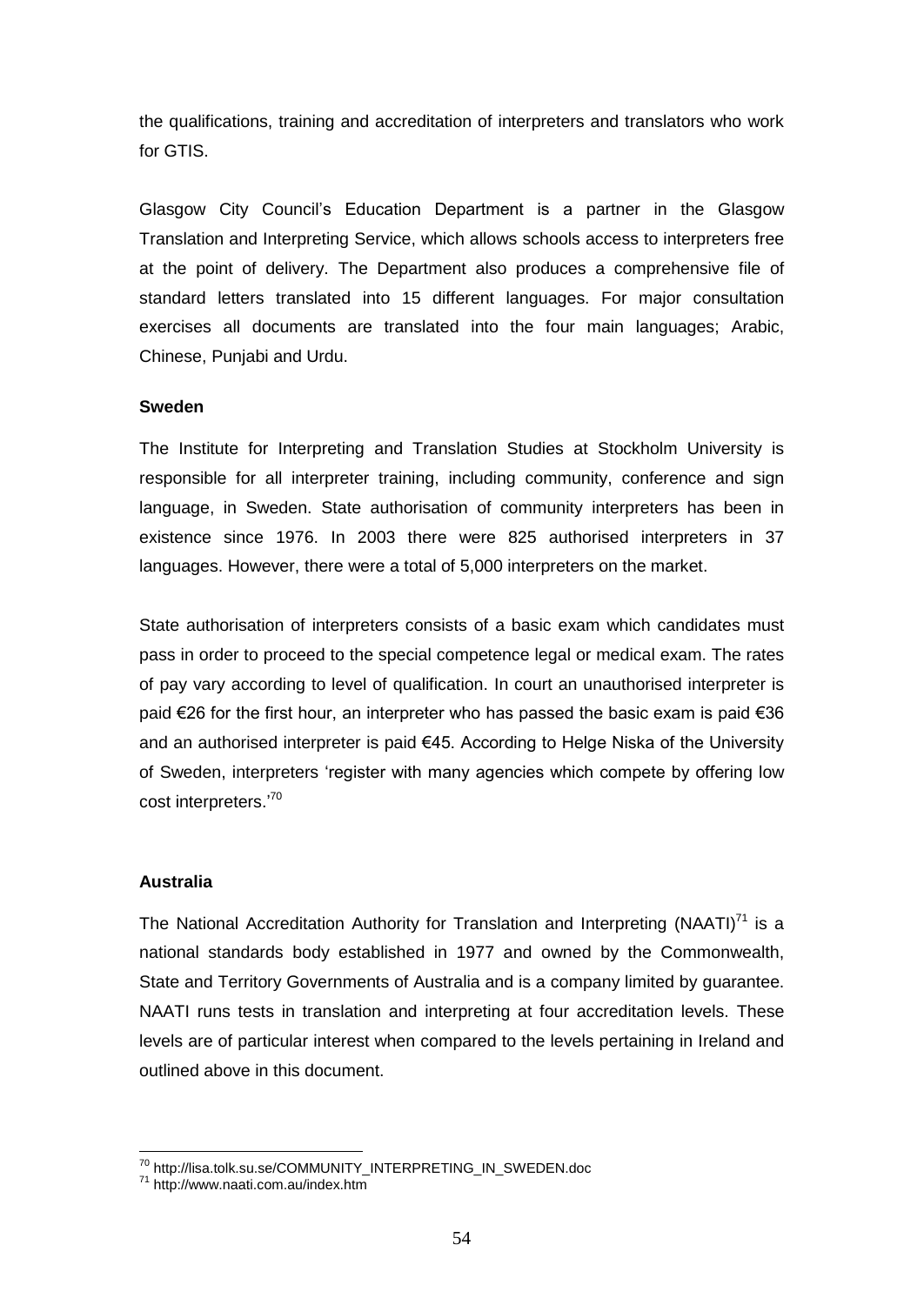| texts. Will usually proceed<br>(Rare languages)<br>to next level.<br>Paraprofessional Interpreter<br>Can<br>interpret<br>general<br>conversation. Will usually<br>(Rare languages)<br>proceed to next level.<br>1 <sup>st</sup> Professional level<br>Translator<br>translate<br>Can<br>more<br>specialised texts.<br>Minimum<br>Interpreter<br>level<br><b>of</b><br>for<br>competence<br>professional<br>interpreting.<br>Specialisations may include<br>banking, law, health, social<br>community services.<br>and<br>Full meaning is conveyed in |
|------------------------------------------------------------------------------------------------------------------------------------------------------------------------------------------------------------------------------------------------------------------------------------------------------------------------------------------------------------------------------------------------------------------------------------------------------------------------------------------------------------------------------------------------------|
|                                                                                                                                                                                                                                                                                                                                                                                                                                                                                                                                                      |
|                                                                                                                                                                                                                                                                                                                                                                                                                                                                                                                                                      |
|                                                                                                                                                                                                                                                                                                                                                                                                                                                                                                                                                      |
|                                                                                                                                                                                                                                                                                                                                                                                                                                                                                                                                                      |
|                                                                                                                                                                                                                                                                                                                                                                                                                                                                                                                                                      |
|                                                                                                                                                                                                                                                                                                                                                                                                                                                                                                                                                      |
|                                                                                                                                                                                                                                                                                                                                                                                                                                                                                                                                                      |
|                                                                                                                                                                                                                                                                                                                                                                                                                                                                                                                                                      |
|                                                                                                                                                                                                                                                                                                                                                                                                                                                                                                                                                      |
|                                                                                                                                                                                                                                                                                                                                                                                                                                                                                                                                                      |
|                                                                                                                                                                                                                                                                                                                                                                                                                                                                                                                                                      |
|                                                                                                                                                                                                                                                                                                                                                                                                                                                                                                                                                      |
|                                                                                                                                                                                                                                                                                                                                                                                                                                                                                                                                                      |
|                                                                                                                                                                                                                                                                                                                                                                                                                                                                                                                                                      |
| appropriate<br>style<br>and                                                                                                                                                                                                                                                                                                                                                                                                                                                                                                                          |
| register.                                                                                                                                                                                                                                                                                                                                                                                                                                                                                                                                            |
| Advanced<br><b>Advanced Translator</b><br>handle<br>Can<br>complex,                                                                                                                                                                                                                                                                                                                                                                                                                                                                                  |
| Professional level<br>technical translation.                                                                                                                                                                                                                                                                                                                                                                                                                                                                                                         |
| Conference Interpreter<br>Can interpret consecutively                                                                                                                                                                                                                                                                                                                                                                                                                                                                                                |
| simultaneously<br>and<br>in                                                                                                                                                                                                                                                                                                                                                                                                                                                                                                                          |
|                                                                                                                                                                                                                                                                                                                                                                                                                                                                                                                                                      |
| diverse situations including                                                                                                                                                                                                                                                                                                                                                                                                                                                                                                                         |
| conferences<br>and<br>court                                                                                                                                                                                                                                                                                                                                                                                                                                                                                                                          |
| proceedings.                                                                                                                                                                                                                                                                                                                                                                                                                                                                                                                                         |
| <b>Highest Level</b><br><b>Advanced Translator (Senior)</b><br>plus<br>Competence                                                                                                                                                                                                                                                                                                                                                                                                                                                                    |
| experience.                                                                                                                                                                                                                                                                                                                                                                                                                                                                                                                                          |
| Conference<br>Interpreter<br>Competence<br>plus                                                                                                                                                                                                                                                                                                                                                                                                                                                                                                      |

NAATI approves Translation and Interpreting courses at third level institutions and provides a Directory of Accredited and Recognised Translators and Interpreters. In Australia all government Translation and Interpreting Services require translators and interpreters to be NAATI accredited whenever possible.

NAATI accreditation may be obtained by passing a NAATI test, by completing a third level course recognised by NAATI or by providing evidence of specialised qualifications gained in another country.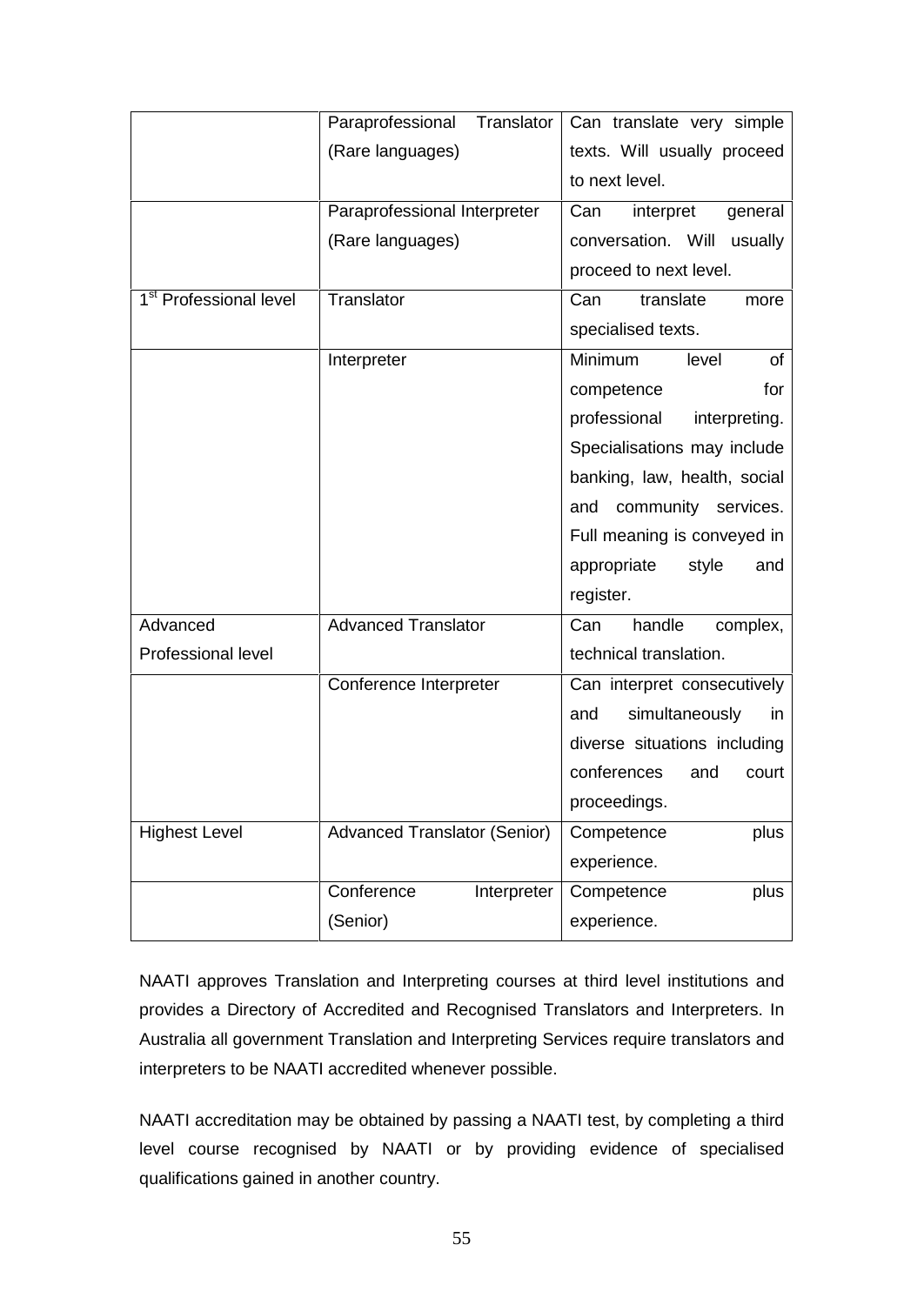By 30 June 2003 NAATI had awarded 28,115 accreditations of which 13,803 were at the professional levels and 14,312 at the paraprofessional level covering more than 100 languages and including 34 Indigenous languages.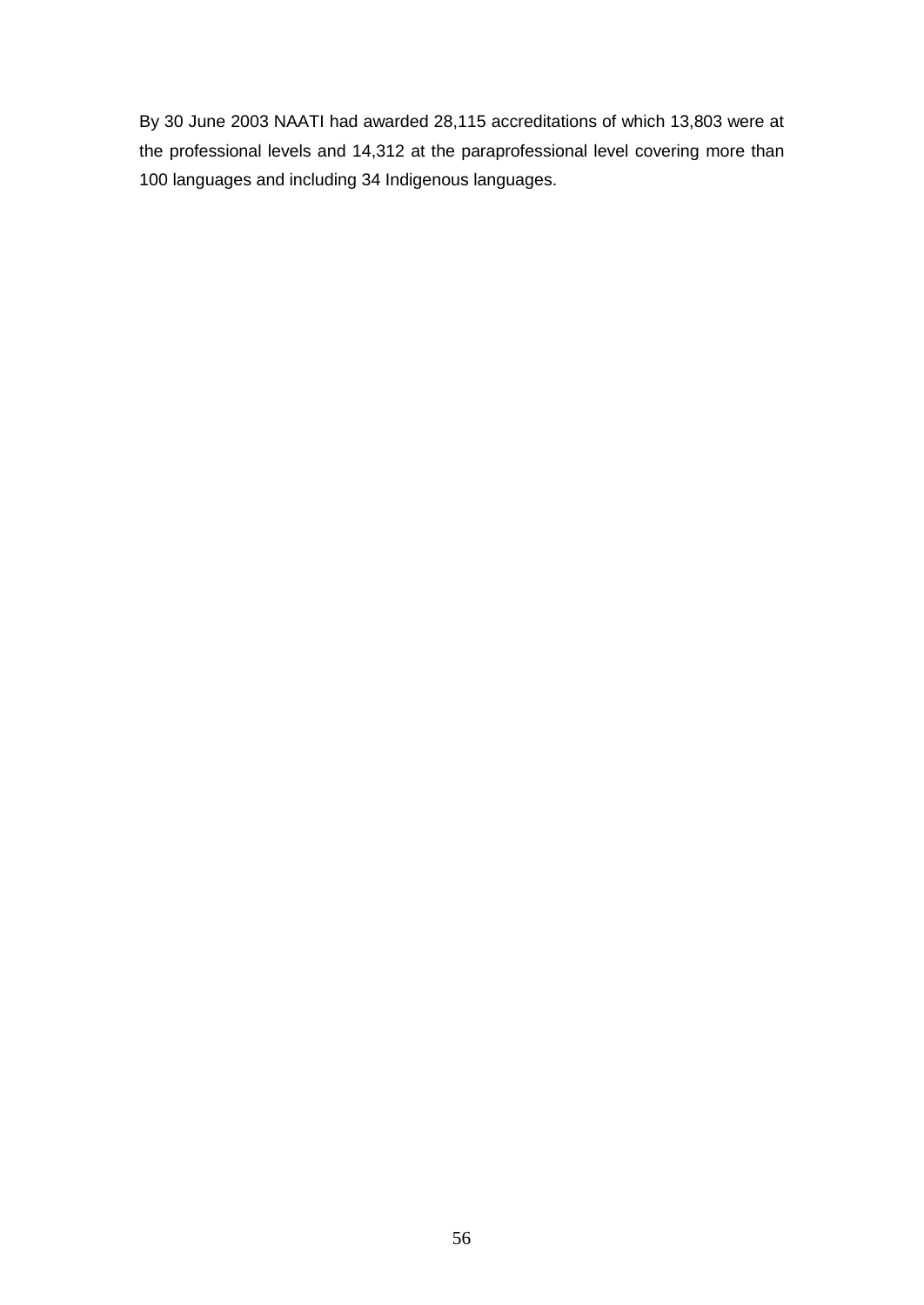#### **9. Recommendations**

It is clear is that there is a lack of uniformity across Government Departments, State and Semi-State bodies in relation to the provision of interpreting and translation. Some bodies have made a concerted effort to engage interpreters through a tendering process; however, given the lack of standardised training and accreditation, the quality of some interpreting currently taking place is questionable.

It is essential that a **National Interpreting and Translation Authority** be established to oversee developments in this area.

The key recommendations at this stage relate firstly to setting a direction and developing policies, and secondly to ensuring quality.

### **Policy and Direction**

- There is an urgent need for a coherent policy and a clear direction on the provision of interpreting in different sectors across the country. The policy should include a commitment to the provision of quality, professional interpreting services for service providers and clients (which would exclude use of family, friends and children). The direction could come from a new central body established to develop standards, training, accreditation and codes of ethics, as well as dealing with complaints. This will necessitate the involvement of high level officials from the relevant Government Departments and bodies such as the HSE, Garda and the Courts Service.
- $\bullet$  While outsourcing of the provision of interpreters and translators is practical at present, consideration should be given to other options such as a central office that would provide trained interpreters and translators across languages and specialisms throughout the country.
- A central organisation could also monitor demand for languages and issue guidance to service providers as demand for particular languages fluctuates. It could also deliver economies of scale. For example, individual hospitals may be translating similar materials; working together could reduce costs.
- There is a need for policies and guidelines within individual Departments and bodies.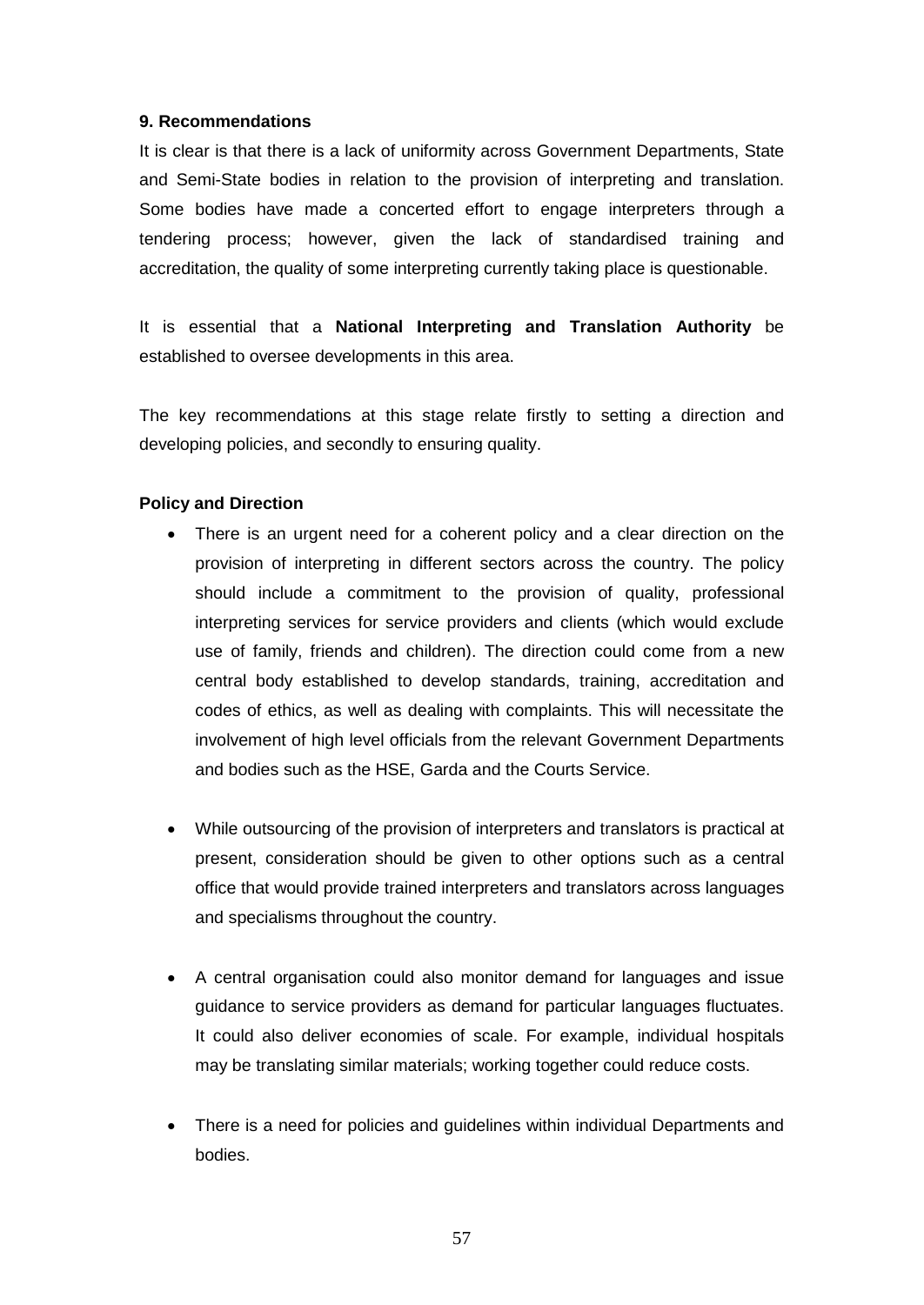#### **Quality**

The current standard of interpreting provided in Ireland is questionable. Quality can be improved by developing professional standards, training, testing and accreditation. When structures have been put in place, service providers will need to state a commitment to work only with accredited interpreters, which in turn will be an incentive for interpreters to attend training and receive accreditation.

- As described above, there is a need for a central body to set standards for provision of interpreting and translating in Government service provision. Such standards would include a code of ethics and guidelines for interpreters. A sample Code of Ethics appears in Appendix One.
- There is a need for investment in proper accredited training for interpreters. This could include training in English for core modules with a substantial Interpreting Practice element in English and the foreign language. Training could be phased in over time before accreditation becomes compulsory. Accredited Interpreters will also need ongoing professional development training in specific areas.
- An independent testing system should be set up by language and by specialism. Interpreters would choose to specialise in legal or medical interpreting for example, would take the test and if successful would be included on a national register, with varying levels of accreditation. The register would be available to anyone who needs an interpreter.
- Staff working with interpreters need to be trained. A half-day course on the need for professional interpreters and on how to work with an interpreter efficiently would lead to both a better understanding of the need for qualified interpreters and a better experience of interpreted sessions.

For additional information please contact Fiona McGaughey, Research and Policy Officer, NCCRI, email: [fiona@nccri.ie](mailto:fiona@nccri.ie) / Tel: (+353) (0) 1 8588000.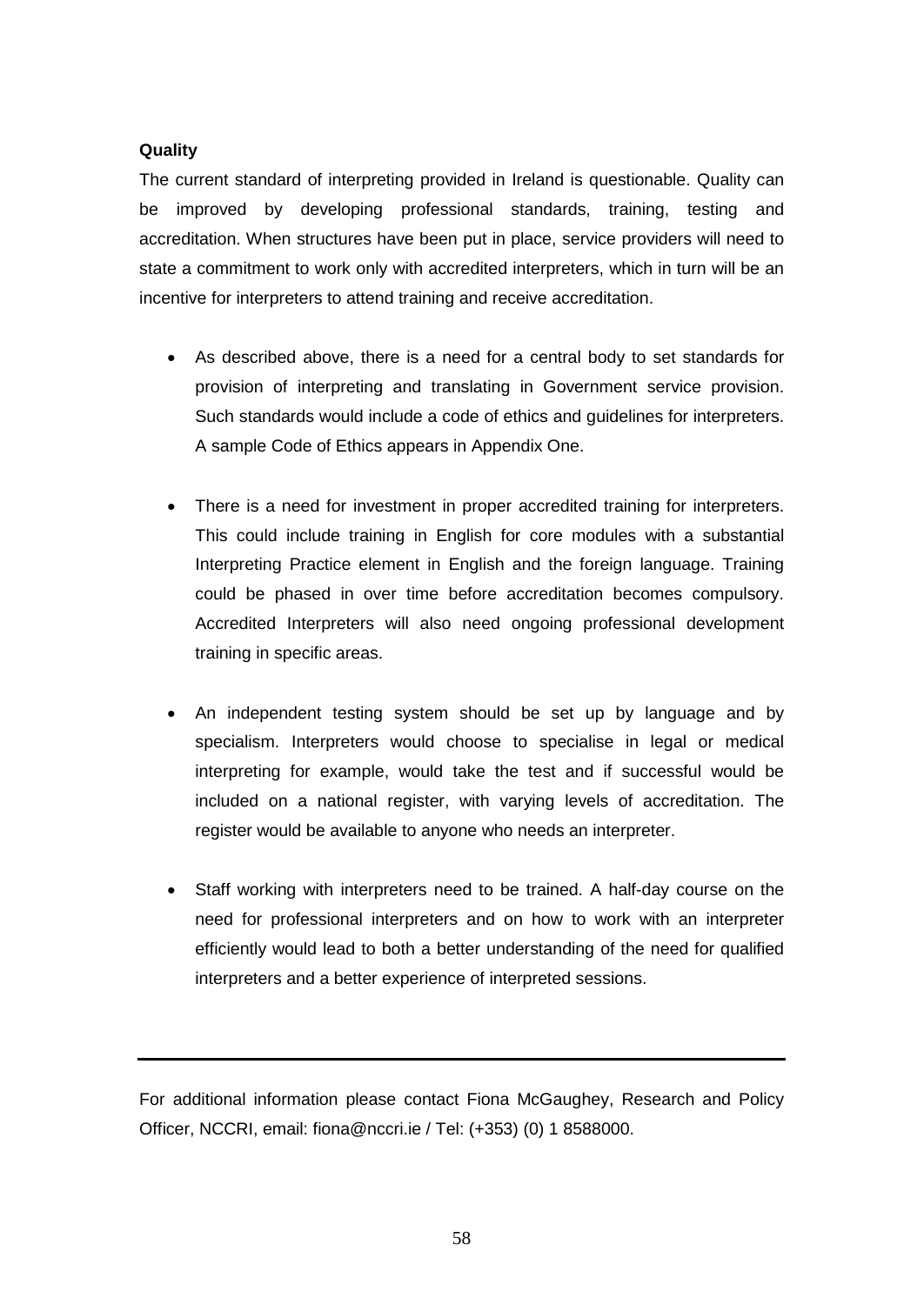#### **Appendix 1 Sample Code of Ethics for Community Interpreters 72**

#### **1. Preamble**

This code outlines the elements which make up best practice in the profession of community interpreting, and will therefore serve as a guide to users of community interpreting services as to what they may expect and to practitioners of community interpreting as to how they should conduct themselves.

#### **2. The role of a community interpreter**

The primary aim of the community interpreter should be to facilitate communication between two persons who do not speak the same language: *ï*

- A user, direct service provider;
- <sup>A</sup> beneficiary, foreign national with little or no knowledge of English.

Therefore:

A community interpreter should never act on behalf of the user and should never speak on behalf of either party.

A community interpreter is not employed by the beneficiary and should not act as their advocate.

While a community interpreter is expected to have a general understanding of the cultural background of both parties s/he is not a cultural expert and should be wary when offering over-generalised cultural advice.

If asked to provide a written translation of a document, a community interpreter may refuse this task, as this is the role of a translator, and not an interpreter.

#### **3. Confidentiality**

The mutual trust and uninhibited transfer of information essential for effective community interpreting is dependent on confidentiality

 $72$  This Code of Ethics was drawn up by students on the Graduate Certificate in Community Interpreting course at Dublin City University.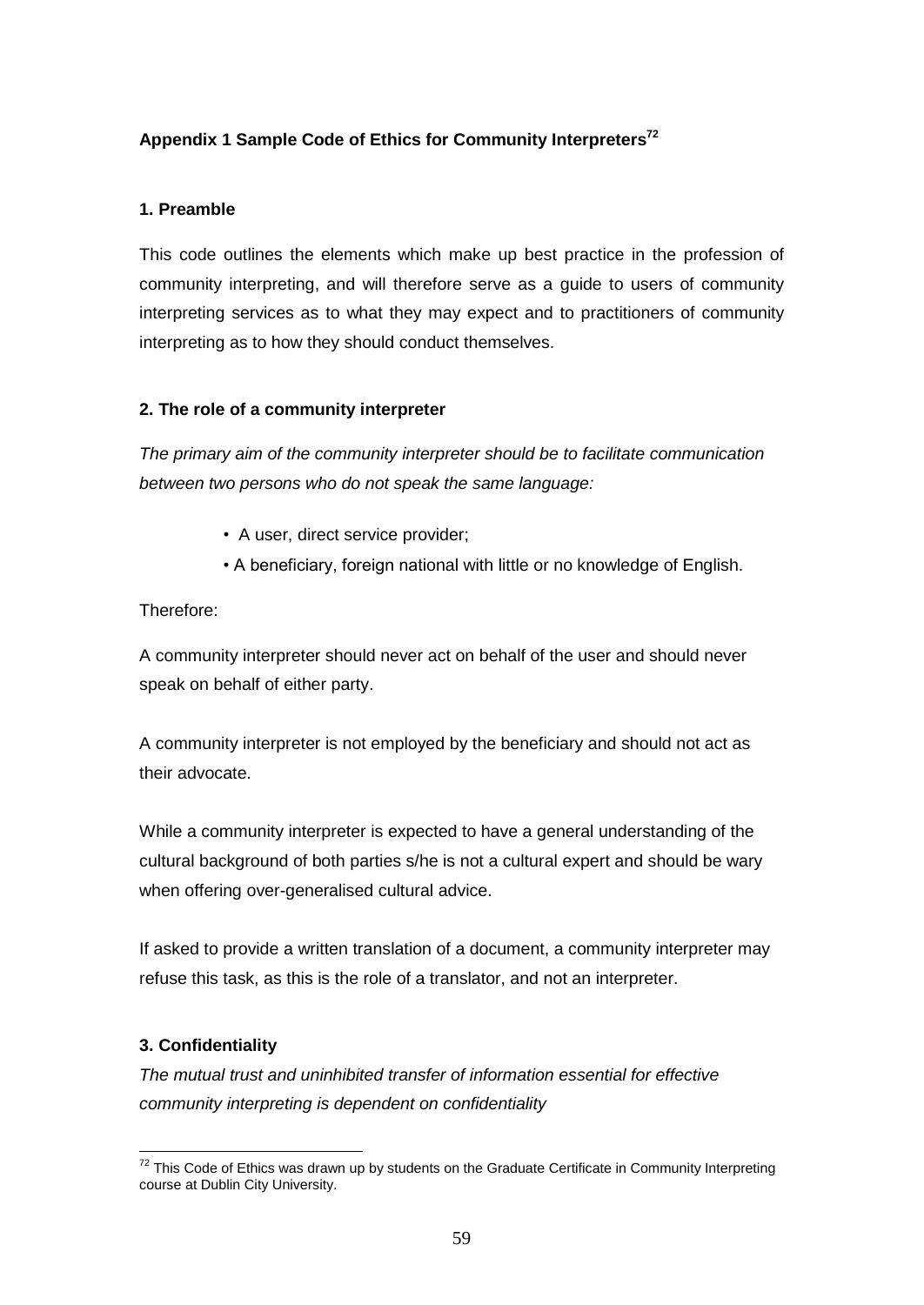#### Therefore:

Nothing said in the session will be communicated outside the session.

A community interpreter will not reveal personal information gained from work that may lead to the identification of the parties involved.

A community interpreter will not reveal information about either party learned from any prior meeting.

The only exception being when either party is in immediate danger.

#### **4. Impartiality**

Impartiality is essential to ensure the transfer of an undistorted message.

Therefore:

A community interpreter will disclose any prior acquaintance with either party.

A community interpreter will decline to interpret where a family or close personal or professional relationship may affect impartiality.

A community interpreter will inform the beneficiaries and users prior to the communication process that everything said during the exchange will be interpreted, even when they say something not meant for interpretation.

A community interpreter should never correct erroneous facts or statements that may occur, even though the error is obviously unintentional. Neither should s/he infer a response, that is, if the beneficiary is asked to clarify a prior response, the interpreter should pose the question as asked and not volunteer what he or she thought the person meant.

A community interpreter will not impose his/her philosophical, religious or political views on any interpretation.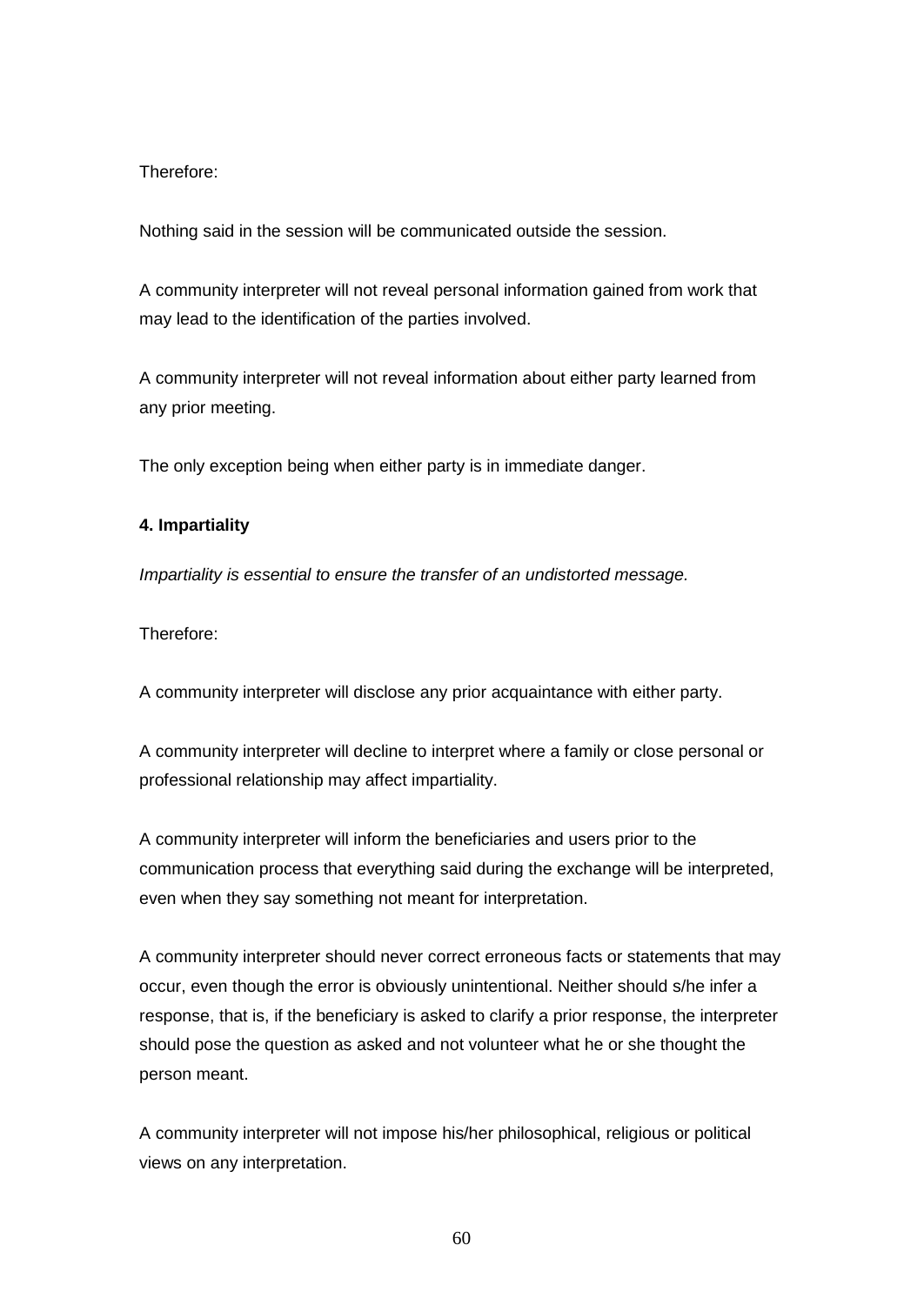A community interpreter will not offer advice or personal opinions either on own initiative or when asked.

A community interpreter should bear in mind that lengthy conversations with a speaker can lead to suspicion and distrust of the interpreter by the other party in the communication process.

#### **5. Accuracy**

Accuracy is essential to ensure the transfer of an undistorted message.

#### Therefore:

A community interpreter should always use direct speech, using the first person as if the interpreter does not exist. All parties involved in the communication process should be informed of this, so as to avoid confusion.

An exception may be made in mental health interpreting, including counselling, psychological or psychiatric sessions and assessments, where the interpreter may choose to use either the first or third person singular, as considered appropriate by the community interpreter and the clinician involved in the communication process.

If a community interpreter needs to refer to him or herself, s/he should do so in the third person as "The interpreter". This distinction is made so as to eliminate any confusion.

A community interpreter should interpret in a clear voice accurately, completely and objectively everything that is said, without adding, omitting or changing anything.

A community interpreter should not emulate the gestures made by the speakers; they have already been seen.

A community interpreter should, at all times, emulate the inflections and intonations of the speaker, in order to reinforce the meaning and stresses of the speaker's words.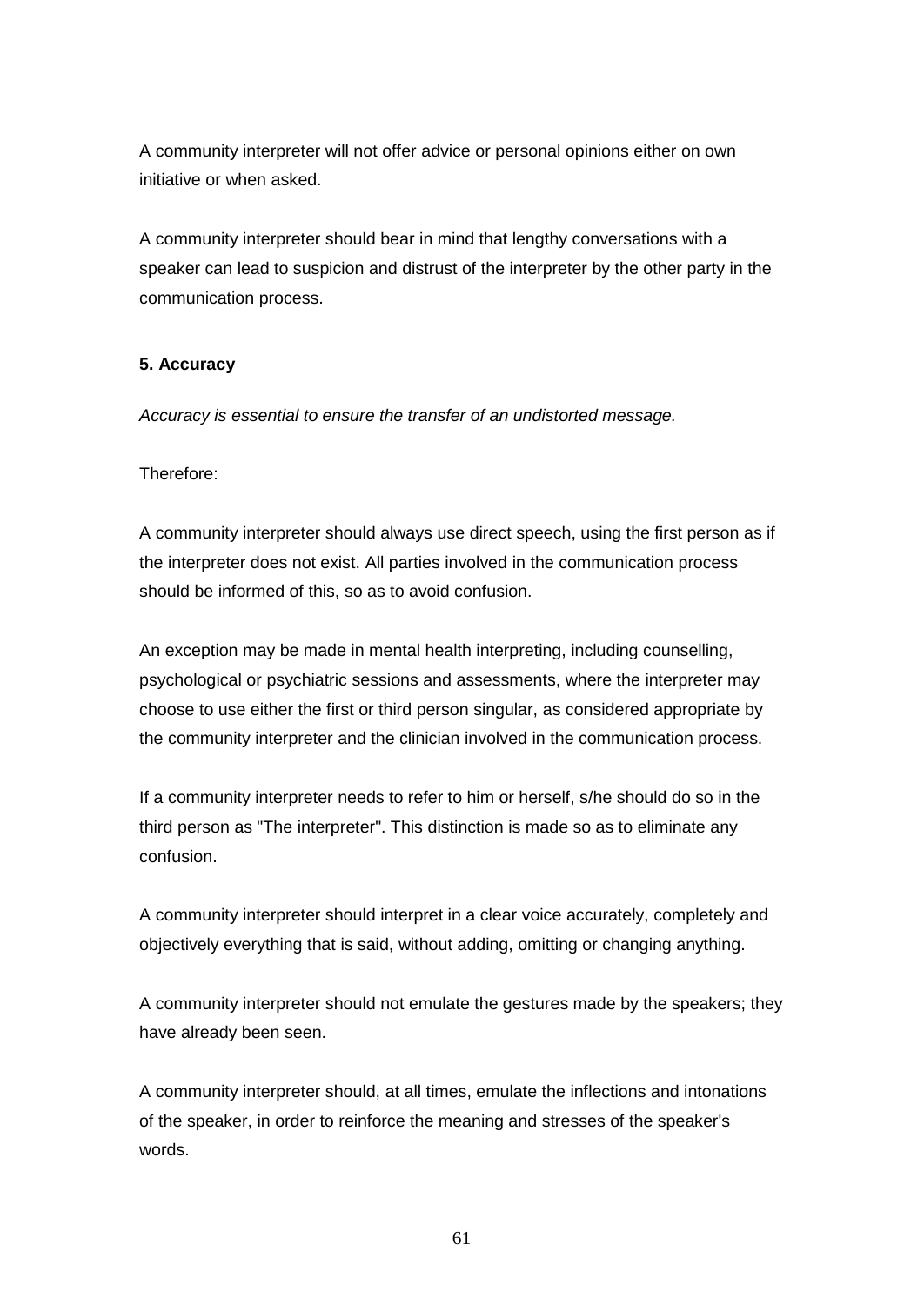A community interpreter will reflect the person's way of speaking as accurately as possible. The interpreter will therefore interpret obscenities and colloquial language and will not simplify language used.

If one of the parties speaks too fast or for too long, a community interpreter should stop them as appropriate in order to interpret as accurately as possible.

A community interpreter will acknowledge and correct promptly any interpreting errors made.

If a message is unclear the interpreter will ask for repetition or rephrasing where necessary with the knowledge of all parties.

Should a serious communication problem arise between the interpreter and the beneficiary, the interpreter should bring this to the attention of the user.

#### **6. Professional Conduct**

A community interpreter is a professional and should act accordingly at all times. Therefore:

A community interpreter will always interpret to the best of their ability.

A community interpreter will have a good command of both languages including any specialist terminology, current idioms and dialects.

A community interpreter will maintain and develop their command of both languages

A community interpreter will keep up to date with the relevant procedures of the particular area in which they are interpreting.

A community interpreter will participate in continued professional development.

A community interpreter will behave in a courteous, polite and dignified manner at all times.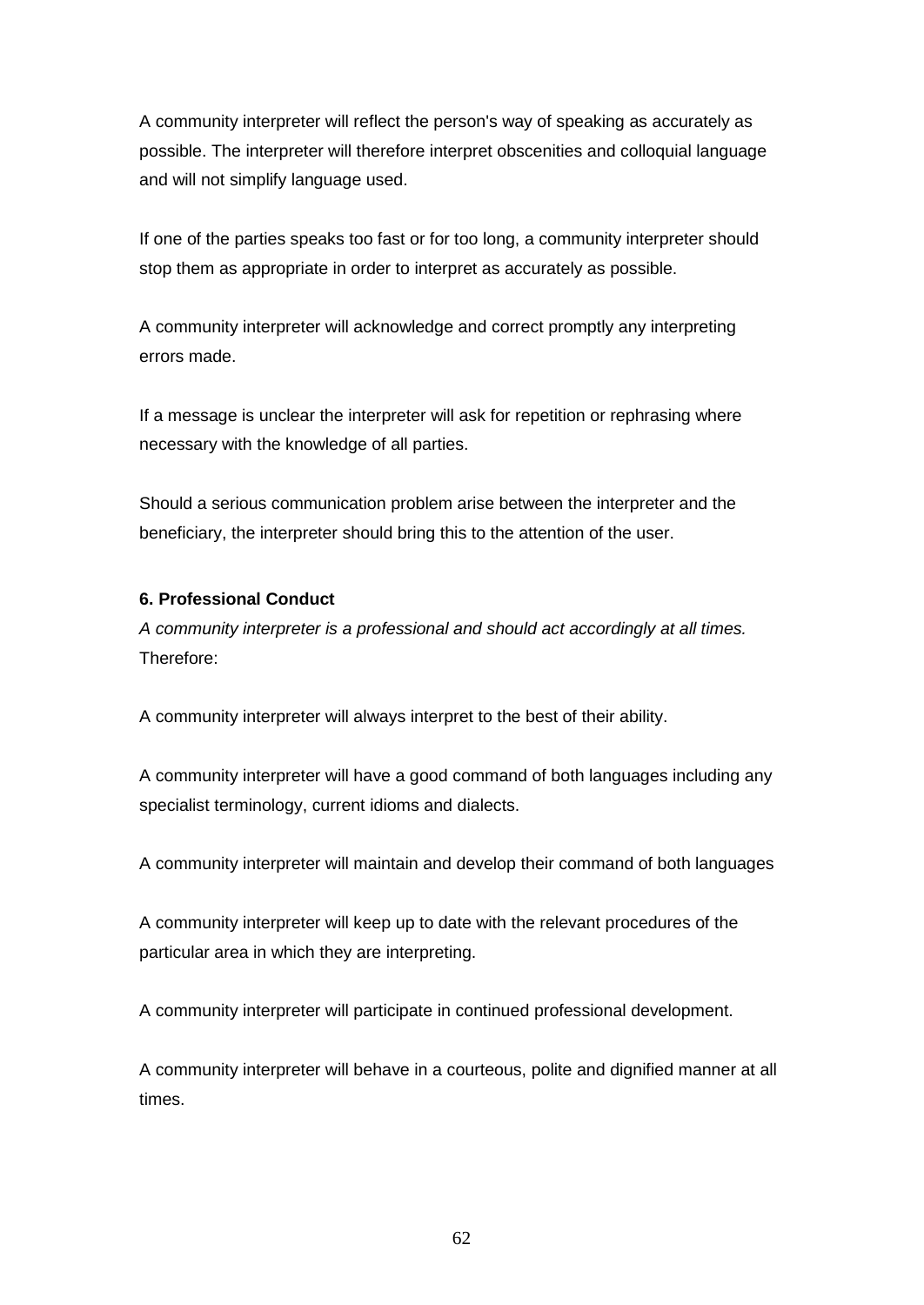A community interpreter will aim to establish a compassionate but professional relationship with beneficiaries.

A community interpreter will be on time and prepared for all assignments.

A community interpreter will dress appropriately for the particular assignment.

A community interpreter will not accept any giftin return for interpreting services from either party.

A community interpreter will charge an appropriate fee for their services dependent on experience, certification and the nature of the assignment. Services should only be provided free of charge in exceptional circumstances.

A community interpreter will not make any personal gain from any information learned on an assignment.

A community interpreter will follow the code of ethics and conduct at all times.

#### **7. Rights of an Interpreter**

The rights of a community interpreter must be respected at all times.

Therefore:

A community interpreter must receive accurate and sufficient information from the user or agency regarding the assignment, the place, the time as wellas an indication of the duration of the assignment at least 48 hours before the assignment is due to take place. Emergency medical situations would be an exception to this.

An additional fee will be put in place/ charged for any assignment arranged the day before or the day of the assignment.

A community interpreter has the right to withdraw from an assignment if it becomes apparent that expertise beyond their technical or language competence is required, or if an interpreter has been given incorrect information or insufficient time to prepare for an assignment.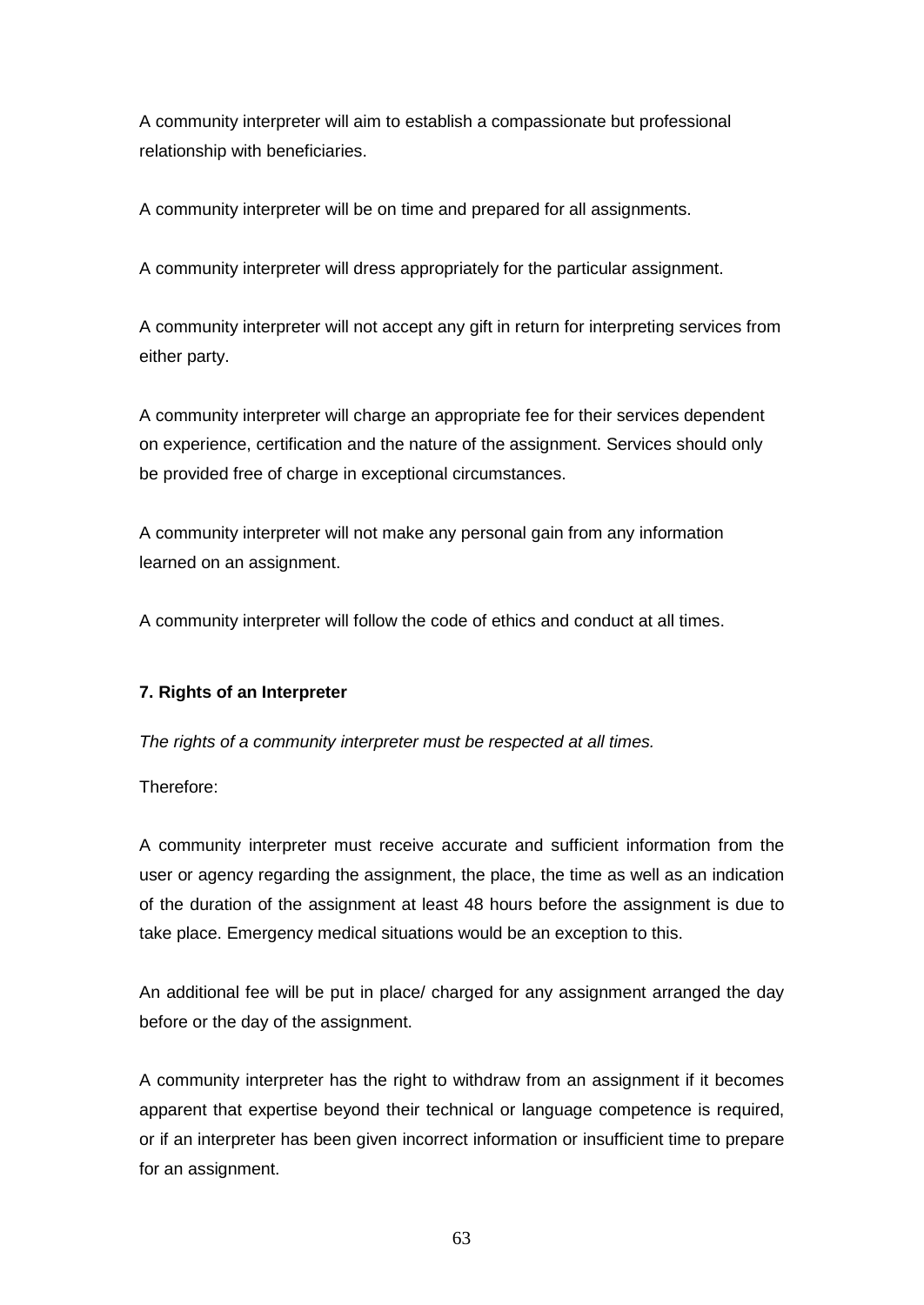If a community interpreter feels exploited or discriminated against during the assignment s/he has the right to withdraw his or her services. All parties must be advised of this decision i.e. the users as well as the agency.

A community interpreter may refuse an assignment. S/he must advise the agency in advance.

Any change or cancellation should be made known to the user or agency the day before the assignment and failure to do so will result in the client being billed for the service.

If the parties are late, the cost will be based on the hourly rate established in advance.

The session should not last longer than previously established without the interpreter's consent.

If asked to provide a sight translation of technical documents, a community interpreter is quite justified in saying that unless given adequate time and without proper preparation any translation can at best be provisional.